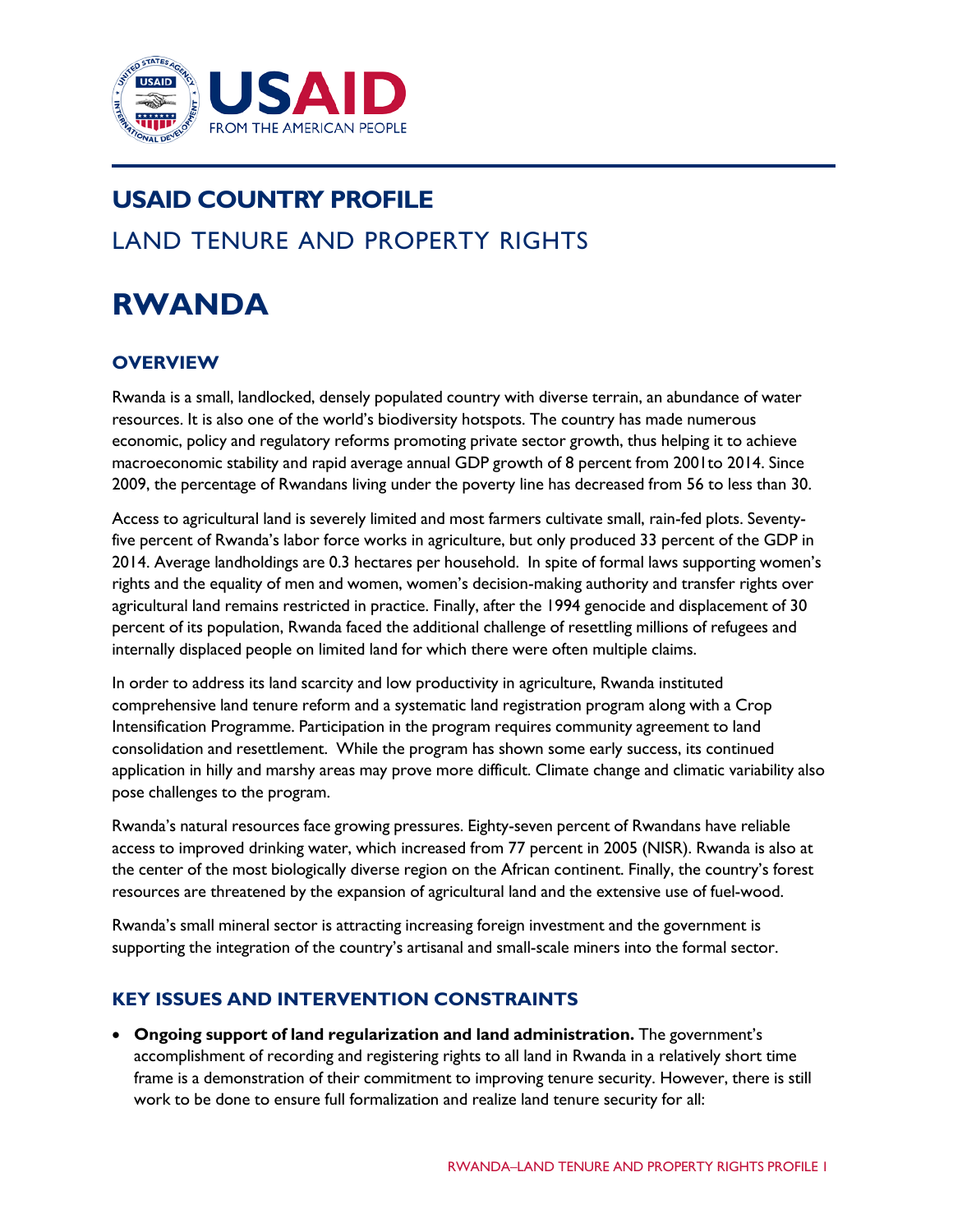- o While there has been a robust implementation of the 2004 National Land Policy (NLP), and while the policy is viewed as a success, the manner in which the NLP has been implemented has been found to curtail some individual land rights. Key concerns relate to weaknesses preparing and implementing master plans for land use and development, expropriations in the public interest, relocation of rural dwellers to grouped settlements, the land use consolidation programs, confiscation of unused and abandoned properties, housing plot size restrictions, and restrictions on the use of other land types (among other concerns) (USAID 2015a). *Donors should work with the government to identify strategies to reduce harms associated with land expropriation and resettlements.*
- o More work needs to be done to maintain formality through subsequent land transactions (after the first land registration). Preliminary evidence from the World Bank shows that as many as 60 percent of transactions in Rwanda are informal. *Donors should support efforts to encourage formal land transfers and to examine options to create incentives for such formal transfers.*
- o Rwanda's Land Information System lacks capacity, but could be linked with the Agricultural Land Information System currently under development with USAID support. The latter is designed to improve the agricultural investment climate.
- o Local land use plans should be developed at the sector level, in a manner that is participatory and community-driven, so that they are based in the realities faced by farmers every day.
- **Continued support for all women's land rights in law and practice.** While Rwanda's legal framework is impressive in its protection of women's land rights, women still face challenges in securing their land, and control over it.
	- o Women in de facto unions are still vulnerable in the face of divorce or separation. Their rights to "marital" property should be protected, regardless of whether their marriage is de facto or formal. *Donors could assist the government and civil society in continuing to build awareness of and support for women's rights to marital property and clarify rights of women in informal consensual unions.*
	- o Many men still hold the mindset that women should not receive land as inheritance or as an inter-vivos gift (or should at least not receive equal shares of land). It is necessary to shift the underlying norms and beliefs that keep parents from bequeathing land to their daughters. *Donors could assist the government and civil society to build awareness of the benefits of providing women with more secure rights to inherit property or receive inter-vivos gifts*.
	- o Some evidence has shown that women prefer to take their land-related disputes to local authorities rather than the Abunzi courts, because local authorities are seen to be more impartial. *Donors could assist the government in training Abunzi members in gender equity principles, and in impartial decision making*.
- **Evaluation of land use consolidation (LUC)**. The government's Crop Intensification Programme includes a land consolidation component. The component is supposed to be voluntary but consolidation is a condition of the program benefits. News reports suggest some communities have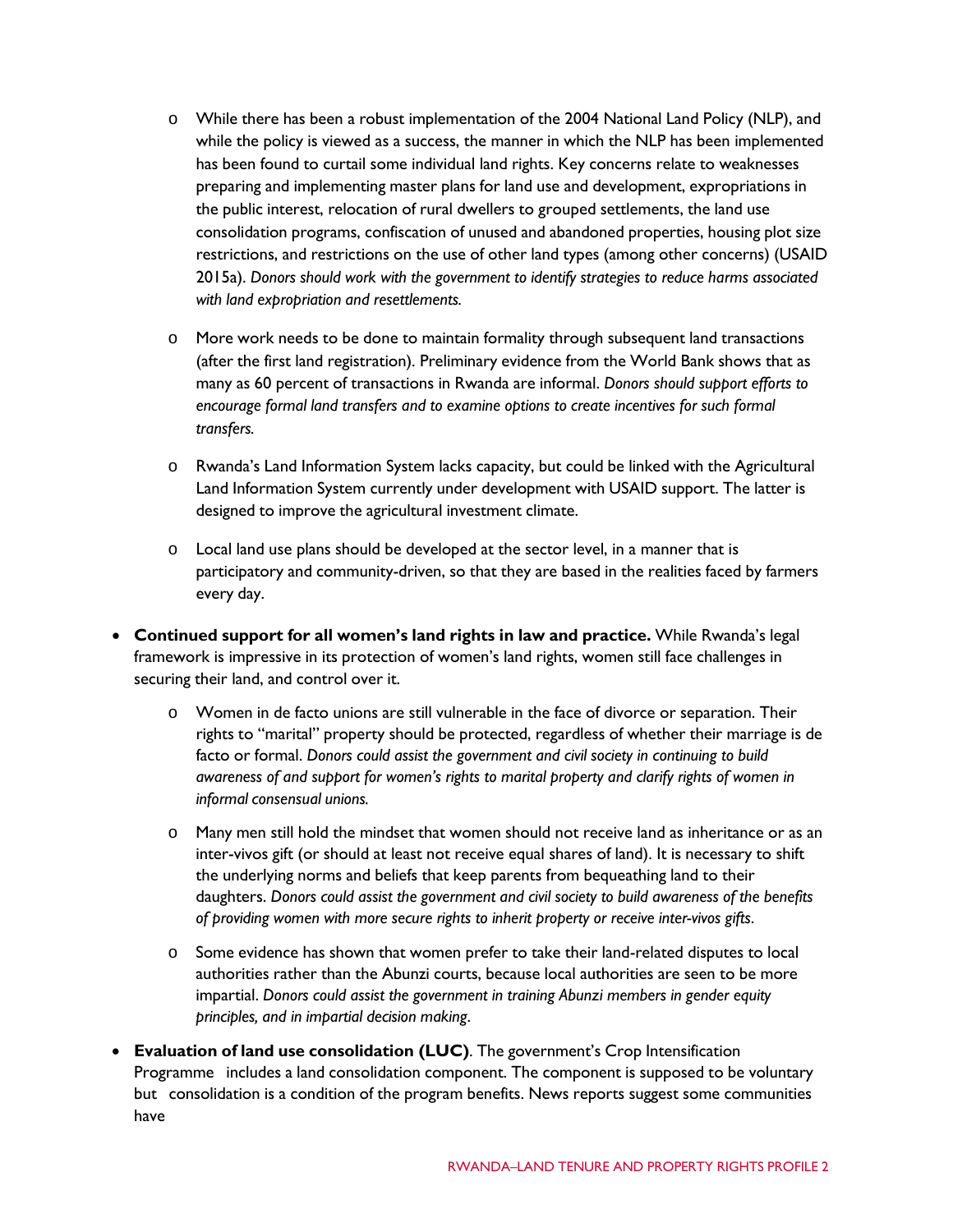balked at consolidation and resettlement; in addition, a 2010 evaluation concludes that mechanized farming may not be feasible in hilly and mountainous areas, suggesting consolidation may not be appropriate in those (widespread) areas. Some farmers and observers have also expressed concern that while land consolidation and attendant mono-cropping could increase output and raise land productivity, most of the benefits may at least initially be realized by the wealthier farmers who can devote their land to cash crops. The poorer farmers who abandon traditional methods of managing risk and may have less reliable access to essential inputs and functioning markets may increase their vulnerability to food insecurity and the effects of environmental change. A USAID-funded study of land use consolidation found that has not fully eliminated the problem of food insecurity and that abundant food availability does not mean nutritional needs are being met. It is unclear which impacts can be attributed to LUC, and which are a direct result of agricultural investments provided by the state. *Donors could support additional research to better understand which interventions are responsible for farmer's agricultural productivity gains.*

• **Community-Based Natural Resource Governance**. Rwanda has abundant water resources, and the government has made great strides in providing safe and clean water to its citizens. About 80 percent of disease is traced to the lack of adequate water treatment standards, facilities, and functioning infrastructure for water delivery. The government has targeted the sector for sustained support and is in the process of creating infrastructure for reliable urban water delivery that reaches informal settlements. In rural areas, government efforts are focused on local infrastructure development and rural water distribution and management, including creation of water user associations. In both urban and rural areas, the government has identified the need to include women in management of the water resources. *Donors with experience in creating community-based resource management programs in sub-Saharan Africa could help the government create decentralized, communitybased natural resource governance models. The models should include components designed to ensure active and effective community participation and benefit-sharing among all community members, including women and marginalized groups.*

#### FOR MORE RECENT LITERATURE:

<http://usaidlandtenure.net/rwanda>

Revised May 2017

Keywords: Rwanda, tenure, agrarian, land law, land reform, property rights, land conflicts, water rights, mineral rights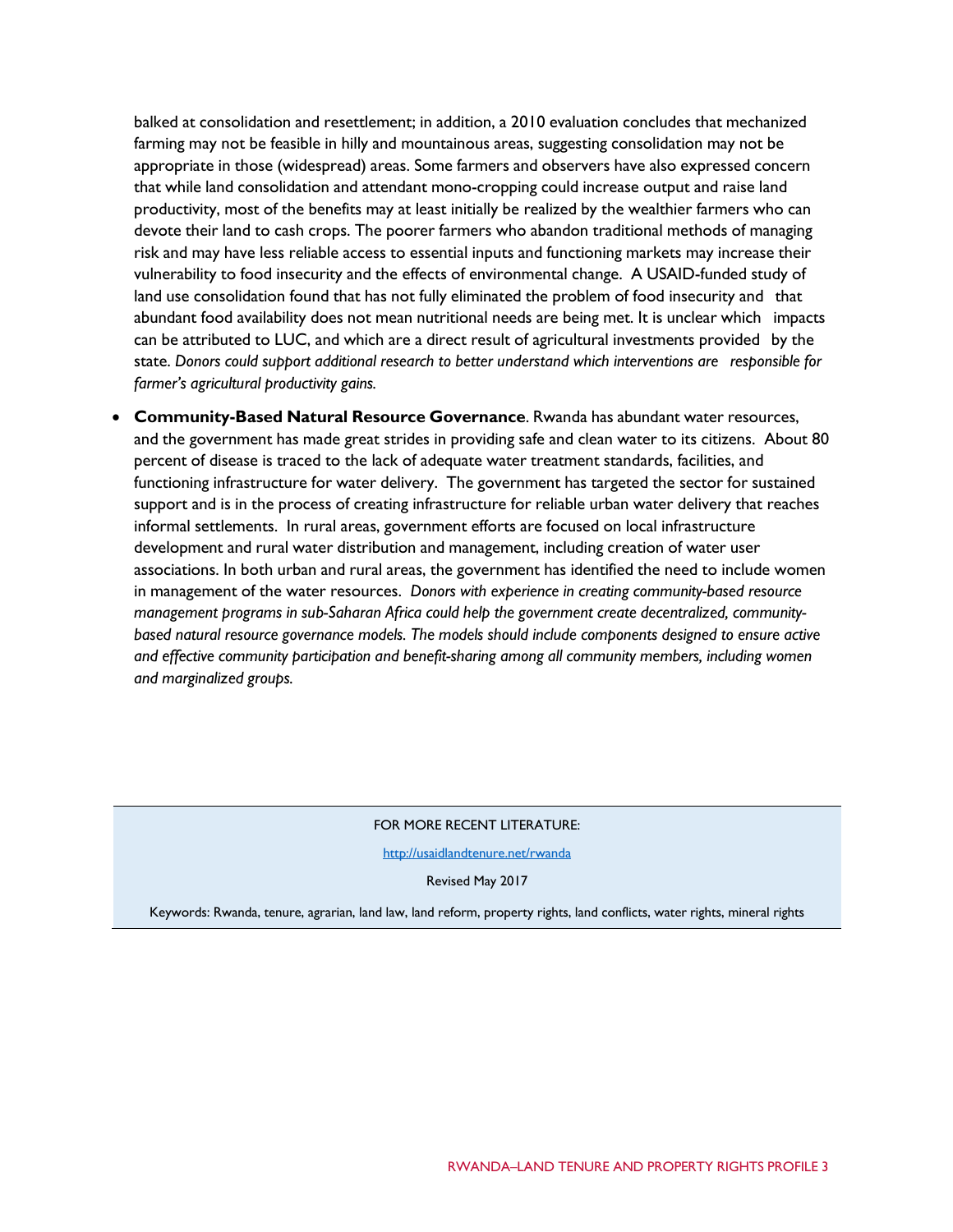### **SUMMARY**

Rwanda is a small country with diverse terrain and an abundance of water resources. It is also one of world's biodiversity hotspots. High population density and a hilly terrain punctuated by steep slopes and marshland combine to limit access to agricultural land in this small country. A history of civil war and

| genocide contributed to           |
|-----------------------------------|
| increasing pressures on land and  |
| the environment. For example,     |
| Rwanda has experienced the        |
| most dramatic refugee returns     |
| in Africa. In 1994, an estimated  |
| one million people (more than     |
| 10 percent of the population)     |
| were massacred. Thirty percent    |
| of the population temporarily     |
| fled the country, joining the     |
| diaspora that had occurred 30     |
| years earlier. Within a period of |
| three years, Rwanda was faced     |
| with the need to resettle         |
| millions of refugees and          |
| internally displaced people on    |
| limited land for which there      |
| were often multiple claims of     |
| rights.                           |
|                                   |

The majority of Rwandans rely on agriculture for their livelihoods, and despite the country's economic growth in

| <b>Box 1. Macro Indicators</b>                        |      |                 |  |  |
|-------------------------------------------------------|------|-----------------|--|--|
|                                                       | Year | <b>Score</b>    |  |  |
| Population, total                                     | 2014 | 11,341,544      |  |  |
| Population ages 0-14: 15-64: 65+ (% of total)         | 2014 | 41:56:3         |  |  |
| Population growth (annual %)                          | 2014 | 2.4             |  |  |
| Rural population (% of total population)              | 2014 | 72              |  |  |
| Population density (people per sq. km)                | 2014 | 460             |  |  |
| Literacy rate, adult total (% of people ages 15 and   |      |                 |  |  |
| above)                                                | 2012 | 68              |  |  |
| Land area: Surface area (sq. km)                      | 2014 | 26,340          |  |  |
| Arable land (% of land area)                          | 2013 | 47.9            |  |  |
| Agricultural land (% of land area)                    | 2013 | 74.7            |  |  |
| Permanent cropland (% of land area)                   | 2013 | 10.1            |  |  |
| Irrigated land (% of cropland)                        | 2003 | 0.6             |  |  |
| Forest area (% of land area)                          | 2013 | 18.9            |  |  |
| Terrestrial protected areas (% of total land area)    | 2012 | 10.5            |  |  |
| Renewable internal freshwater resources per capita    |      |                 |  |  |
| (cubic meters)                                        | 2013 | 858             |  |  |
| Annual freshwater withdrawals, agriculture: domestic: |      |                 |  |  |
| industry (% of total freshwater withdrawal)           | 2013 | 68.0: 24.0: 8.0 |  |  |
| Crop production index $(2004-2006 = 100)$             | 2013 | 174.5           |  |  |
| Livestock production index $(2004-2006 = 100)$        | 2013 | 138.4           |  |  |
| GDP (current US\$)                                    | 2014 | 7,890,190,337   |  |  |
| GDP growth (annual %)                                 | 2014 | 7.0             |  |  |
| Agriculture: industry: manufacturing: services, value |      | 33.1: 14.4: 5:  |  |  |
| added (% of GDP)                                      | 2014 | 52.5            |  |  |
| Ores and metals exports: imports (% of merchandise    |      |                 |  |  |
| exports: imports)                                     | 2014 | 46.5:1          |  |  |
| Aid (% of GNI)                                        | 2013 | 14.6            |  |  |
| Source: World Bank, 2016                              |      |                 |  |  |
|                                                       |      |                 |  |  |

recent years, most farmers cultivate small, rain-fed plots on a subsistence basis. The waves of population movement created uncertainty and tenure insecurity, exacerbating already challenging cultivation conditions.

The Rwandan government was keenly aware of the importance of land access and secure tenure to the peaceful reintegration of returnees, demobilized soldiers, and former prisoners. Particular groups, such as women-headed households and genocide survivors, required proactive efforts to ensure their rights are protected. Rwanda's Land Tenure Reform Programme initiated a systematic land registration effort designed to promote land access and address tenure insecurity. As of 2013, the program had demarcated and adjudicated 10.3 million parcels, of which 81 percent had received approval for titling. The government has also undertaken a Crop Intensification Programme in an attempt to improve agricultural productivity. The program is conditioned on community agreement to land consolidation and resettlement and mandates crop selection based on region. The program's land use consolidation component has shown some early success in reducing food insecurity, improving yields and contributing to poverty reduction (Gillingham and Buckle 2014; Musahara et al 2013). At the same time, some farmers have expressed concern that these benefits may be concentrated in the hands of wealthier farmers.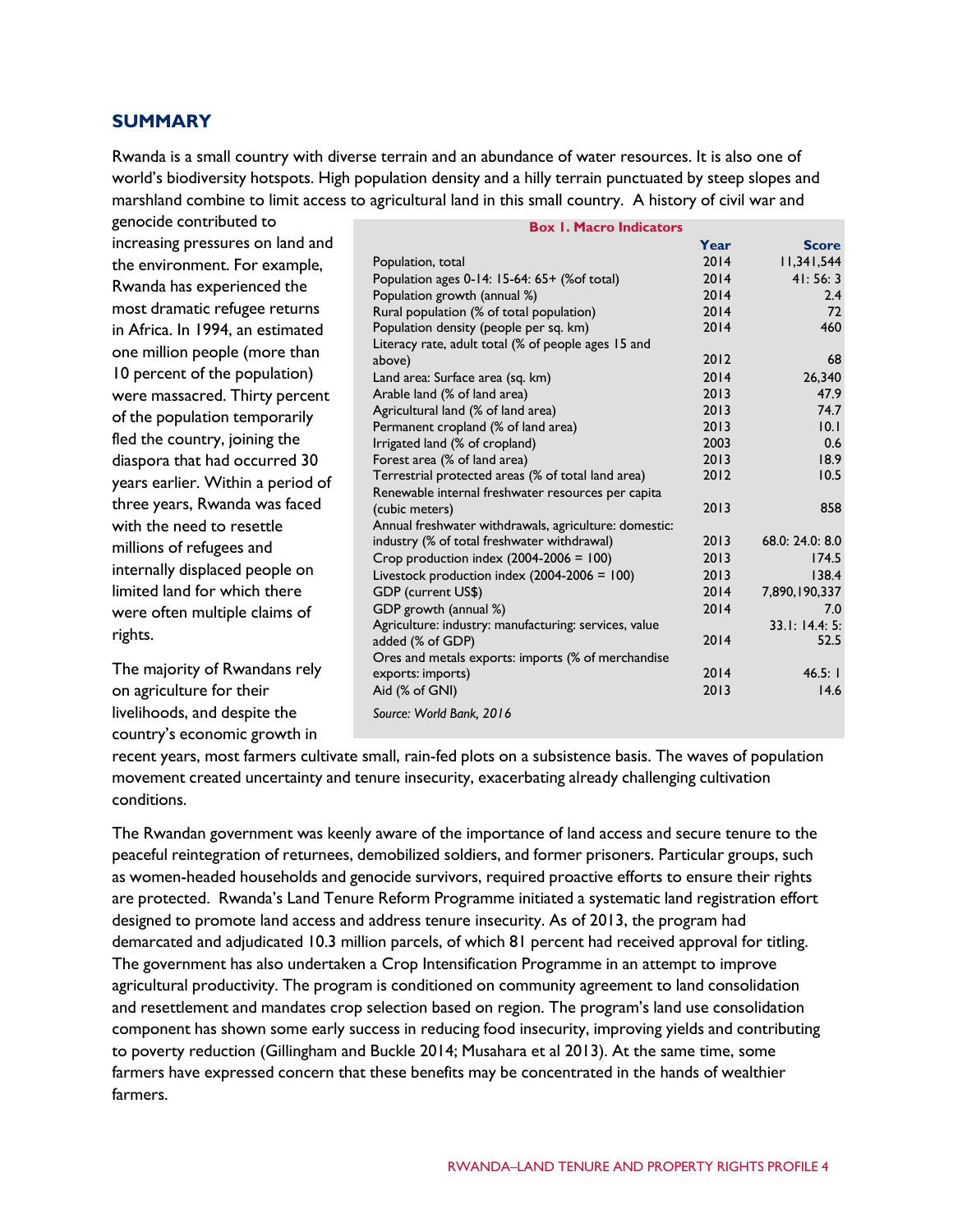Rwanda has made significant strides in ensuring that its population has access to safe drinking water. The government adopted a new water policy in 2004 that identified a number of significant challenges in the sector, and has undertaken several projects targeting those challenges, including constructing infrastructure for water delivery in rural and urban areas, supporting rainwater harvesting, and investing in irrigation.

Rwanda is located at the center of the Albertine Rift, the most biologically diverse region on the African continent. The country has significant forest resources, threatened by the expansion of agricultural land. The population is highly dependent on fuelwood for heating and cooking. These pressures impact highly valuable and biodiverse lands.

Mining is the country's second largest export; it generated US \$210.6 million of foreign exchange in 2014. The country privatized the sector in 2007-2008, and adopted a new mining law and policy in 2008- 2009. Foreign investment in the sector has been increasing, and the government is supporting the integration of the country's artisanal and small scale miners into the formal sector (Rwanda Development Board).

Women constitute 54 percent of the Rwandan population, head approximately 20 percent of households, and are strongly represented in the parliament and government, at both the national and local level. Many formal laws drafted in recent years contain express statements of equality of women and men and support for women's rights to natural resources and participation in governance bodies. However, in practice and especially in rural areas, paternalistic principles limit women's rights to access and control agricultural land.

# **1. LAND**

### **LAND USE**

Rwanda is a small, landlocked country in the Great Lakes region of Central Africa. The country has a land area of 24.7 thousand km<sup>2</sup>, with an average altitude of 1,250 meters. The country's terrain rises from lowland plains and swamps in the east to central uplands and rolling hills that meet a range of mountains crossing the country from the northwest to southeast. The divide separating the Congo and Nile drainage system has an average elevation of 2,700 meters and slopes sharply to the west to meet Lake Kivu and the Ruzizi River Valley. Seventy-five percent of Rwanda's land is classified as agricultural; 10 percent of total land is permanent cropland, of which only 0.6 percent is irrigated. Six percent of the land is marshland and about 19 percent of total land is classified as forest. Slightly more than 10 percent of the total land area is in protected areas (World Bank 2009a; FAO 2009; USDOS 2010).

Rwanda has one of the fastest growing populations in Africa, and with a 2014 population of 11.3 million people, is one of the most densely populated countries on the continent. In 2014, 72 percent of the population lived in rural areas, although the percentage of urban residents is growing: between 2010 and 2015 the country's average urban population growth rate was 6.4 percent (UNDP 2016).

Rwanda's 2014 GDP was nearly US \$ 7.9 billion, of which the agricultural sector made up 33 percent, industry 14 percent, and services 52 percent. The percentage of Rwandans living in poverty has dropped from 44.9 percent in 2011 to 39.1 percent in 2014, but one in four households still live in extreme poverty. Poverty is concentrated in rural areas where 85 percent of the population lives; in rural areas 49 percent of the population lives in poverty (compared to 22 percent in urban areas). Income rates remain unequal; in 2013 the income Gini coefficient was 50.8. In rural areas, agricultural entrepreneurs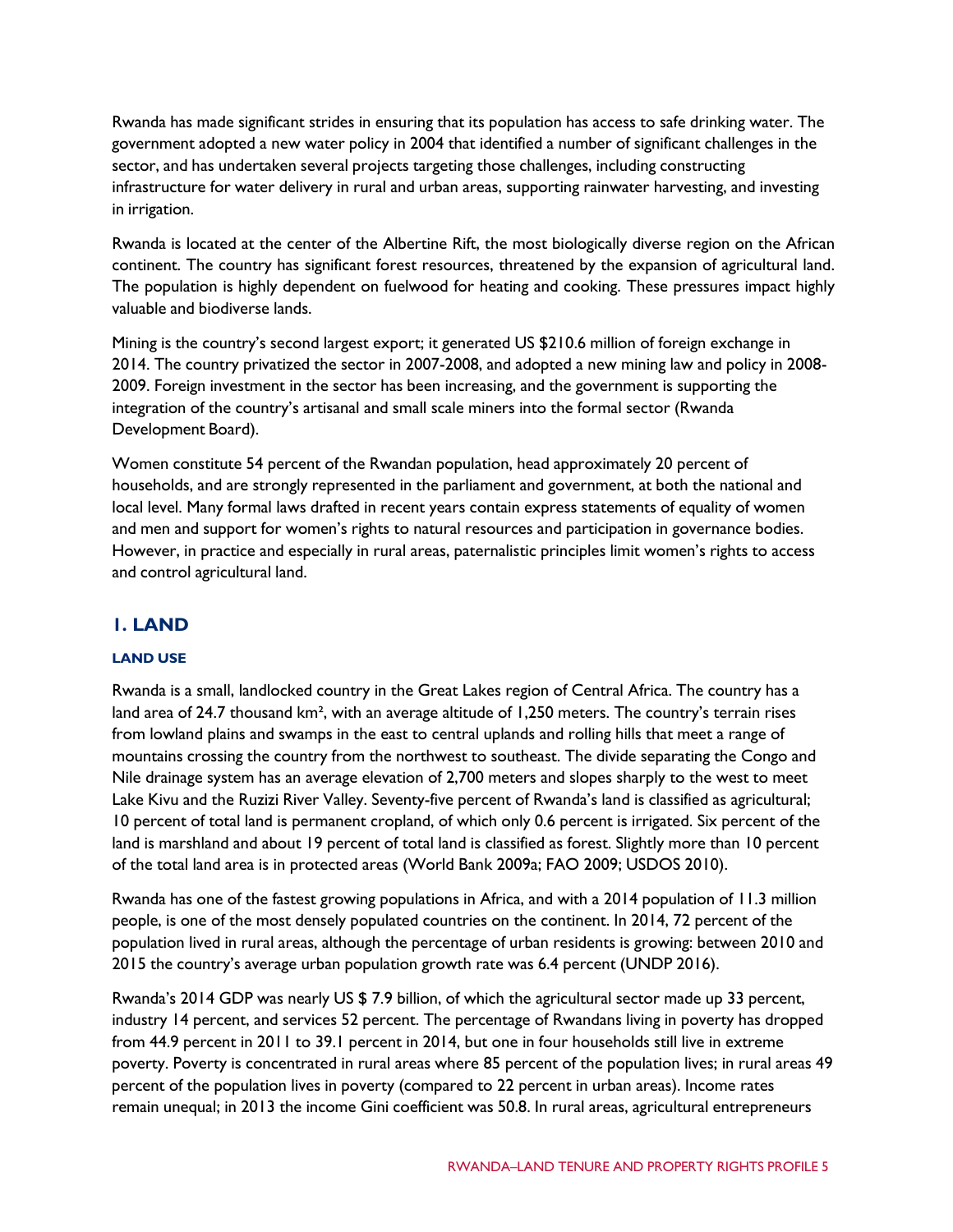are benefiting from investments in agriculture while the majority of Rwandan peasants face increasingly difficult living conditions (REMA 2009a; UN-Habitat 2010; World Bank 2009a; UN-Habitat 2009; Ansoms 2009; WBDI; UNDP 2016; IFAD 2014).

Most rural households are smallholder subsistence farmers growing beans, maize, Irish potatoes, and sweet potatoes in higher altitudes and sorghum, banana, cassava, and beans at lower altitudes. Most cultivation is on rain-fed land; less than 1 percent of cropland is irrigated. Most smallholders keep livestock, primarily for manure, although livestock is also used for meat and dairy products. Some smallholders cultivate cash crops on all or a portion of their land. Primary cash crops include tea, coffee, and banana; cultivation of crops for export is increasing. Some commercial enterprises, such as the tea industry, engage local farmers through out-grower schemes. Local farmers also form cooperatives that purchase and cultivate tea bushes on state land (FAO 2009; GOR 2007; REMA 2009a). Farmers also form cooperatives to collect, wash and sell coffee, including specialty Arabica Bourbon coffee.

Agricultural productivity is,

**Box 2. Land Tenure Indicators**

| however, constrained by             |                                                                                                                                    | <b>Score</b>         |
|-------------------------------------|------------------------------------------------------------------------------------------------------------------------------------|----------------------|
| geography, soil degradation and     | Millennium Challenge Corporation Scorebook, 2015                                                                                   |                      |
|                                     | - Land Rights and Access (Range 0-1; 1=best)                                                                                       | 0.92                 |
| erosion, and limited use of inputs. | International Property Rights Index, 2015                                                                                          |                      |
| Crop residues, which are left on    | - Physical Property Rights Score (Range: 0-10; 0=worst)                                                                            | 5.9                  |
| the fields, help the soil retain    | World Economic Forum's Global Competitiveness Index, 2015                                                                          |                      |
| moisture and replenish nutrients    | - Property Rights (Range: 1-7; 1=poorly defined/not protected by law)<br>World Economic Forum's Global Competitiveness Index, 2015 | 5.6                  |
| and are collected and used for      | - Ease of Access to Loans (Range: 1-7; 1=impossible)                                                                               | 3.2                  |
| fuel in many areas. The pressure    | International Fund for Agricultural Development, Rural Poverty                                                                     |                      |
|                                     | Report, 2001                                                                                                                       |                      |
| on land has pushed cultivation      | - Gini Concentration of Holdings, 1981-1990 (Range: 0-1; 0=equal                                                                   |                      |
| into marginal land and unstable     | distribution)                                                                                                                      |                      |
| areas. Expansion of cultivation     | International Fund for Agricultural Development, Rural Sector                                                                      |                      |
| into higher altitudes has           | Performance Assessment, 2007<br>- Access to Land, 2007 (Range: 1-6; 1=unsatisfactory access)                                       | 4.0                  |
| contributed to soil erosion, which  | Food and Agricultural Organization: Holdings by Tenure of Holdings                                                                 |                      |
| affects half the country's land     | - Total Number of all Agricultural Holdings, Year                                                                                  | $\ddot{\phantom{0}}$ |
|                                     | - Total Area (hectares) of all Agricultural Holdings, Year                                                                         |                      |
| (FAO 2009; Wong et al. 2005;        | - Total Number of Holdings Owned by Holder; Year                                                                                   |                      |
| Musahara 2006; World Bank           | - Total Area (hectares) of Holdings Owned by Holder; Year                                                                          |                      |
| 2009a).                             | - Total Number of Holdings Rented from Another; Year                                                                               |                      |
|                                     | - Total Area (hectares) of Holdings Rented from Another; Year                                                                      |                      |
| In the late 1990s, Rwanda           | <b>World Bank Group, Doing Business Survey, 2016</b><br>- Registering Property-Overall World Ranking (Range: 1-181; 1=Best)        | 12                   |
| experienced a 17 percent urban      | World Bank Group, World Development Indicators, 2016                                                                               |                      |
| growth rate and the number of       | - Registering Property-Number of Procedures                                                                                        | 3                    |
| informal settlements rose. Eighty-  | - Registering Property-Days Required                                                                                               | 32                   |
| three percent of Kigali's           | World Bank Group, World Development Indicators, 1998                                                                               |                      |
|                                     | - Percentage of Population with Secure Tenure                                                                                      |                      |
| population lives in informal        | Heritage Foundation and Wall Street Journal, 2016<br>- Index of Economic Freedom-Property Rights (Range 0-100; 0=no                | 30                   |
| settlements, which occupy 62        | private property)                                                                                                                  |                      |
| percent of the area of the city. In | Economic Freedom of the World Index, 2013                                                                                          |                      |
| 2001, seventy-two percent of        | - Legal Structure and Security of Property Rights (Range 0-                                                                        | 6.94                 |
| residents of Kigali's informal      | 10;0=lowest degree of economic freedom)                                                                                            |                      |
| settlements were not formally       | - Protection of Property Rights (Range 0-10; 0=lowest degree of                                                                    | 7.11                 |
|                                     | protection)<br>- Regulatory Restrictions of Sale of Real Property (Range 0-                                                        | 9.36                 |
| employed, and nearly 90 percent     | 10;0=highest amount of restrictions)                                                                                               |                      |
| of the homes were constructed       |                                                                                                                                    |                      |

of cardboard, plywood, and other substandard materials. Kigali is expected to grow as rapidly as 6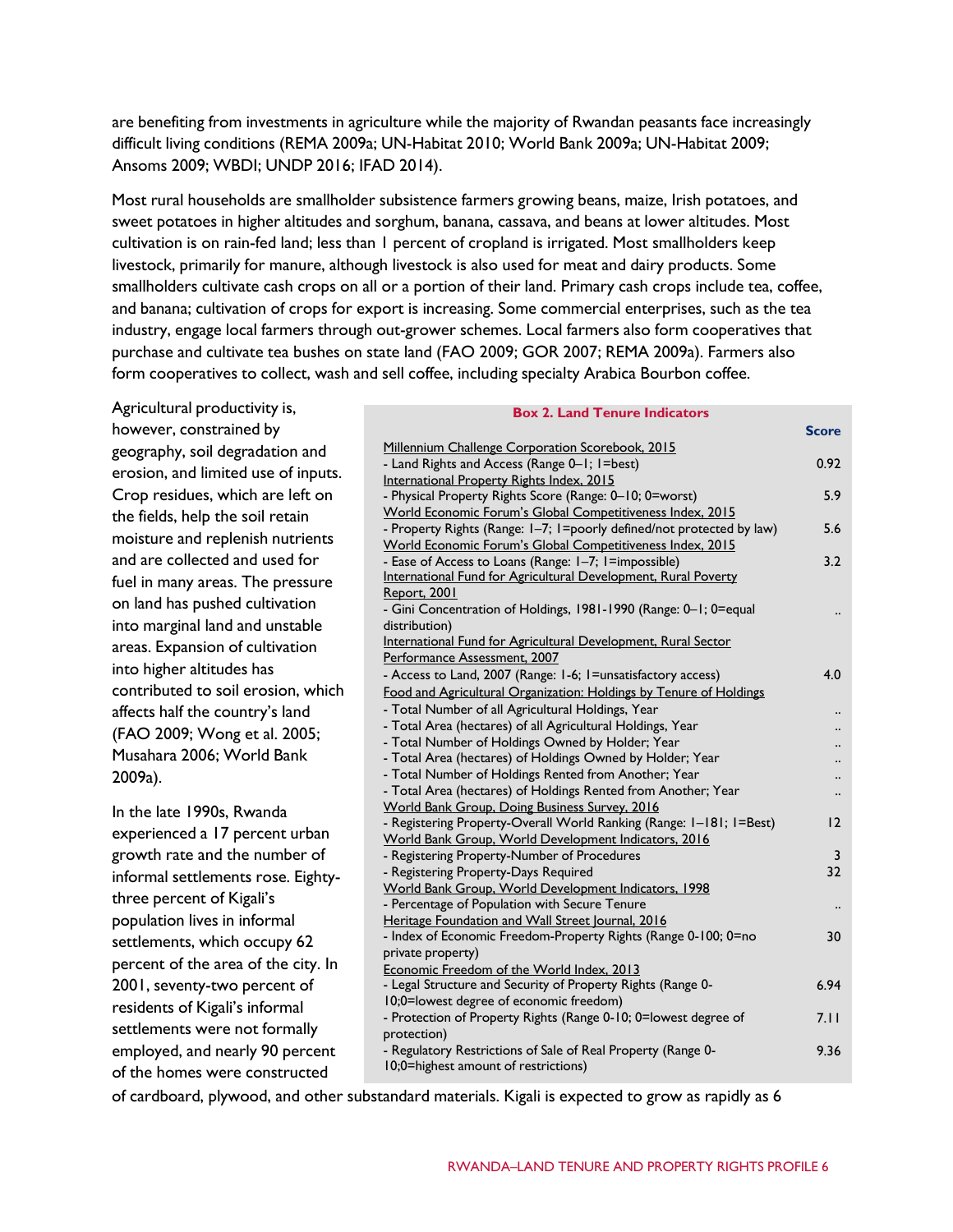percent a year in coming years, and conditions in informal settlements have been improving in many areas. For example, in the period from 2000-2010, an estimated 20 percent of residents have moved from slum conditions. The urban population is expected to continue to rise to nearly 30 percent by 2030 (UN- Habitat 2010; UN-Habitat 2009; GOR Urban Housing Policy 2008; World Bank 2012).

#### **LAND DISTRIBUTION**

With a total land area slightly smaller than the state of Maryland and a population of more than 11 million people, Rwanda has one of the highest population densities in the world (averaging 460 inhabitants/km²). Most Rwandans are members of one of three ethnic groups (Hutu, Tutsi, and Abatwa), but in an effort to support post-genocide unification, the government does not collect information on ethnicity. Many women were widowed during the war and there was a steep rise in the number of women-headed households, many of which had to care for orphaned children of family members. Other marginalized groups include the *abasigajwe inyuma n'amateka* (known as the Abatwa or Twa), genocide survivors, orphans, and legally vulnerable women (e.g., polygamous wives). Many of those in marginalized groups are landless and without means of income generation. While firm figures are not available, some reports estimate that upwards of 90 percent of the Twa in Rwanda are landless (GOR 2007; Musahara 2006; André and Platteau 2005).

Almost 75 percent of the country's land is used for agriculture, with 1.6 million hectares under cultivation and 0.47 million hectares of permanent pasture. The country has 165,000 hectares of marshland, of which about 57 percent is cultivated. The trend in recent decades has been the expansion of cultivated land and loss of fallow, pasture, forestland, and woodlots (REMA 2009a)

As in many countries, rural land distribution is skewed. The smallest group (about 24 percent of all households) controls roughly 70 percent of the country's agricultural land, with average landholding of about two hectares. Many of the landholders in this category are urban elites and many of the holdings are in excess of 20 hectares. The second smallest group (30 percent of households) controls 25 percent of agricultural land and has average landholdings of 0.6 hectares. The largest group (36 percent of households) controls only 6 percent of the country's agricultural land. Households in this category have average holdings of 0.11 hectares. This group includes the 11 percent of all households that are landless. Most landless households are poor and marginalized persons, although the figure includes purely urban dwellers without rural land (GOR 2007; IMF 2013).

The average household's landholding is divided among 4-5 small plots of land, often in different locations that may be some distance apart. Farmers in some areas report valuing the flexibility in holding several plots because they can diversify their production in the different locations and have some protection against environmental damage and shocks that may impact plots in one area but not others. However, land legislation and agricultural sector policy supports the consolidation of land: the 2013 Land Law provides that agricultural plots cannot be subdivided if the resulting parcels are less than one hectare, and parcels held by a single landholder must be consolidated under one title in the registration process. Participation in the Ministry of Agriculture and Animal Resources (MINAGRI)'s Crop Intensification Programme requires farmers to consolidate land holdings and communities wishing to participate must voluntarily agree to such consolidation and to resettlement (GOR 2007; IFDC 2010; GOR Organic Land Law 2005).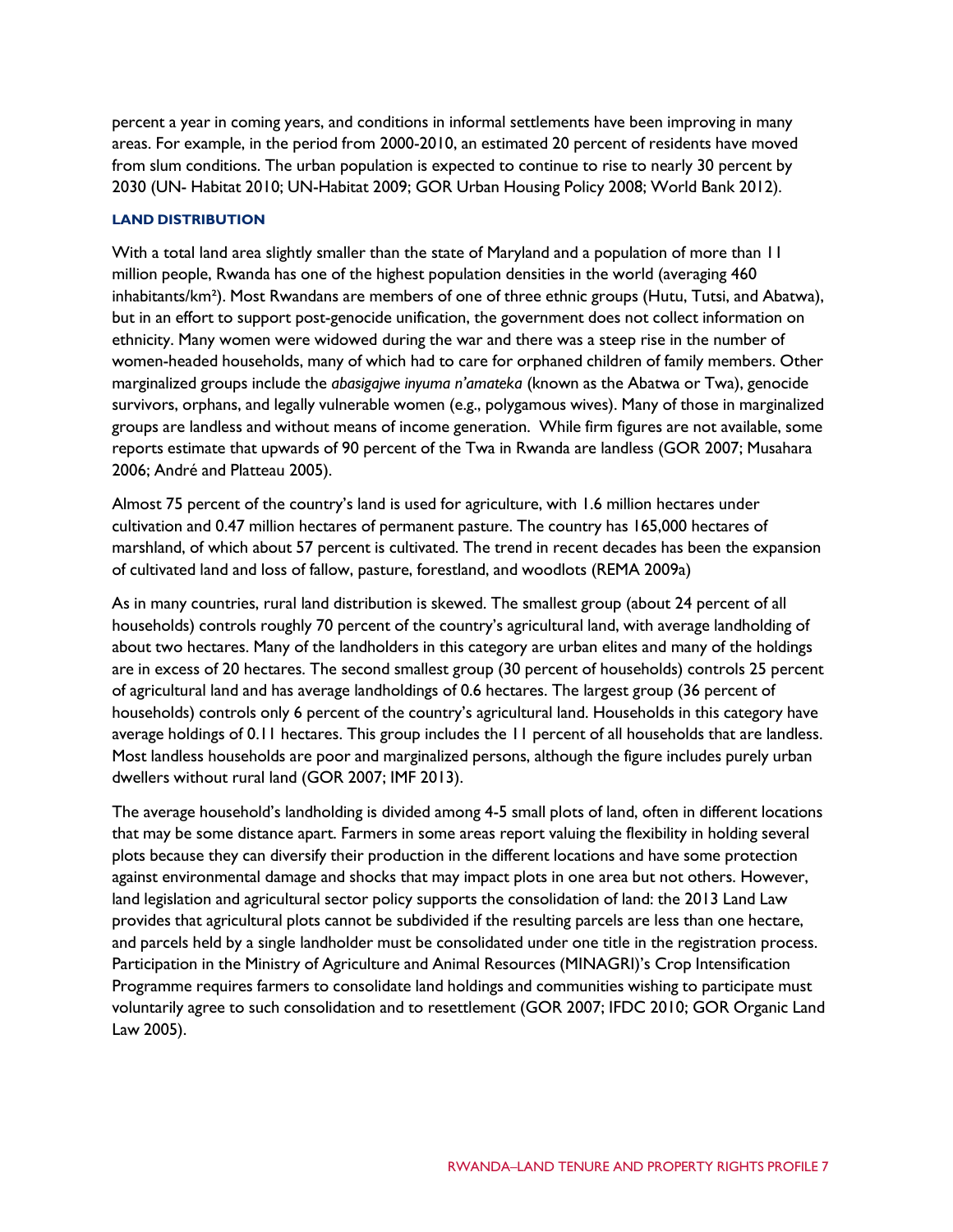#### **LEGAL FRAMEWORK**

The Constitution of the Republic of Rwanda recognizes state and private property and grants every citizen the right to private property, whether held individually or in association with others. The state has the authority to grant rights to land, including private ownership rights, and to establish laws governing land acquisition, transfer, and use. State land is classified as public or private; public land cannot be alienated. Customary land (and collective customary land) is no longer recognized in Rwanda, which makes it unique among sub-Saharan African countries. Instead, land is held by individuals and families (GOR Constitution 2003).

The National Land Policy of 2004 provides that: (1) all Rwandans will enjoy the same rights of access to land; (2) all land shall be registered and land shall be alienable; (3) consolidation of household plots is encouraged; and (4) land administration shall be based on a title deeds registration system (GOR Land Policy 2004). This land policy was originally planned to be revisited in 2014 (after 10 years of implementation) and while it is widely viewed as successful, there are concerns related to how the Policy has been implemented and how it impacts individual land rights, including rights of women in informal marriages or consensual unions (USAID 2015a).

In 2013 Rwanda transformed the 2005 Organic Land Law (Organic Law Determining the Use and Management of Land in Rwanda) into ordinary law to comply with the Constitution, and also addressed particular weaknesses of the 2005 law. The Law N° 43/2013 of 16/06/2013 (Law Governing Land in Rwanda) was gazetted in June 2013. This law provides that land is the common heritage of past, present, and future Rwandans. The State has supreme power of management over all land in Rwanda, and it is required to manage the land for the general interest of all, and for economic and social development. The Land Law recognizes rights to land obtained under customary law as equivalent to rights obtained under formal law, requires land registration, and sets minimum plot sizes for agricultural land (GOR Land Law 2013a).

At least one order has been passed to clarify and implement various aspects of the Land Law: the Ministerial Order of 2013 regarding modalities of land sharing. This order stipulates that land shared must be large enough so that each party receives land that is at least one hectare, however, this requirement may be challenging to implement as customary inheritance practices and gifts of land made during the lifetime of a landholder may lead to fragmentation into smaller parcels (GOR 2013 Ministerial Order).

#### **Tenure Types**

The Land Law classifies land as either individual land or state land. Individual (i.e., private) land can be obtained under principles of customary law or under formal law. State land includes: (1) state land in the public domain (e.g., lake shores, national parks, roads, tourist sites), which generally cannot be alienated; (2) state land in the private domain of the state (e.g., vacant land, swamps, plantations, expropriated land), which can be alienated; and (3) district, town, and municipality land, which is controlled by local governments (GOR Land Law 2013a).

The formal law recognizes the following tenure types, some of which were issued under prior land laws yet continue in effect: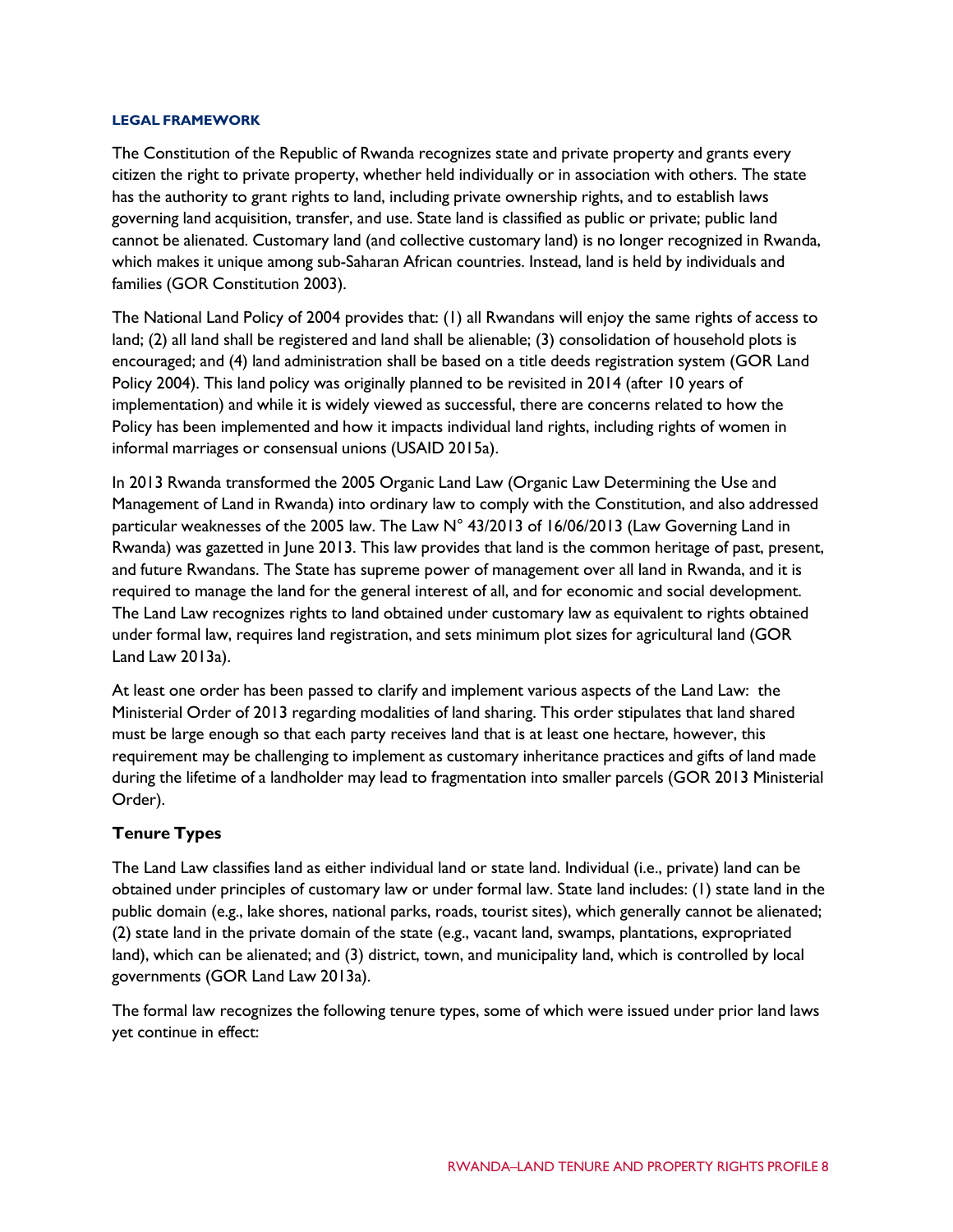- *Right to Emphyteutic Lease.* According to the land law, every person possessing land acquired through customary means or purchase is the recognized proprietor. The formal law recognizes individual rights to land through the right to Emphyteutic lease.
- *Freehold Right to Land.* These rights apply to developed land with infrastructure, reserved for residential, industrial, commercial, social, cultural or scientific services.
- *Public Land.* Public land is in the domain of the state, and includes land belonging to public institutions and or local authorities.

Other tenure types delineated in the 2013 Land Law include: (1) State Land in Public Domain, (2) Land in Public Domain of Local Government, (3) State Land in the Private Domain, (4) Land in the Private Domain of Local Authorities, and (5) Public Institutions Land. The vast majority of land in Rwanda was titled during the land regularization program (Musahara 2006; GOR 2007; GOR 2010c).

#### **SECURING LAND RIGHTS**

Most rural land in Rwanda is accessed through inheritance and leasing, and most urban land is accessed through purchase and leasing. Other methods of obtaining land include via government land allocations, borrowing, gift, first clearance, and informal occupation (GOR 2007; GOR Land Registration Order 2008; GOR et al. 2008).

At various times since the end of the genocide, the Rwandan government has allocated land to returning refugees and displaced people in an effort to provide people with land for farming and to prevent further conflict. Beginning in 1994, refugees (some of whom left the country in the 1950's and 1960's) returned to the country and sought to reclaim land, which may have been occupied by others for years, if not decades. In order to accommodate returning refugees, the government allocated land in game reserves and parks and created resettlement villages (*umudugudu*) in some areas. The government also instituted programs for land sharing in some areas, which required existing occupants to give up a portion of their land to returnees. More recently this policy was focused on breaking up large tracks of land acquired by elites in the Eastern Province. The compulsory villagization and land-sharing programs were often conducted without due process or payment of fair compensation, required settlement in areas without services or adequate farmland, and resulted in increased insecurity and tension (GOR 2007; Bruce 2007).

In an effort to address continuing insecurity regarding land rights, the 2005 Organic Land Law and its implementing decrees required registration of all land. By 2007 (prior to the initiation of countrywide systematic registration), rights to about 80,000 parcels held under *titre proprietre*, c*ontrats de cession gratuite, acte de notoriete, and paysannat land* were registered. Most registered land were urban parcels, large commercial landholdings, and land held by churches. As part of its National Land Tenure Reform Programme, in 2010 the government began the process of transferring rights registered under previous laws and demarcating and registering unregistered land under a systematic registration plan. The systematic registration took place in all 30 districts, and by August 2013, 10.3 million parcels were demarcated and adjudicated. Of those, 81 percent were granted title (GOR 2007; GOR et al. 2008; GOR 2010c; Gillingham and Buckle 2014).

Registration of property (for example, in the case of transactions) requires three steps: (1) title search at the district land registry (2) notarization of sale; and (3) finalization of registration at the district land registry and obtaining new dead. The process takes an average of 32 days and costs RWF 27,000 (a fixed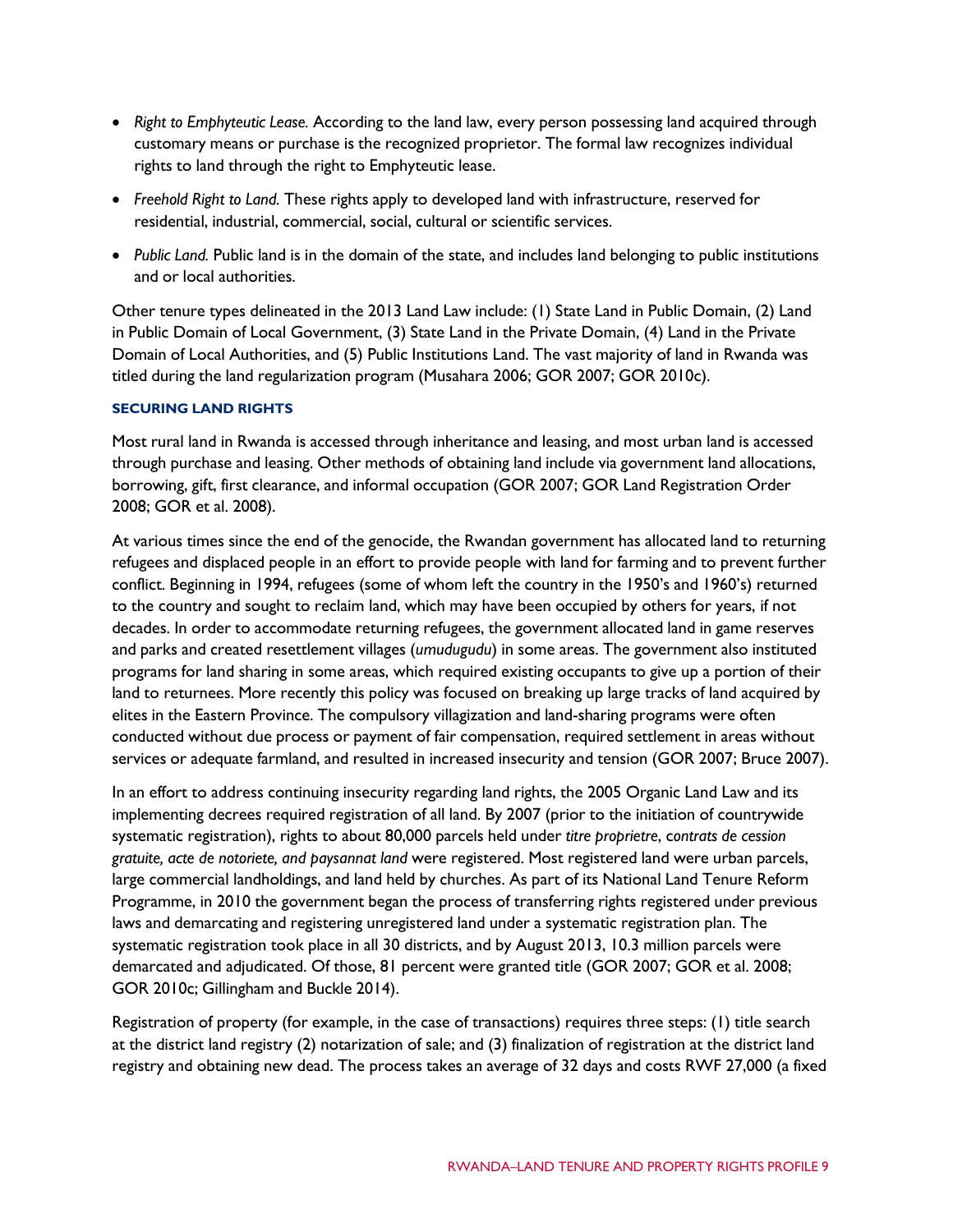fee) (World Bank 2016; GOR 2007; GOR et al. 2008). Joint ownership of land by married couples and joint registration of marital property is presumed by the new Land Law, and the Family Code (GOR Organic Land Law 2005; GOR Order on Lease Procedures 2008).

As noted, customary land tenure is not recognized by the state, and so land that is informally transferred or transacted according to old (but now unrecognized) customary rules is insecure. While land tenure regularization formalized customary rights, people continue to conduct informal transfers based on this old customary tenure system. Prior to regularization, initial surveys conducted while the National Land Reform Programme was being developed reported that most landholders were highly motivated to formalize their rights under the new legal framework. Now, a majority of Rwandans are familiar the benefits of formalization and so it is expected that informal transfers will diminish (GOR 2007; GOR et al. 2008; Biraro et al. 2015).

#### **INTRA-HOUSEHOLD RIGHTS TO LAND AND GENDER DIFFERENCES**

Rwanda's 2003 Constitution states that women and men have equal rights and prohibits discrimination on the basis of sex. The 2013 Land Law, which in its English translation grants husbands and wives equal rights to land, has been interpreted as consistent with the Constitution: women and men have equal rights to property. Thus under formal law, women have the ability to purchase and hold property on their own (GOR Constitution 2003; GOR Organic Land Law 2005; Scalise and Giovarelli 2010).

The Constitution recognizes only monogamous marriages between a man and woman that have been registered according to the civil law. Law No. 22/99 (Law to Supplement Book One of the Civil Code and to Institute Part Five regarding Matrimonial Regimes, Liberalities and Successions) governs marital property and inheritance rights.

| <b>Box 3. Land and Gender Indicators</b>                      |              |
|---------------------------------------------------------------|--------------|
|                                                               | <b>Score</b> |
| OECD: Measuring Gender In(Equality)—Ownership Rights, 2006    |              |
| - Women's Access to Land (to acquire and own land) (Range: 0- |              |
| $\mathsf{l}$ ; 0=no discrimination)                           |              |
| - Women's Access to Property other than Land (Range: 0-1;     |              |
| 0=no discrimination)                                          |              |
| - Women's Access to Bank Loans (Range: 0-1; 0=no              |              |
| discrimination)                                               |              |
| FAO: Holders of Land Classified by Sex, 1993                  |              |
| - Percentage of Female Holders of Agricultural Land           |              |
|                                                               |              |

Echoing the Constitution, Law 22/99 only recognizes martial property rights arising out of formal, civil marriages; consensual unions and polygamous marriages are not recognized (though the 2008 Gender Based Violence law does protect some marital property rights of women living in de facto unions). Under Law 22/99 couples in registered marriages can elect one of three marital property regimes: (1) a community property regime in which property is held jointly; (2) a limited regime in which the couple designates property acquired during marriage as either community or separate property; or (3) a separate property regime. The selected regime governs the couples' rights to property in the event of death, divorce, or separation. If, for example, a couple in a community property regime divorces, each spouse will be entitled to one-half of the property. If the couple does not make an election, a community property regime is presumed. The community property regime is the most commonly elected (GOR Law 22/99 1999; Brown and Uvuza 2006; GOR Gender Based Violence Law).

Law No. 22/99 includes some additional protections for land. In the event of a husband's death, the law provides the widow with usufructuary rights to the marital house, regardless of the property regime selected. The law also states that the written consent of both spouses is required for land transactions (GOR Law 22/99 1999; Brown and Uvuza 2006).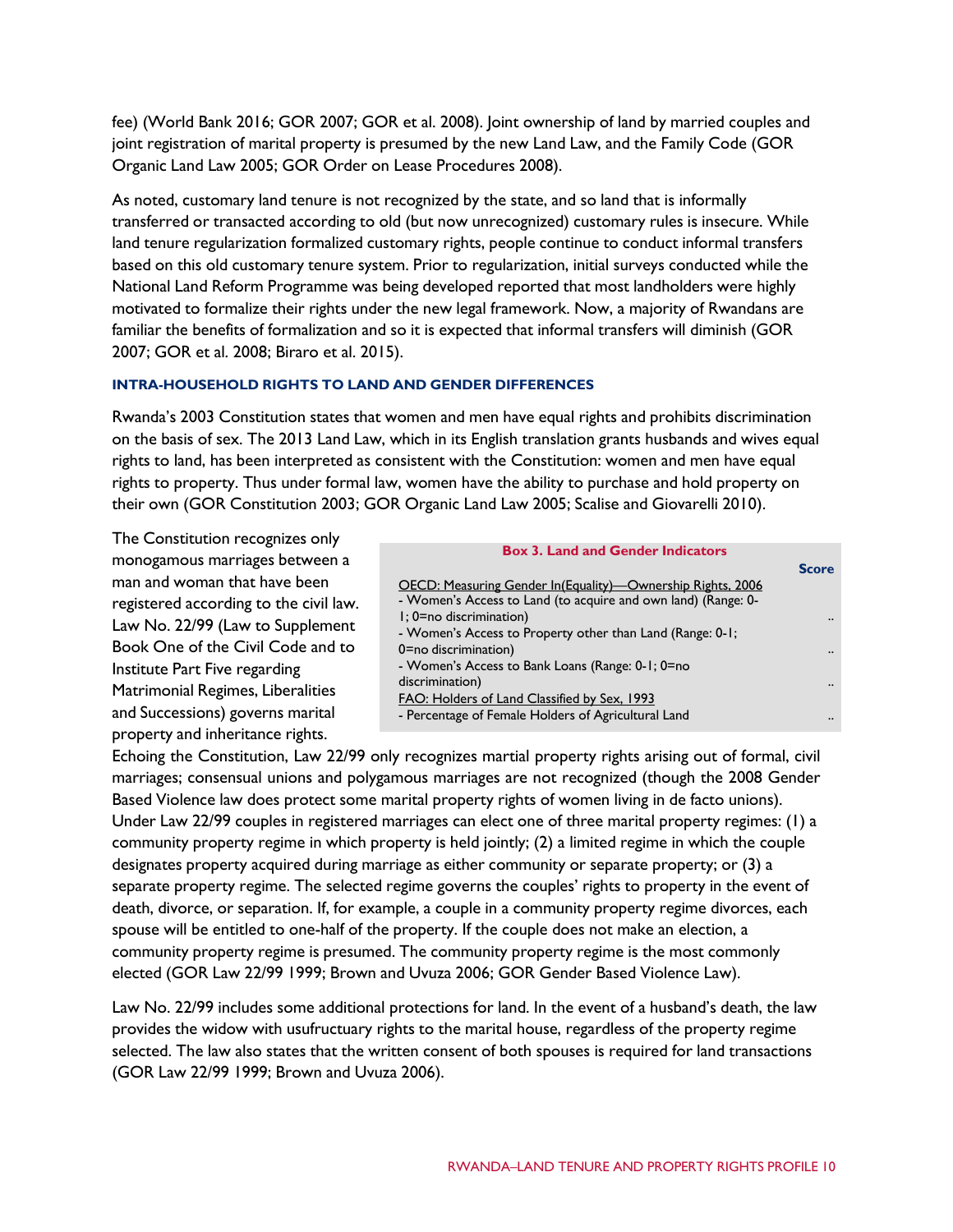Law No. 22/99 of 12/11/1999 (Law to supplement book one of the civil code and to institute part five regarding matrimonial regimes, liberalities and successions) also governs inheritance rights and provides that children have the right to inherit their parents' property equally and without regard to gender. It also provides them the right to ascending partition, regardless of sex (though children are not guaranteed rights to equal shares). If land cannot be partitioned because it would violate the one-hectare minimum holding requirement under the 2013 Land Law, an heir can be compensated with the monetary value of their land share. The laws do not direct how landowners shall compensate all interests in the event that the land cannot be partitioned (GOR Law 22/99 1999; Organic Land Law 2005; GOR 2007). Taken as a whole, Rwanda's legal framework protects women's rights to land and property and knowledge of men and women's equal rights to land is widespread.

Yet, despite the constitutional mandates of equality and provisions in the formal laws supporting women's land rights, women still face some barriers in securing their rights to land. For example, women in informal marriages and consensual unions cannot typically claim their rights to land in the case of a separation, and the general understanding is that women in these situations do not have the same rights to land as men. Women's rights to inheritance and inter-vivos gifts in these conditions are also less certain than men's. For example, in a 2015 study, when asked how the land of a deceased couple married under the community property regime should be shared between a son and daughter, 71.3 percent of respondents said that the land would be equally divided between the son and daughter indicating good understanding of formal rules. Shifting social norms related to informal unions may take time and while formally married women's rights are widely recognized, the mindsets of men and boys are still evolving when it comes to women's land rights more broadly. For example, women often feel pressure to relinquish their rights to their brothers, especially if they move to their husbands' villages (Scalise and Giovarelli 2010; Brown and Uvuza 2006; GOR 2007; GOR Law 22/99 1999; Jones-Casey 2014; Ishingiro 2015).

#### **LAND ADMINISTRATION AND INSTITUTIONS**

As of December 2009, the Ministry of Natural Resources has primary responsibility for land matters. The Ministry is responsible for addressing issues in policy, in particular through Ministerial orders and/or instructions that set out laws and procedures for the administration, planning and allocation of land (Ministry of Natural Resources; Rwanda Natural Resources Authority).

The Rwanda Natural Resources Authority (RNRA) is in charge of land registration and land use planning. The Lands and Mapping Department within the RNRA was created to implement the National Land Tenure Reform Program (put in place by the National Land Policy and the Organic Law Determining the Use and Management of Land in Rwanda). The Lands and Mapping Department works to improve land tenure security through an efficient, transparent, and equitable system of land administration (RNRA).

Rwanda's Ministry of Natural Resources is responsible for ensuring the sustainable management of natural resources in the country. Is it governed by several national policies and strategies, including Vision 2020, National Economic Development and Poverty Reduction Strategy, Green Growth and Climate Resilience Policy, the Government Agenda, National Investment Strategy, Good Governance and Decentralization (among others). Specifically, the Ministry focuses on sustainable land management, sustainable integrated water resources management, sustainable management of forest and biomass resources, ecosystem conservation and improved functioning, sustainable mining and mineral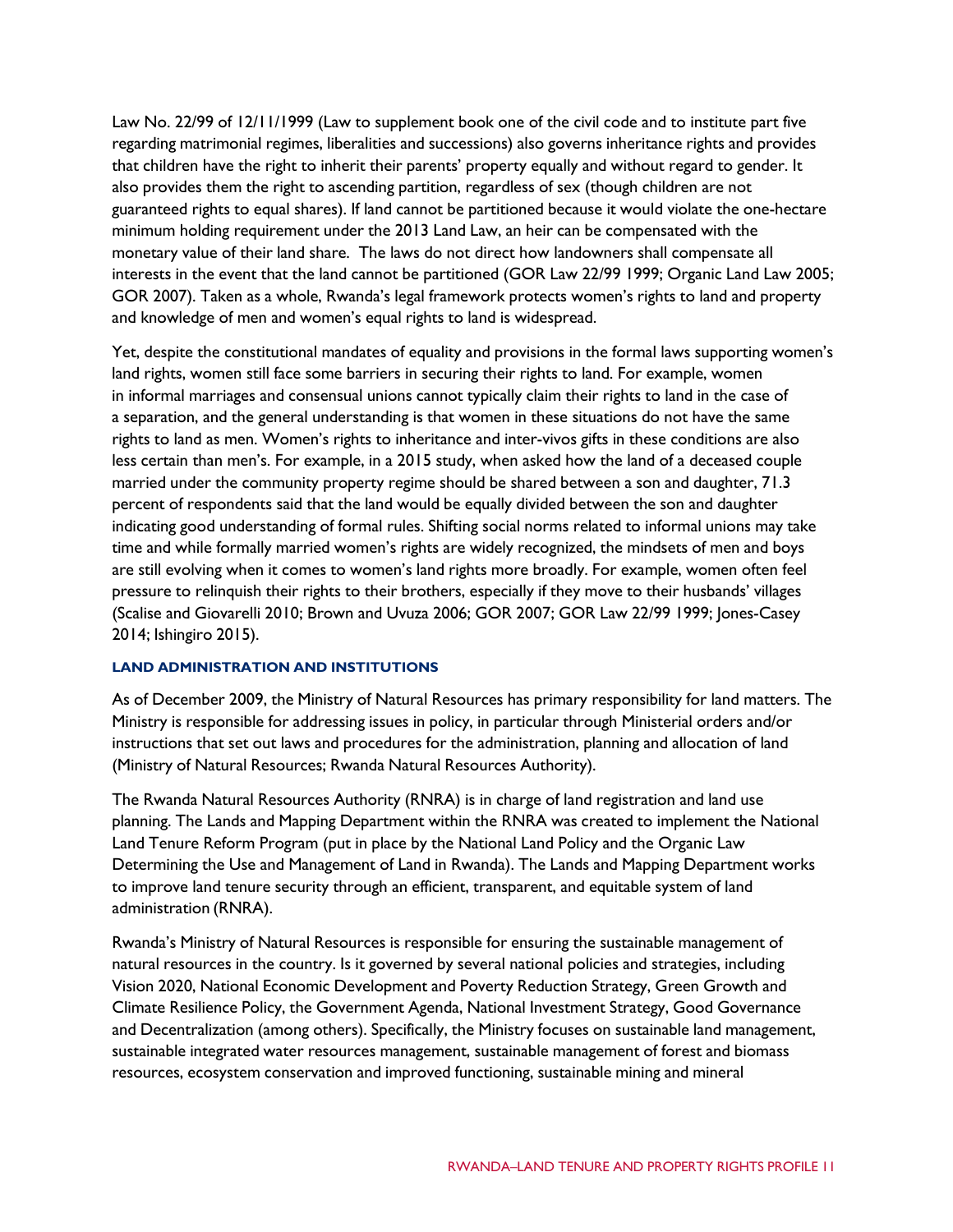exploitation, environmental sustainability, and policy, legal and regulatory frameworks for environmental and natural resource management (MINIRENA).

The Ministry of Agriculture and Animal Resources (MINAGRI) is responsible for initiating and managing programs designed to transform and modernize the sector to ensure food security and to contribute to the national economy. The Ministry's priority programs target: intensification and development of sustainable production systems, support for professional development of producers, promotion of product chains and agro-industry development, and institutional development (GOR 2010c; GOR 2010d).

#### **LAND MARKETS AND INVESTMENTS**

Rwanda's land reforms, and the land registration process in particular, do seem to have contributed to a more active land market. One study showed that half of a sample of 120 respondents made a land transaction between 2011 and 2015. A 2014 study of land market values and urban land policies in Rwanda found that in urban areas there are very high rates of property ownership (estimated at 69 percent), and more than two-thirds of formally owned properties have been acquired through direct market transactions. However, there is some evidence that some people in urban areas continue to transfer land using informal processes. For example, a 2012 case study of Butare Town found that half of all respondents acquired land through informal purchase (Niyonsenga et al 2015; USAID 2014a).

Prior to the start of systematic land registration and revision to land registration procedures, the cost of land registration and lack of familiarity with the requirements limited the number of registered transactions. These constraints continue to impact decisions to transfer land informally in rural areas. Most people prefer to retain ownership and lease their land if they are unable to use it, but sales do occur. The most common reasons for land sales are the need for cash for livelihood purposes such as debt repayment and medical costs (i.e., distress sales), raising money for investment in businesses, and relocation. Land purchasers buy land to increase their landholdings and to access more fertile land or land suitable for livestock.

The land lease market is active in rural and urban areas. Farmers lease land on a seasonal or annual basis in order to gain access to land in various areas for growing a diversity of crops or to use better soil. Some people, such as younger couples and women, lease land because they cannot afford to purchase land. Some households form groups and lease grazing land for their livestock. In rural areas, landholders often lease out land that they are unable to farm themselves because of disability, age, or nonagricultural commitments. The state leases marshland, which farmers cultivate on a seasonal basis. Leases are commonly cash transactions, although there is some sharecropping in some areas. In urban areas, leasing is the most common means by which people access plots (GOR 2007).

#### **COMPULSORY ACQUISITION OF PRIVATE PROPERTY RIGHTS BY GOVERNMENT**

Article 29 of the Constitution provides that the state may expropriate private property in the public interest consistent with circumstances and procedures defined by law and subject to payment of prior and fair compensation. The 2015 Expropriation Law (Law No. 32/15 of 11/06/2015 Relating to Expropriation in the Public Interest) defines public interest to include construction of infrastructure such as roads, railway lines, airports, dams, schools, and oil pipelines. It also covers exploitation of minerals and natural resources in the public domain and activities associated with implementing land use and development plans. The expropriation process is conducted at the district or municipal level (for the City of Kigali) or by the relevant Ministry and it requires that the committee managing the process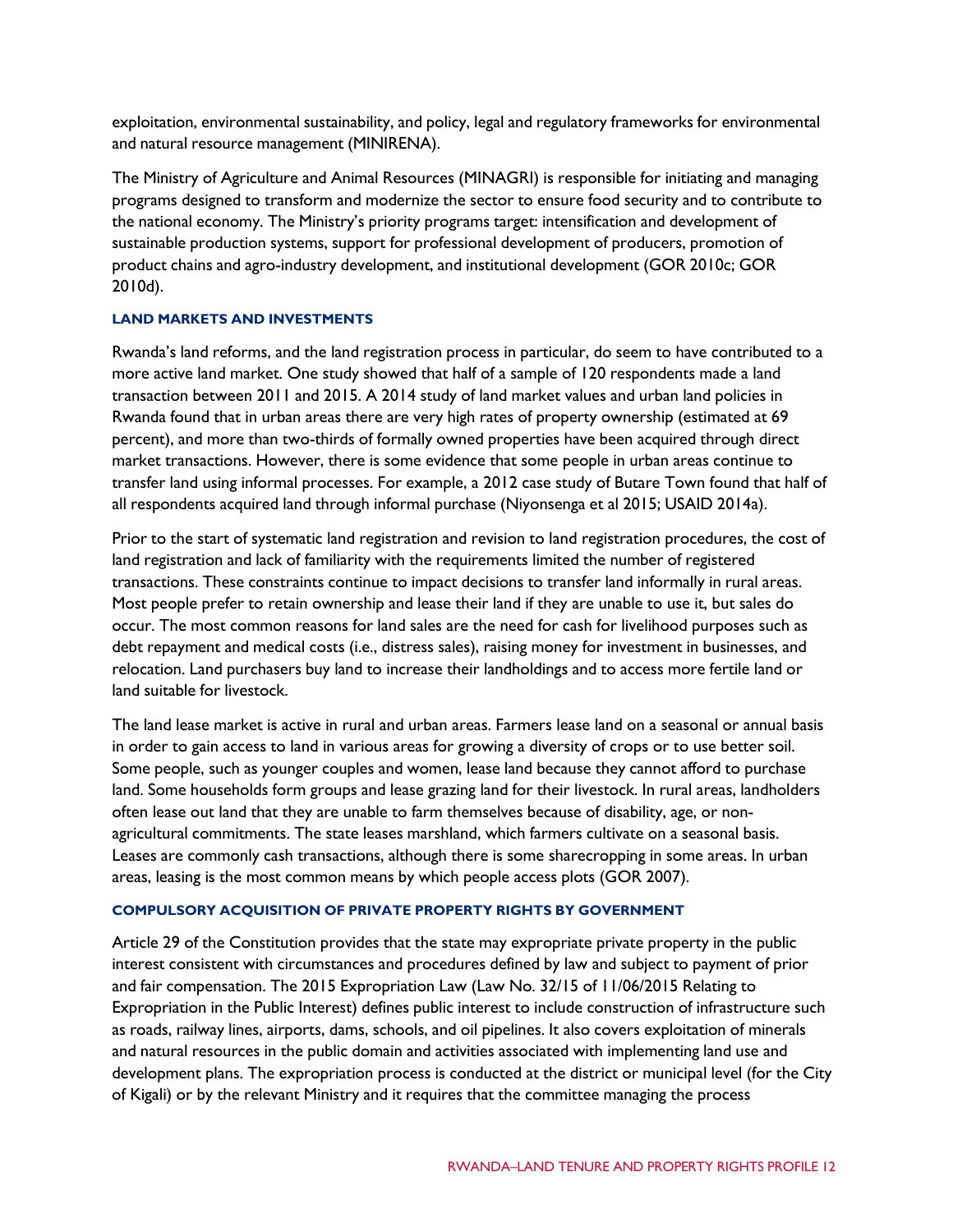conduct consultative meetings with those people affected by the expropriation. Committees are required to broadcast decisions over at least one radio station and in at least one Rwanda-based newspaper. Just compensation is based on the prevailing market rate for the land – which is established by the Institute of Real Property Valuers – and on activities carried out on land along with the value of any disruption caused by the expropriation. Compensation may be paid in monetary form or another agreed upon form. If the landholder is married, compensation is paid into an agreed upon account and withdrawal of funds requires the written authorization of the co-holder/s. Parties affected by expropriation do have a right of review (GOR Constitution 2003; GOR Expropriation Law 2015).

Land expropriation has been relatively common in Rwanda. For example, historically the government has used its power to take land to try to address the needs of returning refugees in the years following the genocide. More recently, expropriation has been used to expand urban areas (particularly the City of Kigali), and build the country's infrastructure. In addition, market-led expropriations are common. In some cases, investors and developers approach the government with a development plan, and the government expropriates the desired land. In other cases, developers seeking land approach landowners directly and with the support of local government pressure landholders to leave the area in exchange for compensation. The processes for determining compensation are often not transparent or tied to fair market values and poorer landholders are often susceptible to the pressure and offer of cash (GOR 2007; USDOS 2009; Bruce 2007; Musahara 2006, USAID 2014c).

Research on the impacts of expropriation (under the 2007 expropriation law) shows that the most important expropriation-related issues were insufficient and delayed compensation. The same study found that delayed compensation and insufficient compensation have measurable negative impacts on individuals whose land was expropriated (USAID 2015b).

#### **LAND DISPUTES AND CONFLICTS**

Land disputes are common in Rwanda. The pressure on land combined with limited non-agricultural livelihood options was identified as a factor that contributed to the 1994 genocide. The violence, which caused large groups of people to move in and out of the country and in and out of rural areas, put additional pressure on the land as multiple groups occupied and laid claim to the same land over time. In 2001, the government estimated that as many as 80 percent of the cases coming before prefect courts were land-related disputes. However, a 2015 household survey of 1,975 households found that only 4.11 percent of parcels were in dispute (Musahara 2006; André and Platteau 2005; GOR 2007; Wyss 2006; USAID 2015c).

The reintegration of demobilized soldiers, former prisoners, and old- and new-case returnees from neighboring countries has also resulted in competing claims to land. However, the most common causes of land disputes currently relate to inheritance claims, boundary encroachment, claims arising from polygamous relationships, and land transactions (USAID 2015c). The overwhelming majority of disputes are occurring within extended families rather than between different social groups (GOR 2007; Wyss 2006; ARD 2008a; ARD 2008b).

Most land disputes are initially handled through informal procedures using customary forums such as: the family council (a customary institution whose make-up changes depending on the issue in question); leaders of the *nyumba kumi* (a defunct administrative level for up to 10 households, whose leaders still retain some authority); *umudugudu* leaders (elected village level leaders); and the cell executive committee. (ARD 2008a). The formal court system includes courts at the town, municipal, district, and provincial levels. Appeals are heard by the High Court and Supreme Court. After the genocide, Rwanda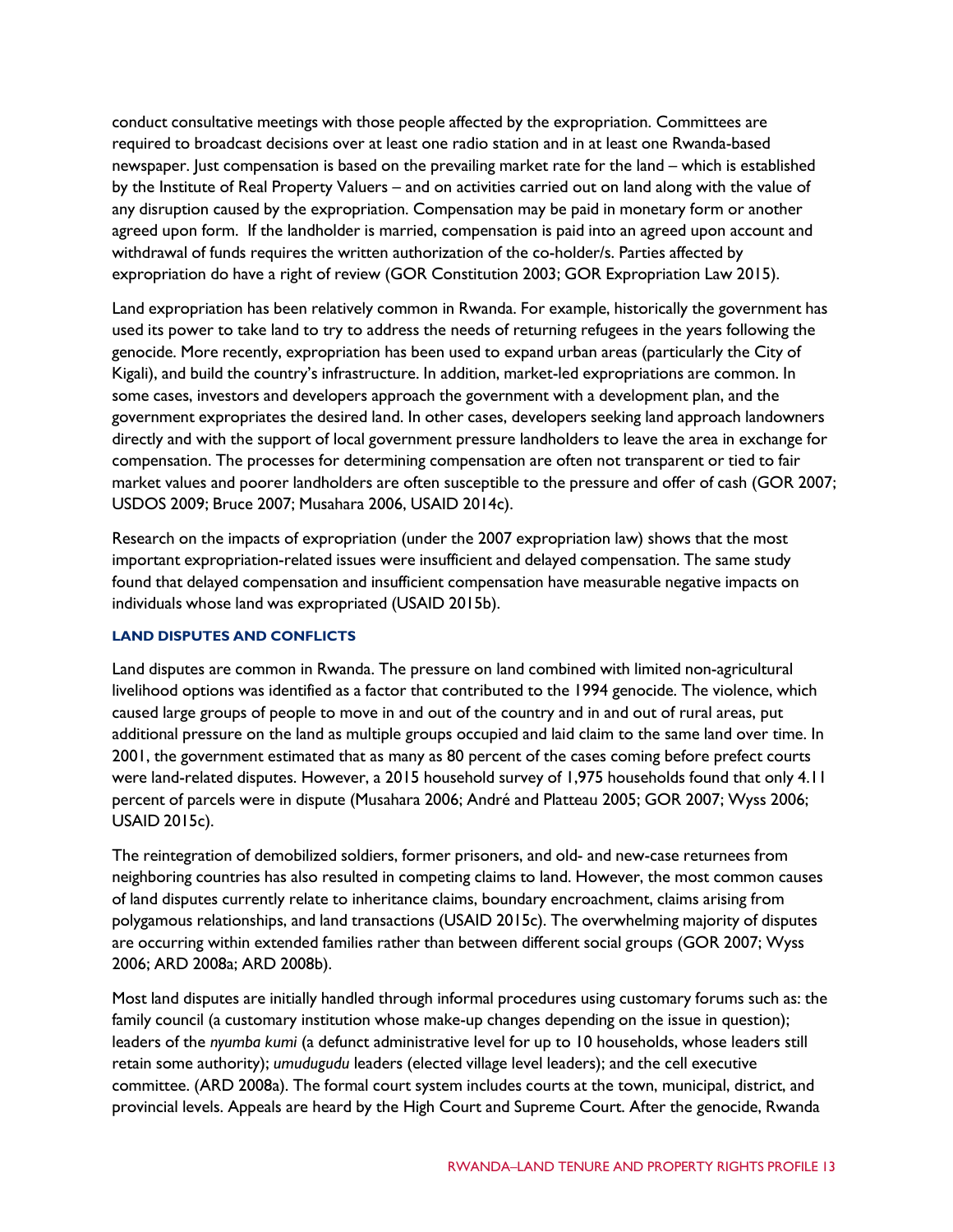instituted a mandatory mediation process for all cases with a monetary value of less than RwF three million (about \$US 5,000). The jurisdiction of the mediators, known as *abunzi*, extends to civil cases relating to land rights and land-related inheritance disputes. Each cell has a group of 12 *abunzi*, 30 percent of whom must be women, and who hold the position for two years. Cases are heard by a panel of three *abunzi*, who are required to settle the dispute within 30 days. The decisions of the *abunzi* are enforced by local authorities, and parties can appeal to the court of first instance. The *abunzi* are not compensated, and receive little training on conflict resolution skills or the law. Their strength of their authority is debated. Recent research suggests that women may prefer to have their cases heard by local authorities, because they are perceived to be less biased. There is no requirement that parties present cases to the local authorities before proceeding before the *abunzi* (ARD 2008b; Musiime 2007; Bruce 2007; GOR 2007; Takeuchi and Marara 2011; Jones-Casey et al 2014).

#### **KEY LAND ISSUES AND GOVERNMENT INTERVENTIONS**

The government of Rwanda's ambitious National Land Tenure Reform Programme, was completed in 2013. Between February 2010 and August 2013, 10.3 million parcels were demarcated and adjudicated. Of those 81 percent were granted title. The process involved demarcation of land, adjudication and recording, issuing claims, recording objections and disputes, publishing records, mediation, final registration and title issuance (Gillingham and Buckle 2014).

In 2008, the Ministry of Agriculture and Animal Resources (MINAGRI) introduced its Crop Intensification Programme (CIP). The program is designed to increase agricultural productivity through land consolidation, purchase and distribution of bulk fertilizer and seeds through the private sector (enterprises or farmers' cooperatives, using auction and vouchers), extension services, and creation of credit linkages for farmers. Working through local government, the program identifies suitable land. In planned villages, the land use design separates residential land from agricultural land. In other areas, farmers who wish to participate in the program must agree to resettle to residential areas so that agricultural land can be consolidated to better allow for mechanized farming techniques. Between 2008 and 2012 the area under cultivation under the Land Use Consolidation program has increased from more than 28,000 hectares to more than 602,000 hectares. MINAGRI has continued to develop its crop list, most recently suggesting that eastern provinces will plant coffee, rice, corn, bananas and pineapples; the southern provinces will focus on manioc roots, wheat, tea and coffee; the western provinces will grow tea, coffee, potatoes; the Northern provinces will produce potatoes, wheat, pyrethrum and maracuja; and Kigali city will produce flowers and fruits (IFDC 2010; Ntambara 2010; Twizeyimana 2010; Ansoms 2009; Ansoms et al. 2010).

Recent research on the impacts of the Land Use Consolidation (LUC) concludes that most (but not all) farmers are satisfied with the program, and believe that it has brought them benefits, including increased crop yields. By participating in LUC, farmers gain access to inputs and extension services. However, despite the overall positive picture, food security, poverty and vulnerability to shocks are still high. And farmers feel pressure to participate in the program, despite the fact that it is voluntary (USAID 2014a).

In urban areas, Rwanda's National Urban Housing Policy, which was adopted in 2008, provides for the upgrading of informal settlements. The policy provides that upgrading will not presume destruction of neighborhoods but will proceed with a rational program to bring settlements into compliance with standards for access, services, buildings, and sanitation. If rebuilding is required, the state will assist the residents with alternative accommodation and facilities. Public protests against slum clearance have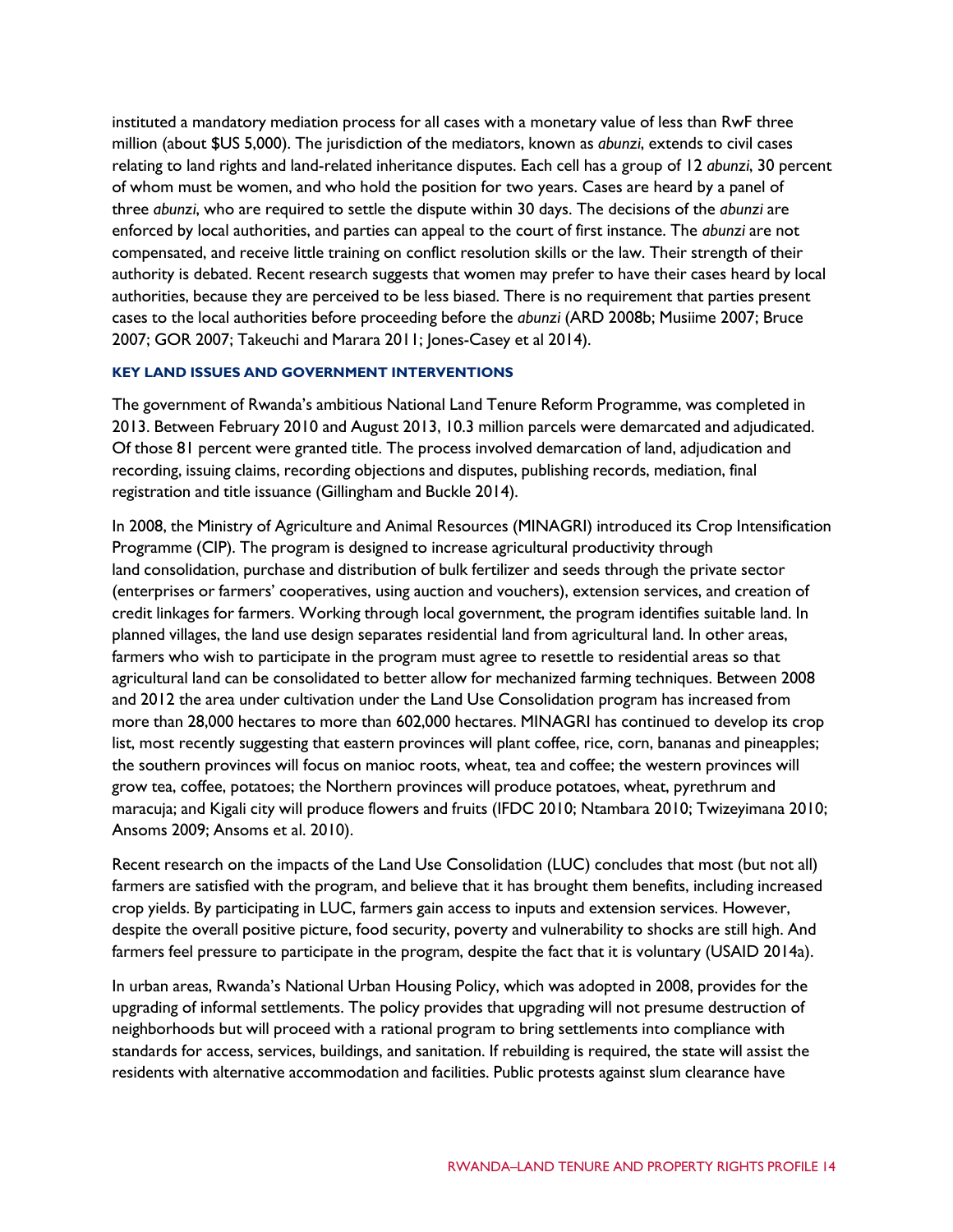grown in recent years, and efforts are underway to develop technical experience in upgrading existing settlements (GOR Urban Housing Policy 2008; Kalimba and de Langen 2007).

#### **DONOR INTERVENTIONS**

USAID's LAND Project (2012-2016) supported Rwanda's long-term sustainability by strengthening the resilience of its citizens, communities and institutions to adapt to land-related economic, environmental and social changes. The project was funded at US\$ 11,970,000. USAID's Promoting Peace through Land Dispute Management (2013-2016), aimed to manage and mitigate land-related conflict by improving the capacity of local institutions in addressing land disputes.

The World Bank has an ongoing Land Governance Assessment Frameworks program in ten countries, including Rwanda. The LGAF is a diagnostic tool used to identify needs in land governance and prioritize reforms for addressing them.

DFID funds ongoing land registration programs in partnership with the Rwanda Natural Resources Authority, specifically supporting the Government of Rwanda to build on and ensure sustainable maintenance of the land register and improve the capacity of land institutions and delivery services (DevTracker). DFID also funded the large (~US\$ 37,000,000) Land Tenure Regularisation Programme.

The European Commission supports a basket-funded implementation of Rwanda's government strategy for land reform (European Union).

Sweden is funding the Strengthening Proximity Justice in Rwanda project (2015-2018), to enable citizen participation in proximity justice.

## **2. FRESHWATER (LAKES, RIVERS, GROUNDWATER)**

#### **RESOURCE QUANTITY, QUALITY, USE AND DISTRIBUTION**

Rwanda has abundant water resources, including 101 lakes covering almost 150,000 hectares, 6,400 kms of rivers, and 860 marshlands spanning an estimated 278,000 hectares. Lake Kivu, one of Africa's Great Lakes, lies on the western border with the Democratic Republic of Congo. The Akagera (Kagera) River is a remote source of the Nile River and the largest river flowing into Lake Victoria. It has the potential to provide an inland transportation route for the passage of goods. Rwanda's marshlands are productive ecosystems, responsible for cycling nutrients, recharging groundwater, and helping mitigate flooding. The marshlands provide habitat for wildlife and fish, and support seasonal cultivation (FAO 2009; REMA 2009a; GOR Water Policy 2004).

Rwanda has two major drainage basins: The Upper Nile basin (67 percent of the country) and the Congo basin (33 percent). The country's annual rainfall varies from 700 mm to 1400 mm in the east and western lowlands, between 1200 -1400 mm in the central regions, and from 1300 -2000 mm in the high altitude region. Groundwater has been relatively unexplored, although its potential for normal recharge is potentially compromised by the extent of soil erosion. In 2000, water withdrawals were estimated at 0.2 billion cubic meters per year. Agricultural use accounts for 68 percent of water withdrawal, while domestic use and industry account for 24 percent and 8 percent respectively (REMA 2009; FAO 2005; FAO 2009; World Bank 2009a; GOR Water Policy 2004; WBDI 2015).

Rwanda has made significant strides in ensuring access to clean drinking water. According to the National Institute of Statistical Research, the proportion of households using drinking water from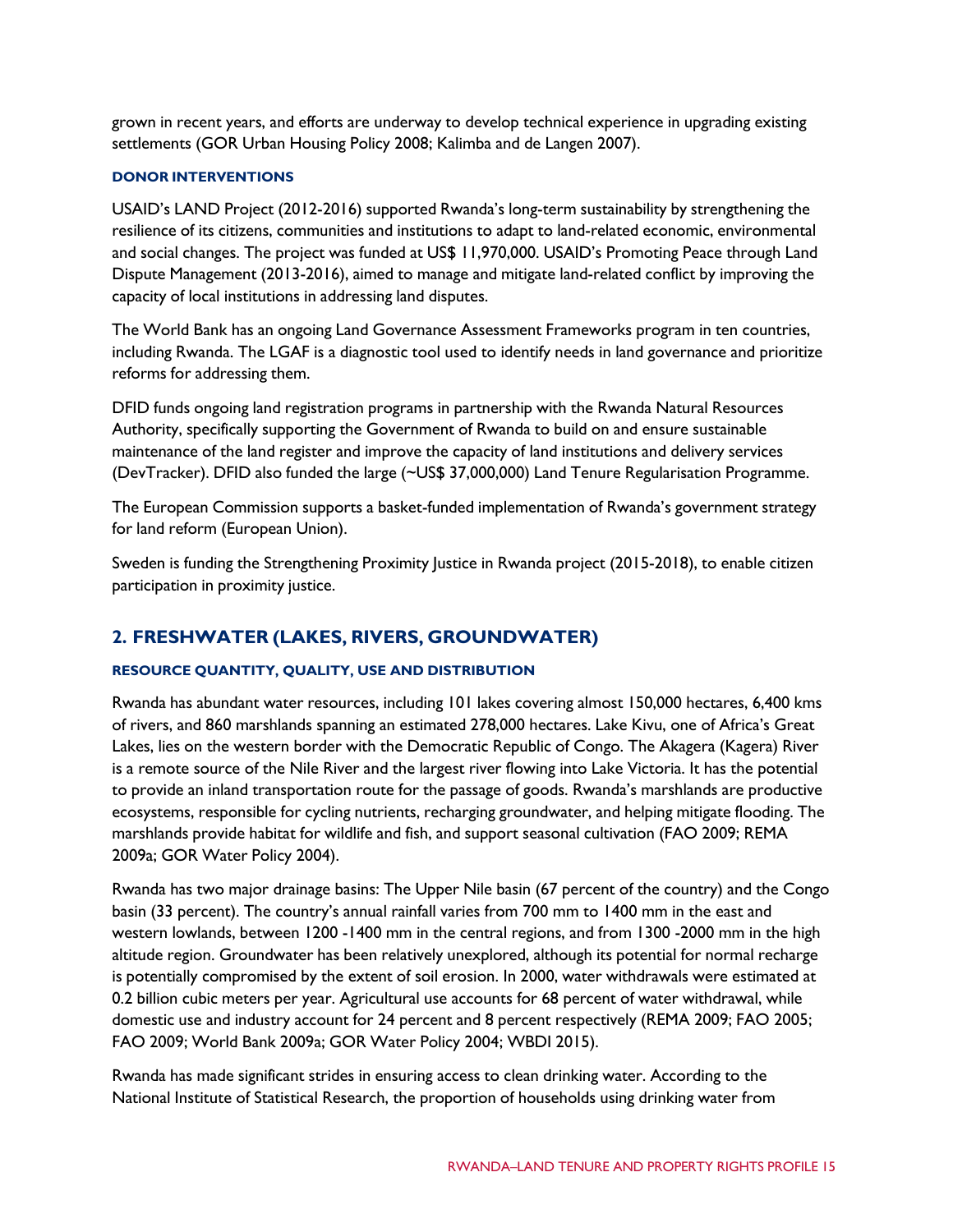improved sources increased from 74 percent to 85 percent from 2010/11 to 2013/14. In urban areas the numbers were higher (90 percent), compared to rural areas (83.7 percent). However, in urban areas the population growth is outpacing service development and delivery. A 2013 study found that only 56.3 percent of households in two informal settlements of Kigali had improved sanitation systems. Other studies found that access to safe drinking water in informal settlements is one third the amount available in other parts of the city (AfDB 2009; UN-Habitat 2009; Tsinda et al 2013).

Rwanda's water resources are also threatened by contamination from untreated waste and poor drainage, especially in urban and peri-urban areas. Eighty percent of diseases suffered by the population are attributed to contaminated water and poor sanitation. Water resources are also threatened by sedimentation, discharge from industry, and invasive species such as the water hyacinth that choke some lakes and waterways (FAO 2005; REMA 2009a).

#### **LEGAL FRAMEWORK**

Rwanda's Water Law (Law No 62/2008 of 10/09/08 Putting in Place the Use, Conservation, Protection and Management of Water Resources Regulations) was designed within the framework of the 2004 Water Policy. The 2008 Water Law provides that water is a public good and responsibility for its proper use and protection is the responsibility of the state, the private sector, civil society, and the citizens. This law recognizes principles such as: protecting water resources from pollution, requiring water users and water polluters to pay, using water user associations, and providing for the public distribution of water. The priorities for water distribution are: (1) the population; (2) livestock; and (3) hydroelectric energy production (GOR Water Law 2008).

In 2011 the government replaced its previous 2004 Water Policy with a new National Policy for Water Resources Management (GOR Waters Resources Policy 2011). The Policy sees water as a key, finite resources required for the sustainable socio-economic development of the country that must be carefully use and managed to ensure maximum benefits and to minimize harms. It also identifies the right to water as a human right. The Policy identifies key challenges including: (1) uncertainty related to climate; (2) competition and conflict over water resources; (3) poor land use practices including deforestation and conversion of wetlands; (4) limited infrastructure and limited supply of safe water; (5) limited financial, technical, and administrative capacity to effectively manage water resources; (6) limited functional framework to support decentralized water users and managers and (7) limited data on water resources (GOR Water Resources Policy 2011). The Policy emphasizes the importance of integrated and participatory water management to address these challenges. It also places an emphasis on improved monitoring and capacity building.

In 2010 Rwanda updated the National Policy and Strategy for Water Supply and Sanitation Services after an extensive stakeholder consultation process. The policy responds to the institutional reforms that took place after the 2004 Water Policy was adopted, including the decentralization of responsibilities for rural water and sanitation private sector engagement

The 2013 Land Law provides that the country's lakes, rivers, and groundwater are in the public domain and the use of water resources is shared by all (GOR Organic Land Law 2005; Law Governing Land 2013).

#### **TENURE ISSUES**

Water is considered a common resource that belongs to everyone and is, therefore, owned by no one. Land owners are required to use water resources in a manner that is rational and optimizes the use of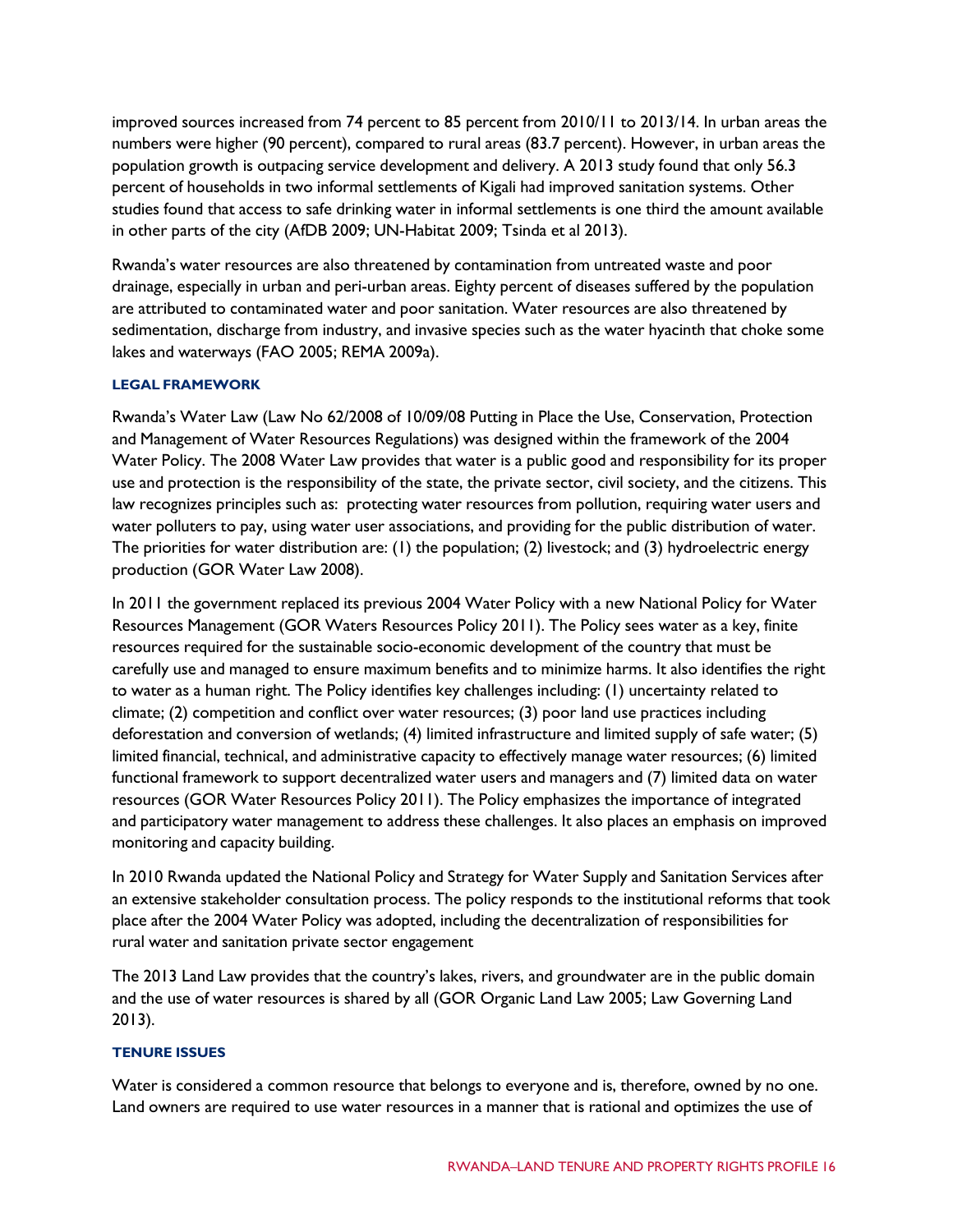the resource. No one can divert the course of a river or water body without permission, and no one is supposed to pollute water resources or water bodies. Rights to water are considered temporary only; water rights are not alienable, cannot be seized, and cannot be acquired by prescription (GOR Water Law 2008; GOR Organic Land Law 2005; Law Governing Land 2013).

The state has responsibility to manage water resources in the public interest. The state can enter into agreements with third parties for the management of the country's water resources. Those holding land rights must grant easements for the construction of piping of water for rational use and distribution (GOR Water Law 2008; GOR Organic Land Law 2005).

#### **GOVERNMENT ADMINISTRATION AND INSTITUTIONS**

Responsibility for water resources and distribution of water in Rwanda is divided among several agencies. The Ministry of Infrastructure (MININFRA) is responsible for developing institutional and legal frameworks, national policies, strategies and master plans relation to water supply and the sanitation subsector. The Ministry of Natural Resources, through its Department of Integrated Water Resources, works to ensure the protection, conservation, restoration and rational use of water resources to meet the country's medium and long-term socio-economic development goals. The Ministry of Natural Resources is responsible for helping to set water resources policy; ensuring compliance with relevant legislation; representing the government in intergovernmental organizations on matters related to water. The Department of Health (MINISANTE) develops policy and promotes hygiene and household sanitation. District-level basin committees are responsible for preparing district-level water management plans. The district basin committees have the power to delegate authority for management of water resources and water infrastructure to local water user associations. The Department of Integrated Water Resources is in charge of implementing water resources management policy, strategies and laws (GOR Water Law 2008; REMA 2009a; RWASCO 2010; MINIRENA Water Resources).

The first meeting of the National Water Consultative Commission was held on October 30th, 2014. The commission will contribute to the implementation of integrated water resource management in the country (RNRA 2014).

As of 2014, water is provided by the Water and Sanitation Corporation (WASAC) which provides water and sewage services. WASAC is a national utility and was previously known as Electrogaz (and before that REGIDESCO). In 1999, the Government removed the utility's monopoly on electricity and water supply. This led to a new organizational structure and today WASAC is separate entity from the electricity corporation (WASAC, n.d.)

The Ministry of Agriculture and Animal Resources (MINAGRI) is responsible for the rational use of water potential for agricultural purpose including irrigation development and livestock development. MINAGRI, through the Unit of Agricultural Engineering and Soil Conservation, also manages soil conservation through terracing, drainage and irrigation (REMA 2009a; GOR 2010d).

#### **GOVERNMENT REFORMS, INTERVENTIONS AND INVESTMENTS**

Following the adoption of the 2004 Water Policy, the government has undertaken a significant number of actions to address the identified challenges and gaps. A Water Law (Law No. 62/2008 of 10/09/208 Putting in Place the Use, Conservation, Protection and Management of Water Resources Regulations) was enacted in 2008, and the governmental bodies responsible for water resource management have been restructured. In addition, in 2011, the government replaced its 2004 policy with the National Policy for Water Resources Management (GOR Water Resources Policy 2011).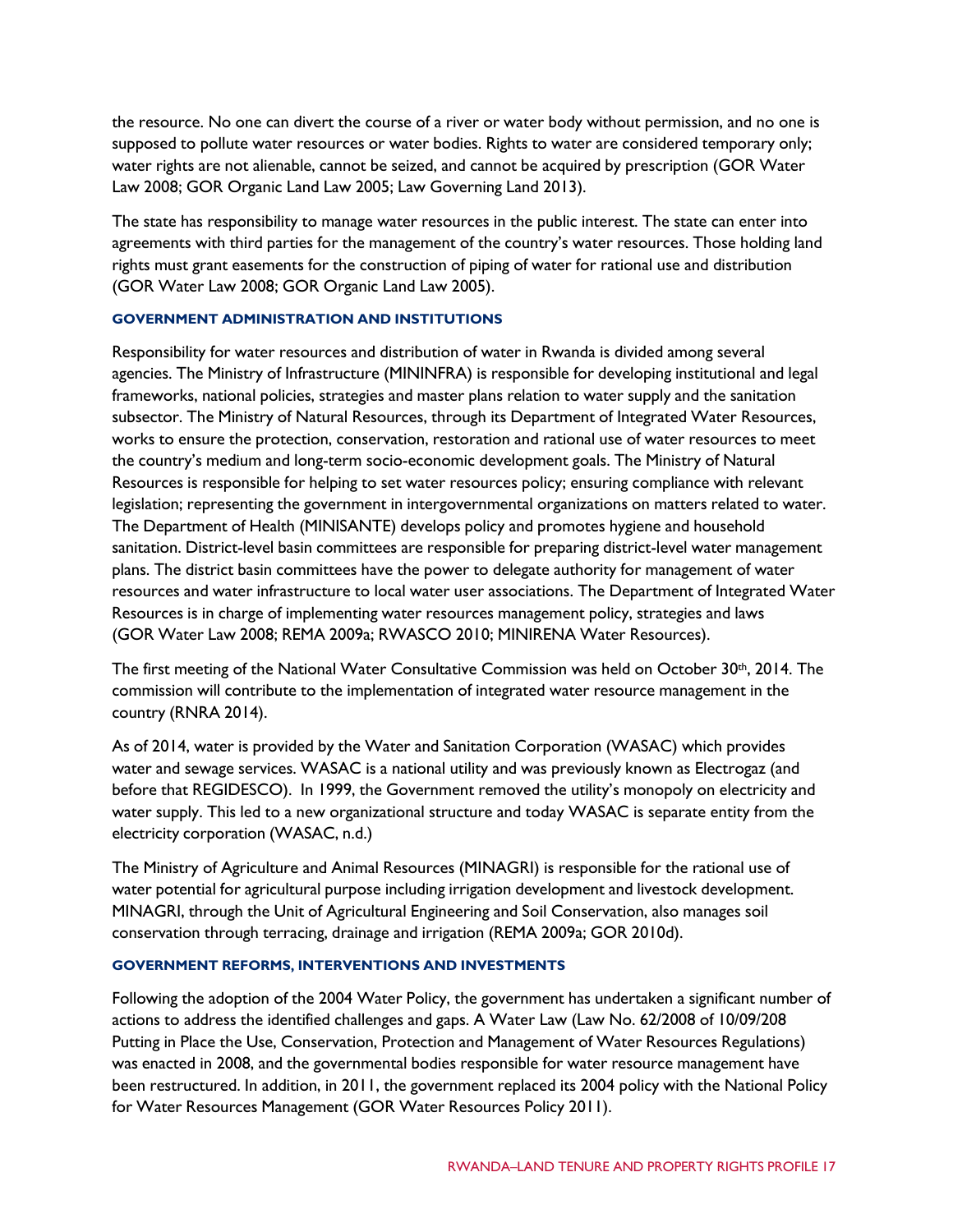The government has implemented several projects addressing specific water resource issues. The World Bank-supported Integrated Management of Critical Ecosystems (IMCE) Project assists farmers in four selected wetland ecosystems (Rugezi, Kamiranzovu, Akagera and Rweru-Mugesera) to adopt sustainable agricultural intensification technologies that are designed to improve farmers' livelihoods while protecting the rare biological resources of wetlands. The IMCE has resulted in the development of 53 Watershed Management Committees, four Watershed Management Plans, nine Community-based Management Plans of critical swamps, and several new legal instruments supporting improved wetlands governance. The project supported a national marshland inventory in 2008, resulting in the classification of certain wetlands for conservation, controlled exploitation, and cultivation. The project also included communication initiatives -- including documentaries, promotional material, conferences and workshops, and Head of State speeches -- designed to strengthen the education and the public awareness of wetlands' international importance (REMA 2009b; GOR 2010c).

The government's Decentralization and Environmental Management Project (DEMP) ran from 2009 to 2013, and was implemented by REMA with support of UNDP. The project was designed to strengthen the capacity of REMA and adopt collaborative planning and management of Lake Kivu watersheds and associated riverbanks. The project planted vegetation on about 80 percent of the shoreline of Lake Kivu and riverbanks feeding the lake. The project also provided households with improved cooking stoves, introduced rainwater harvesting and run-off control technologies, and designed a resettlement program for people living within 50 meters of Lake Kivu's shoreline (REMA 2009c; UNDP 2007).

The government is developing and rehabilitating water infrastructure, including constructing 13 new water tanks to supply water to Kigali, Rubavu, and Ruhango. The government partnered with UN-Habitat on a project to develop connections for poor households and is rolling out the project in Kigali, Kusororo and Jabana. The government is also renovating several water treatment plants, rehabilitating water sources and building additional infrastructure such as piping and water points. The Government has also created integrated water resources management initiatives to "maximize the resultant economic and social welfare without compromising the sustainability of ecosystems" (RWASCO 2010; The New Times 2014).

#### **DONOR INTERVENTIONS AND INVESTMENTS**

The African Development Bank has been a lead donor in the water and sanitation sector. The Bank's Rural Drinking Water Supply and Sanitation Programme (PNEAR I and II) (2009-2013) covered 15 districts in three Rwandan provinces (North, West and South). As of 2013, the programme had, in addition to sanitation activities, supplied storm water harvesting reservoirs constructed in village public infrastructures, created 153 km of drinking water supply networks, constructed 1,000 drinking water supply sources, and trained and supported borehole driller and private operators on maintenance of water facilities and complex water supply systems (AfDB 2013).

In 2014 the Government of Rwanda and AfDB signed a US \$70 million agreement to improve access to drinking water, sanitation and hygiene in Africa. The funds for this "Kigali Action Plan" will be hosted by the Government of Rwanda and the African Union.

USAID supported the Integrated Water Security Program (RIWSP) (2011-2016) which was designed to implement the transformations necessary effectively improve water resource management in the country and to address future challenges (USAID 2013). It adopts an integrated approach to addressing water, sanitation and health, food security and climate related issues. The RIWSP project worked to improve sustainable management of water quantity and quality in order to create positive impacts on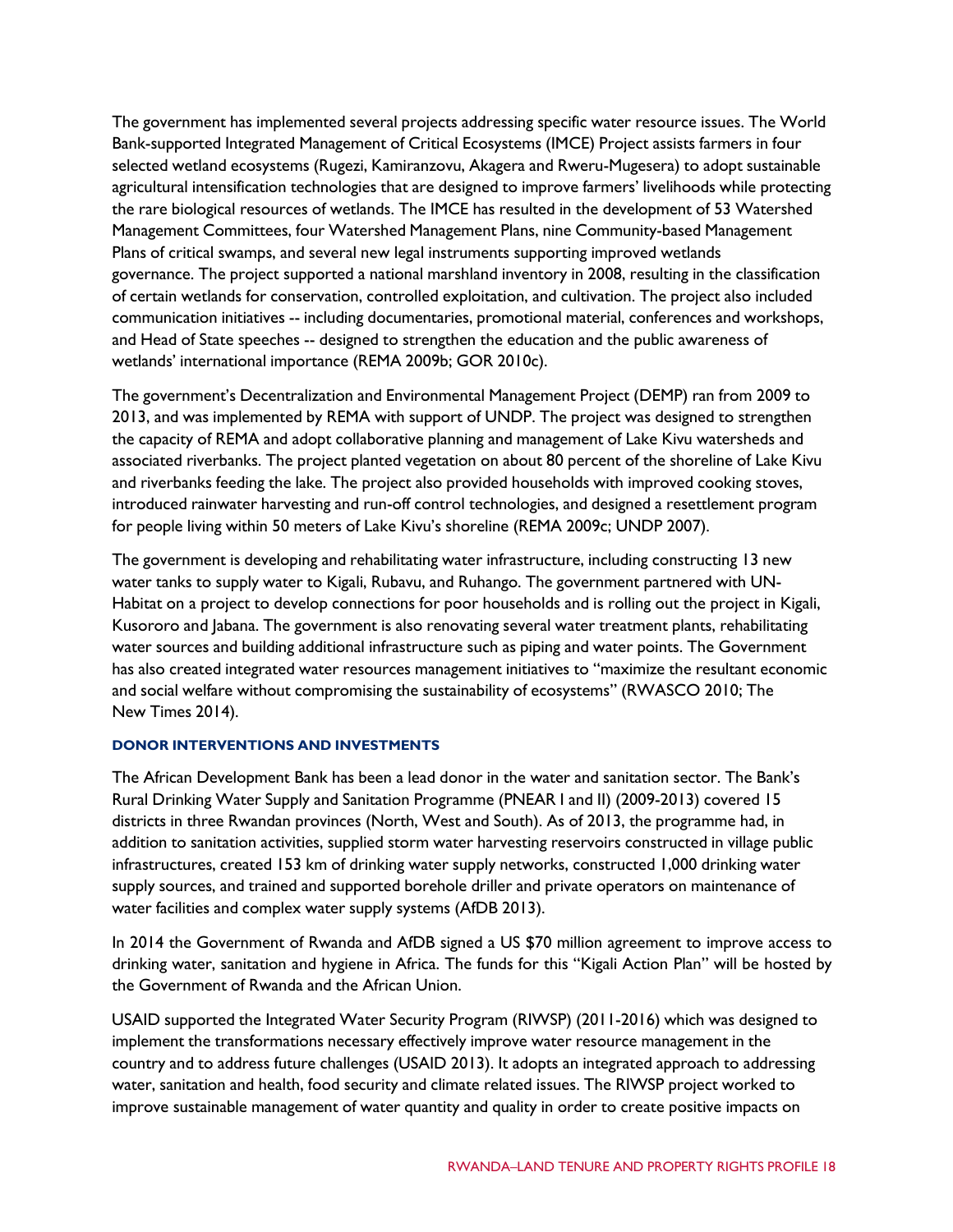health, food security and resilience to climate change with a focus on vulnerable populations in targeted catchment areas.

The Government of Rwanda and the Howard G. Buffet Foundation signed a US \$24 million partnership to development irrigation infrastructure in Kirehe (The New Times 2015b).

The World Bank is funding a five-year (2011-2015), US \$76.3 million Land, Husbandry, Water Harvesting, and Hillside Irrigation Project. The project is designed to increase the productivity and commercialization of hillside agriculture in target areas through control of water resources. Project components include activities to develop the capacity of individuals and institutions for improved hillside land husbandry and water harvesting, and the provision of the necessary hardware for hillside intensification. The World Bank also funded a six-year (2001-2007) Rural Water and Sanitation Project that helped provide water access to about 510,000 people and constructed and rehabilitated water infrastructure (World Bank 2009b; World Bank 2008; World Bank 2011).

IFAD's US \$3.1 million Kirehe Community-Based Watershed Management Project (2009-2016) aims to increase links between farmers, markets and agricultural intensification programs through irrigation schemes.

# **3. TREES AND FORESTS**

#### **RESOURCE QUANTITY, QUALITY, USE AND DISTRIBUTION**

Approximately 18-19 percent of Rwanda is classified as forestland. The forests include Afro-montane ecosystems concentrated in the northwestern and southwestern regions, including mountain rainforests; lowland forests, savanna, and woodlands occur throughout much of the western and central regions of the country. The country has a limited amount of primary (old growth) forest (about 7,000 hectares); other naturally regenerated natural forest accounts for about 62,000 hectares. Planted forests make up the balance and largest percentage of forestland. Rwanda added about 162,000 hectares of forest between 1990-2005, resulting in a total increase in forest area between 2000-2005 at an estimated annual rate of 7.7 percent (World Bank 2009a; *Mongabay* 2010; REMA 2009a; WBDI).

Rwanda lies at the center of the Albertine Rift, considered Africa's most biologically diverse area. Rwanda's forests are home to 97 species of mammals, which make up 40 percent of the continent's mammal species, including mountain gorilla and giant pangolin. Rwanda also has 1,061 species of birds, 293 species of reptiles and amphibians, and almost 6,000 species of higher plants. The forests provide the human population with timber and fuelwood, game and fish, medicinal plants, fodder, honey, fruits, tree seeds, essential oils, handicraft material, mushrooms, ornamental plants, and support for incomegenerating activities such as beekeeping and ecotourism (REMA 2009a; *Mongabay* 2010).

Seventy-nine percent of Rwanda's forests are publicly owned and 21 percent are privately owned. Rwanda has four types of protected areas: (1) national parks (Akagera, Nyungwe and Volcanoes National Park); (2) forest reserves (Gishwati, Iwawa Island, and Mukura reserves); (3) forests of cultural importance (Buhanga forest); and (4) wetlands of global importance (Rugezi-Bulera-Ruhondo wetland complex). Some forests without protected status but with cultural importance include the Busaga forest in Muhanga district and other remnants of natural forest countrywide (REMA 2009a).

Although Rwanda has been gaining in forestland through reforestation and afforestation efforts, it has lost substantial amounts of forestland (an estimated 1.3 percent per year since 1960, 162,000 hectares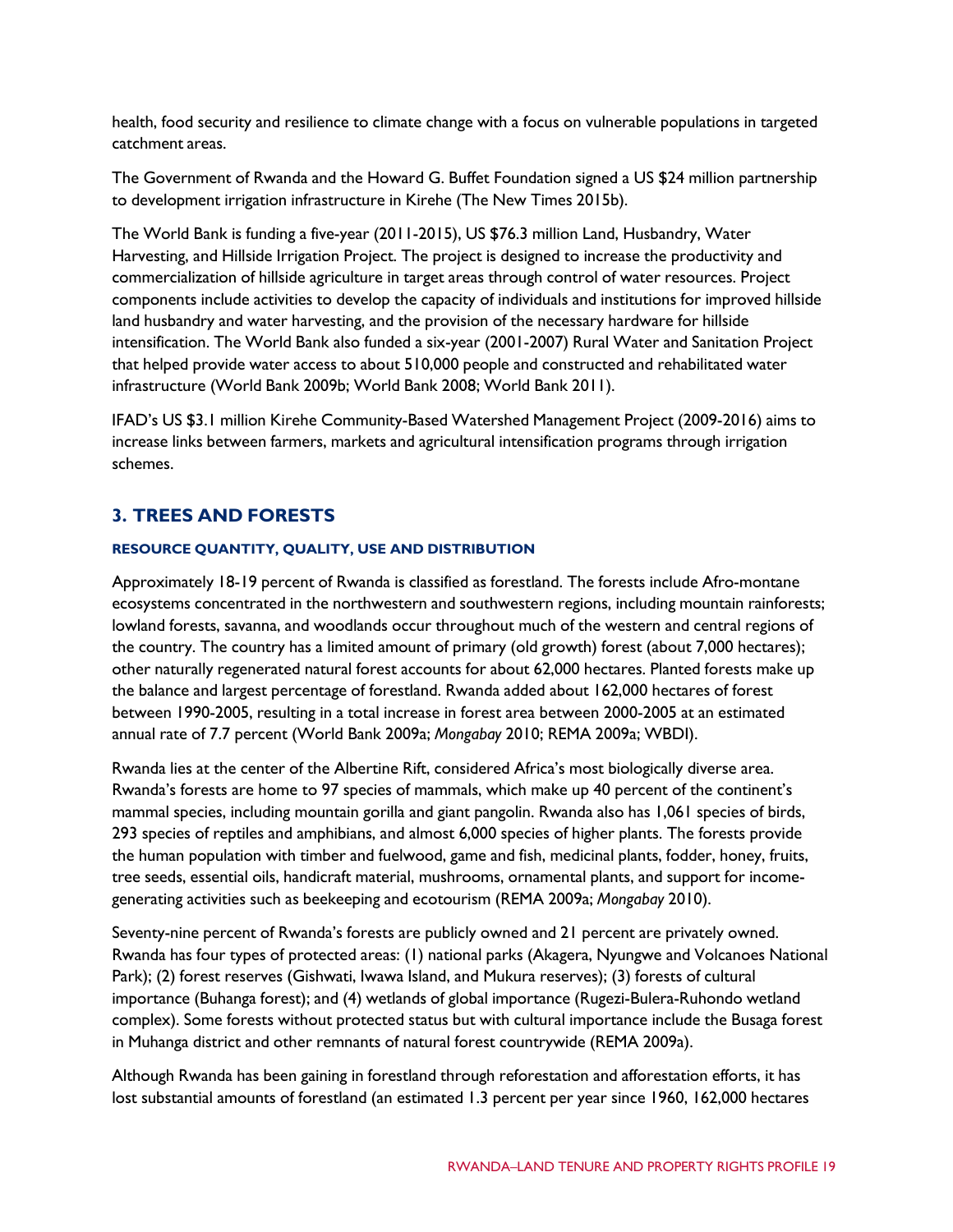since 1990), primarily as a result of encroachment for settlement and cultivation. During the years of conflict, forest service staff lost their jobs creating a void in enforcement, and war-displaced people cut down or damaged many forest plantations. Both plantation and natural forestland were used for resettlement of refugees. The country's forests continue to be threatened by the pressure on land and the attendant expansion of cultivated areas. Forests are also threatened by the population's dependence on fuelwood and charcoal for energy. An estimated 90 percent of the population relies on wood for heating and cooking. Illegal logging and fire also account for forest loss (REMA 2009a; Musahara 2006; FAO 2006; *Mongabay* 2010).

#### **LEGAL FRAMEWORK**

The primary legislation governing the forest sector in Rwanda is Law No. 47/2013 of 28/06/2013 Determining the Management and Utilisation of Forests in Rwanda. The law applies broadly to all types of forest, all tree species, all persons who either possess, process or use forest products and to all issues related to sustainable forest management. According to the law the government will prepare a 10-year forest management plan and large private production forests must also submit management plans for approval by the appropriate district. The law sets out a licensing scheme for the use of forest products and, interestingly, the law gives to those people living near and using forests the duty to conserve the resource and protect it from damage. Local authorities also are provided with responsibility to conserve, protect and develop forest resources, in accordance with the law (GOR Forest Law 2013).

In 2011 the government issued its National Forestry Policy, which aligns with Vision 2020 and emphasizes the important role that the forestry sector plays in supporting livelihoods in the country, in protecting watersheds and hence, supporting agriculture and energy needs. The Forestry Policy seeks to address concerns related to: increasing pressures on and competition for land for various uses; low yields on man-made forests; limited private sector investment in the sector; the need for value addition to forest products; mature and degraded forests; and, the country's dependence on imports to supply industrially processed forest products (GOR Forestry Policy 2010f). The Forestry Policy also highlights the need to strengthen local participation in forest management to improve conservation and biodiversity outcomes.

#### **TENURE ISSUES**

Under the 2013 Forest Law, that forests may be owned by either the state, a district or by a private individual. State forests may be protected or used for production or research and include national parks, forests along the shores of rivers and lakes and some isolated trees. District forests may be production planted forests or those forest designed to maintain and safeguard the environment. State forests may be re-categorized based on an order of the Minister. Private forests may be small (not exceeding 2 ha.) production planned forests or large production planned forests (GOR Forest Law 2013). The law gives to the government the right to suspend forest harvesting to improve forest management, to allow for regeneration of forests and to conserve the environment and/or biodiversity.

The law emphasizes protection efforts related to state forests including by creating buffer zones around tree species of interest, protecting against forest fires, identifying protected trees, and creating inventories of forests. District forests may be managed by individuals, associations, companies, cooperatives or NGOs. District Councils grant these rights to selected entities (GOR Forest Law 2013). The law creates a license scheme for forest clearance, harvesting, transportation, forest product sale,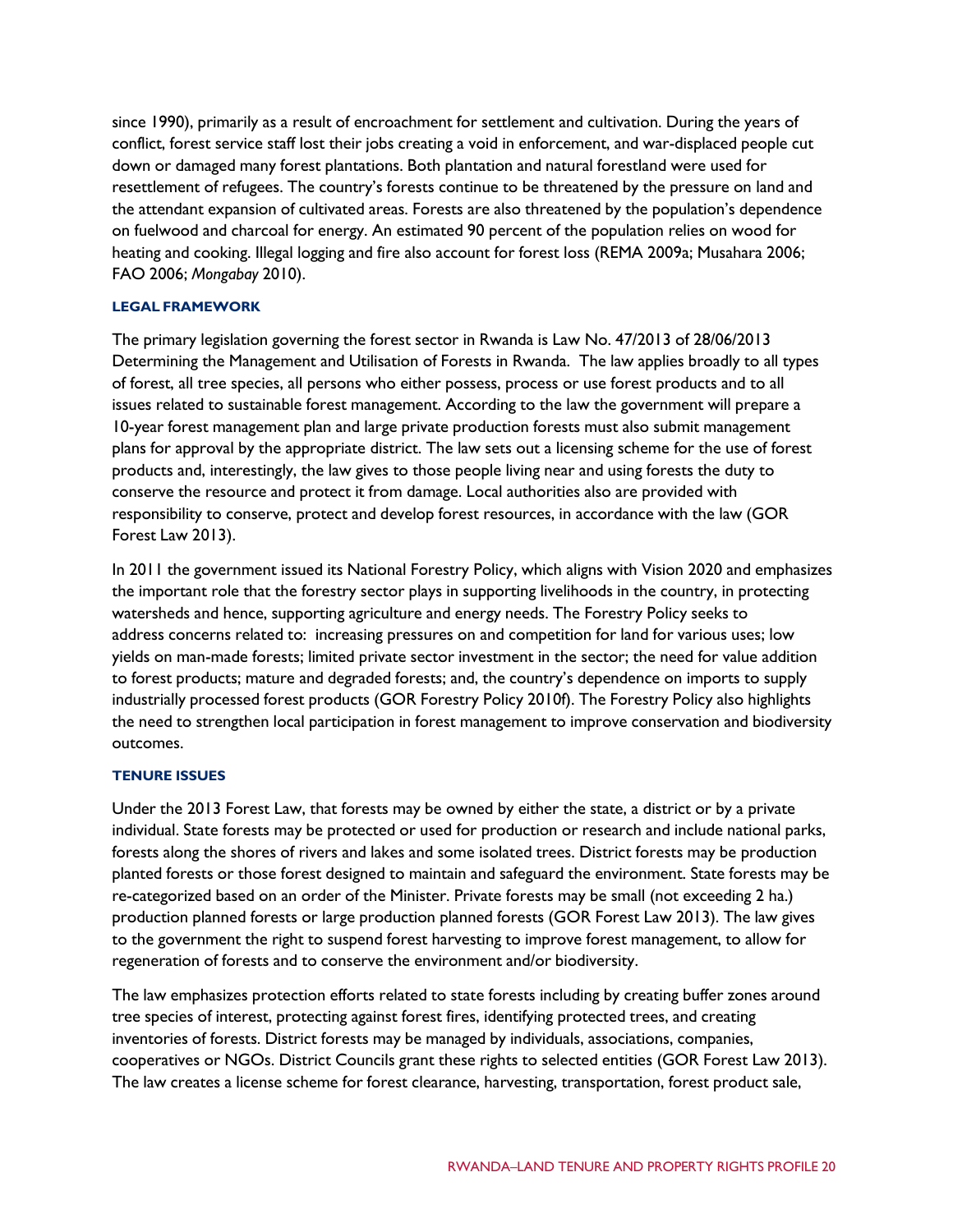the import or export of forest plants and trade in forest products or forestry seeds. Carbon market services are subject to review by the Rwanda Natural Resources Authority (RNRA).

#### **GOVERNMENT ADMINISTRATION AND INSTITUTIONS**

The Ministry of Natural Resources (MINIRENA) has overall authority for the country's forestland and resources. The Forestry and Nature Conservation Department (FNCD), which sits within The Rwanda Natural Resources Authority, has several responsibilities, including: (1) the design of policies and strategies relating to forestry and promoting agroforestry, (2) advising the Government on policies, strategies and legislation relating to forest management, (3) preparing national reforestation and forest management programs, (4) ensuring the management and use of public forest resources and (5) conducting forest-relevant research activities and disseminating research findings, among others (RNRA).

In 2005, Rwanda created the Designated National Authority (DNA), which is within REMA. DNA, which operates through a Permanent Secretariat and is supported by a Steering Committee and Technical Committee, was created to manage the country's carbon projects, including coordinating Clean Development Mechanism (CDM) projects and voluntary carbon market (VCM) projects (REMA 2009d; REMA DNA).

#### **GOVERNMENT REFORMS, INTERVENTIONS AND INVESTMENTS**

Rwanda is a member of the Central African Forest Commission (COMIFAC), the regional body in charge of forests and environmental policy, coordination and harmonization, with the objective to promote the conservation and sustainable management of the Congo Basin's forest ecosystems. COMIFAC is the primary authority for decision-making and coordination of sub-regional actions and initiatives. Rwanda is also a member of the Congo Basin Forest Partnership, which is a voluntary multistakeholder initiative that brings together the 10 member states of the COMIFAC, donor agencies, international organizations, NGOs, scientific institutions, and representatives from the private sector (CARPE 2010).

The government's Protected Areas Biodiversity (PAB) Project (2006-2011) operated in Nyuajwe and Volcanoes national parks. The \$13 million project was supported by UNDP and included components to: (1) support the development of national laws, collaborative frameworks, and capacity of central-level staff; (2) support development of local capacity for planning and co-management of forests and development of activities on adjacent land; and support for development of adaptive management capacity to assure long-term biodiversity preservation (UNDP 2010).

#### **DONOR INTERVENTIONS AND INVESTMENTS**

The Africa Forest Forum is funded by Sweden and Switzerland, and is aimed at supporting African stakeholders in strengthening the role of Africa's forest and trees to adapt to climate change. Rwanda is one of twenty-three countries benefiting from this program, which is valued at US \$9.2 million, and will run through December 2017 (Global Donor Platform for Rural Development).

The Government of Rwanda, in partnership with the Secretariat of the UN Forum on Forests and the International Union for Conservation of Nature, aim to achieve a "country-wide reversal" of social, water and land degradation by 2035 through the Rwanda Forest Landscape Restoration Initiative (IUCN 2011).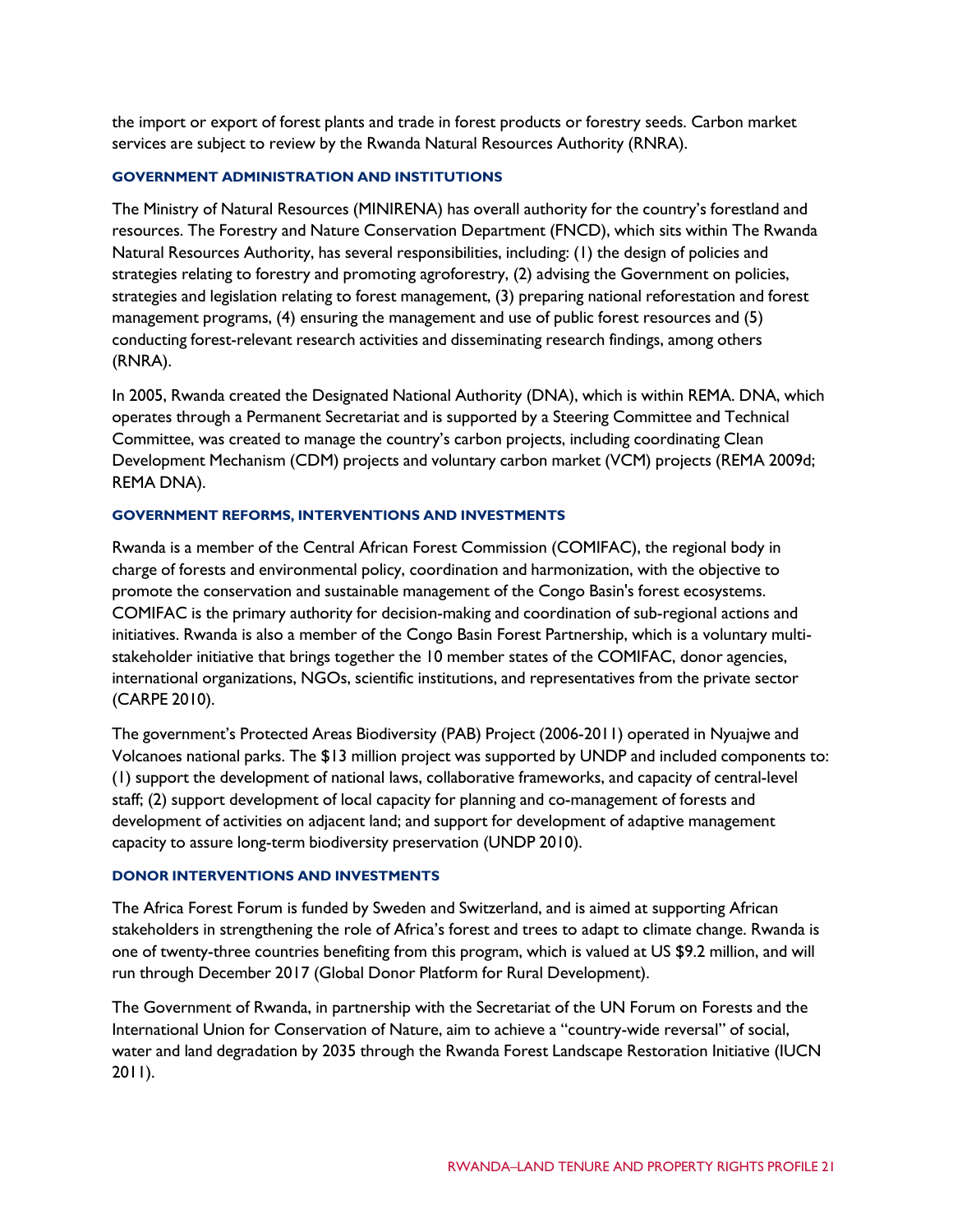Until 2015, USAID had two projects supporting the conservation of forestland in Nyungwe National Park. These projects developed a Protected Area Concession Management Policy, rehabilitated tourism infrastructure and training community cooperatives to maintain the trail system, supported six cooperatives to develop ecotourism products, developing the capacity of park guides, and promoted the ranger-based monitoring system.

## **4. MINERALS**

#### **RESOURCE QUANTITY, QUALITY, USE AND DISTRIBUTION**

Rwanda has deposits of gold and concentrations of columbium (niobium), tantalum, tin, tungsten, cement, and small quantities of natural gas, beryllium, kaolin, and peat. The country also has deposits of precious stones, including sapphire, tourmaline, topaz, amethyst, opal, and agate. Historically, the mining sector has been small in both size and method; in 2007, the mining and quarrying sector accounted for less than 0.8 percent of GDP. However, the sector makes a substantial contribution to export revenue: in 2014, the sector accounted for 46.5 percent of export earnings. The mining sector is currently on track to meet the target of producing US \$400 million mineral exports by 2017/2018. Investment, particularly in cassiterite tin production, has been increasing since 2004. Cassiterite, which is used to produce tin cans, is mined in 26 of Rwanda's 30 districts. In 2012, Rwanda was responsible for 12 percent of the world's tantalum production, and in the same year the production of tantalum increased by 146 percent. Increased activity in the sector is attributed to the entry of new producers. Foreign companies have licenses to explore for gold, nickel, cobalt, platinum, and copper (Yager 2010; REMA 2009a; Mukaaya 2009; IFC 2006; USDOS 2010; World Bank 2009a; The New Times 2015).

In 2010 about 35,000 people worked as small scale and artisanal miners in Rwanda and the subsector accounted for about half the mining exports in 2008. The government predicts an increase in export earnings from \$158 million USD in 2011 to \$400 million USD in 2017/2018. In 2014, the World Bank reported that the value of mining exports had reached \$225 in USD, which is more than half-way to the 2017 target (World Bank, 2014). Larger scale mining operations were conducted by the state since the 1980's but were largely privatized by 2008. Foreign companies increasingly dominate the industry, including Gatumba Mining (South Africa), Bay View Group (U.S.), and Rwanda Mining (Germany). The Government holds a 50 percent share in Rutongo Mines Ltd., a 49 percent share in Gatumba Mining Concession Ltd. and owns Kibuye Poer 1 Ltd. (Mukaaya 2009; Yager 2010; GOR Mining Policy 2009; Rwandan Development Board).

Mining operations have, however, been responsible for environmental degradation in several areas of the country. Small and artisanal miners of gold and other minerals have settled in forests, clearing forestland for camps, depleting forest resources, and creating mineral waste. In other areas, water draining from mining operations has polluted the Nyabarongo, Sebeya, and Nyabugogo rivers with clay and sand sediment (REMA 2009a). The Ministry of Natural Resources suspended mining operations working in the area around the River Sebeya in the western province in 2012 (AllAfrica 2012).

#### **LEGAL FRAMEWORK**

The Mining Sector Policy, which was released in 2009, was later updated in 2010. The policy has five pillars: (1) strengthen the enabling legal, regulatory, and institutional environment; (2) develop targeted investment and fiscal and macro-economic policies; (3) improve sector knowledge, skills, and use of best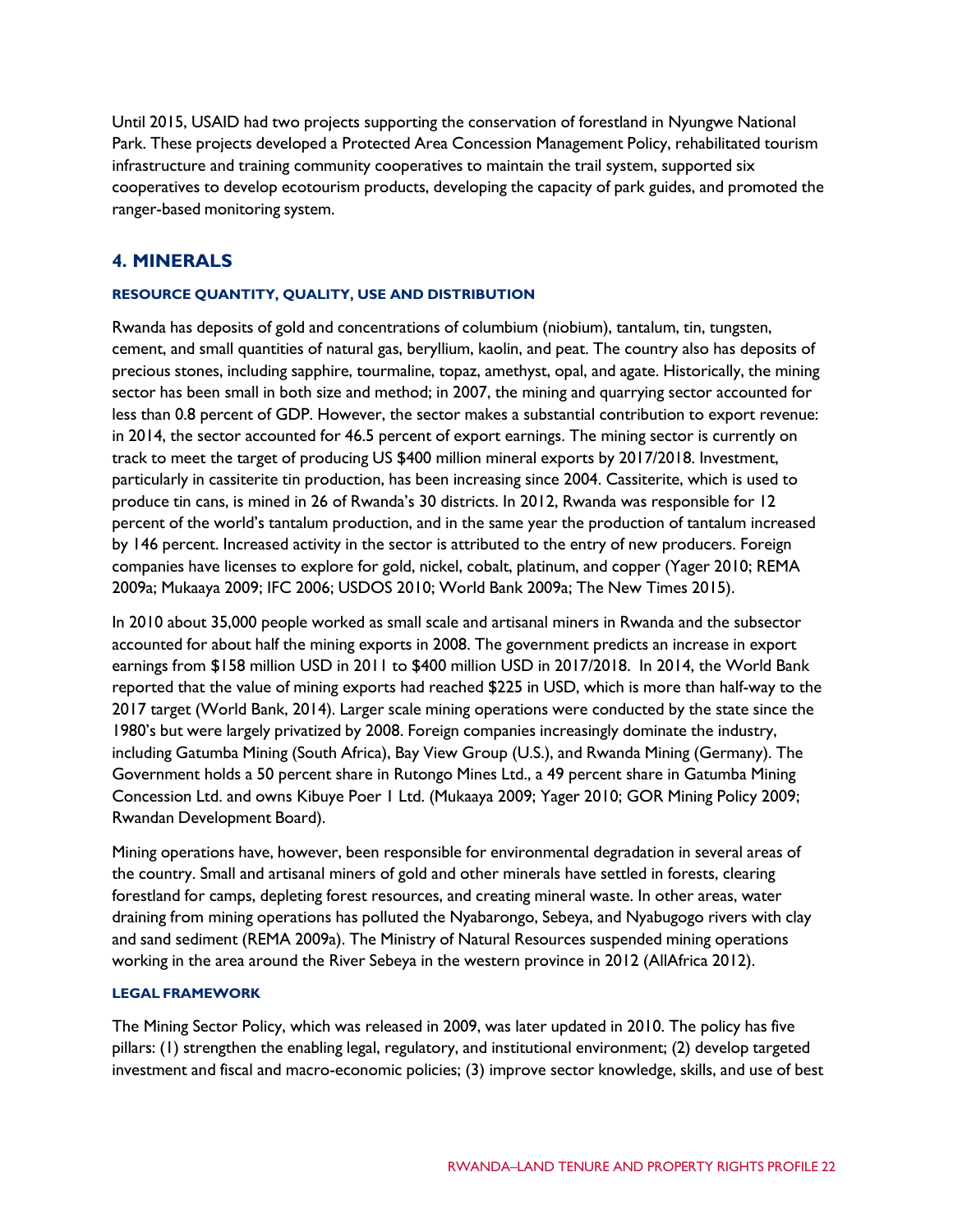practices; (4) raise productivity and establish new mines; and (5) diversify into new products and increase value addition (GOR Mining Policy 2009; GOR Mining Policy Update 2010e).

In 2014, the Government of Rwanda adopted a new Mining Law (Law N°13/2014 on Mining and Quarry Operations), which was designed to streamline the industry and remove ambiguities of previous laws. The biggest change in the new law is that it allows for a range of mineral license periods (between 2 and 25 years), customizable based on the capacity and needs of the applicant. The law also allows for artisanal licenses. Further, the Government is in the process of developing a mining cadastre that would provide information on all licenses and locations of mining activities. Prior to the passage of the new law, Rwanda's Law on Mining and Quarry Exploitation from 2008 governed prospecting, search, exploitation, purchase, stocking, handling, transport, and commercialization of transferable substances other than hydrocarbon and including quarry products (GOR Mining Law 2008; GOR Law on Mining and Quarry Operations 2014; AllAfrica 2014).

A number of ministerial orders (on mineral license applications, types of mines, exporting samples, etc.) also exist to guide the nature of activity in the sector.

#### **TENURE ISSUES**

Ownership rights over mineral and quarry products vests in the Republic of Rwanda and not in the surface owners, with the objective of furthering the social and economic development of the nation. The Mining Law recognizes the following:

- All mining and exploration activities, whether artisanal and small-scale or large scale are governed by the law and its licensing provisions;
- Mining activities include exploration, mining, purchase, sale, stocking, processing, transport and marketing of minerals and quarry products as well as radioactive minerals;
- Exploration licenses are valid for an initial period of four years and may be renewed once for another four-year period;
- Small-scale mining licenses are valid for an initial period of 15 years or the estimated life of the ore body that is proposed to be mined (whichever is shorter) and these licenses may be renewed for additional 10 year periods;
- Large-scale mining licenses are valid for an initial period not to exceed 25 years or the estimated life of the ore body to be mined (which is shorter) and these licenses may be renewed for additional 15 year periods; and
- Artisanal mining licenses are valid for a five-year period and may be renewed for periods not to exceed five years.

License holders may apply to transfer their rights. Exploration activities must begin within 90 days of the issuance of a license and the license holder must submit bi-annual summary reports to the Ministry that outline work progress and any minerals that are discovered. Each year exploration license holders msut also submit audited expense statement. Small-scale miners must alert the government if they discover any further deposits of minerals within 30 days of such discovery. They may also apply to have their license area enlarged under certain conditions. Large-scale license holders must begin operations with 180 days of receiving their license. They must allow authorized officers of the government to inspect all books and records at any time and provide an annual financial report outlining profits and losses for the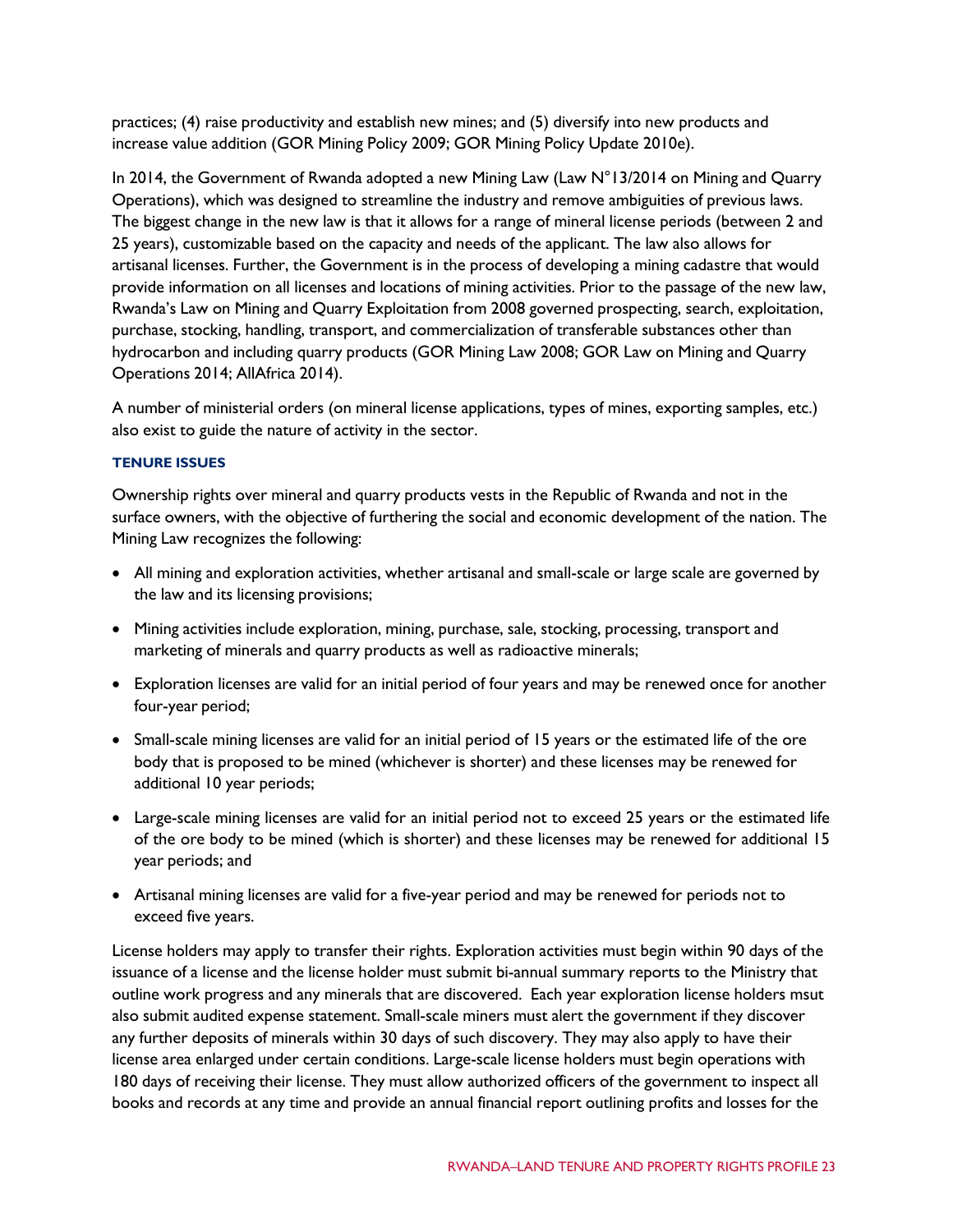previous year. All mineral license holders (including those holding artisanal licenses) are required to rehabilitate, reclaim and reforest mined out areas. In addition, they must provide a deposit as a financial guarantee for the protection of the environment (GOR Law on Mining and Quarry Operations 2014).

Those parties that hold exploration or mineral licenses must exercise their rights reasonably and impose as little impact on surface rights holders as possible. Surface owners may claim fair and reasonable compensation when their rights are disturbed or for damages incurred by exploratory or mining operations. (GOR Law on Mining and Quarry Operations 2014).

#### **GOVERNMENT ADMINISTRATION AND INSTITUTIONS**

As of December 2009, the Ministry of Natural Resources (MINIRENA) has overall responsibility for the mining sector. The Geology and Mining Department (GMD)) is responsible for the management and functioning of the mining industry. According to the Ministry's website, the mining industry has been in the process of being privatizing since 2004. Within this context, the GMD's specific duties are to enhance the geological and mining knowledge of the country; improve exploitation and investment conditions; monitor whether mining activities are in compliance with the law; and increase the value added of Rwanda's mines and quarries (REMA 2009a GOR Mining Policy 2009, GOR Ministry of Natural Resources, World Bank, 2014).

#### **GOVERNMENT REFORMS, INTERVENTIONS AND INVESTMENTS**

Rwanda signed the International Conference on the Great Lakes Region (ICGLR) Protocol against Illegal Exploitation of Natural Resources in 2006. As a member state of the ICGLR, Rwanda pledged to support creation of accredited standards governing natural resources exploitation, including provisions on certification of origin. In addition, based on the Dodd-Frank Wall Street Reform and Consumer Protection Act, conflict minerals produced in Rwanda are subject to export requirements related to traceability. In response, the government had made it compulsory for all Rwandan mining firms to certify their minerals and the GMD is implementing a Tin Supply Chain Initiative to support this. The government also participates in ICGLR efforts to track and audit mineral flows. Legal requirements that mineral traders demonstrate capacity to export are designed to reduce the domestic theft of mineral and to increase prices received by licensed traders. More recently, the LCGLR has launched an initiative to better integrate women in the mining sector and to address problems of sexual violence experienced by women working in this sector.

The government has been organizing artisanal and small scale miners into cooperatives and forming a mining federation that it plans to merge with COPEMER, the mining union. The planned merger is an effort to strengthen the capacity and professionalism of small scale and artisanal miners to operate in conjunction with larger mining operations (Gahigi 2009).

#### **DONOR INTERVENTIONS AND INVESTMENTS**

In 2009, the World Bank began providing technical support to the Ministry of Infrastructure relating to the oil and gas subsector. The OECD has funded a mineral and mining policy and administration project and also funds a pilot project on certified trading chains (CTCs) in minerals (World Bank 2009c; AiDA 2009; BMZ 2008).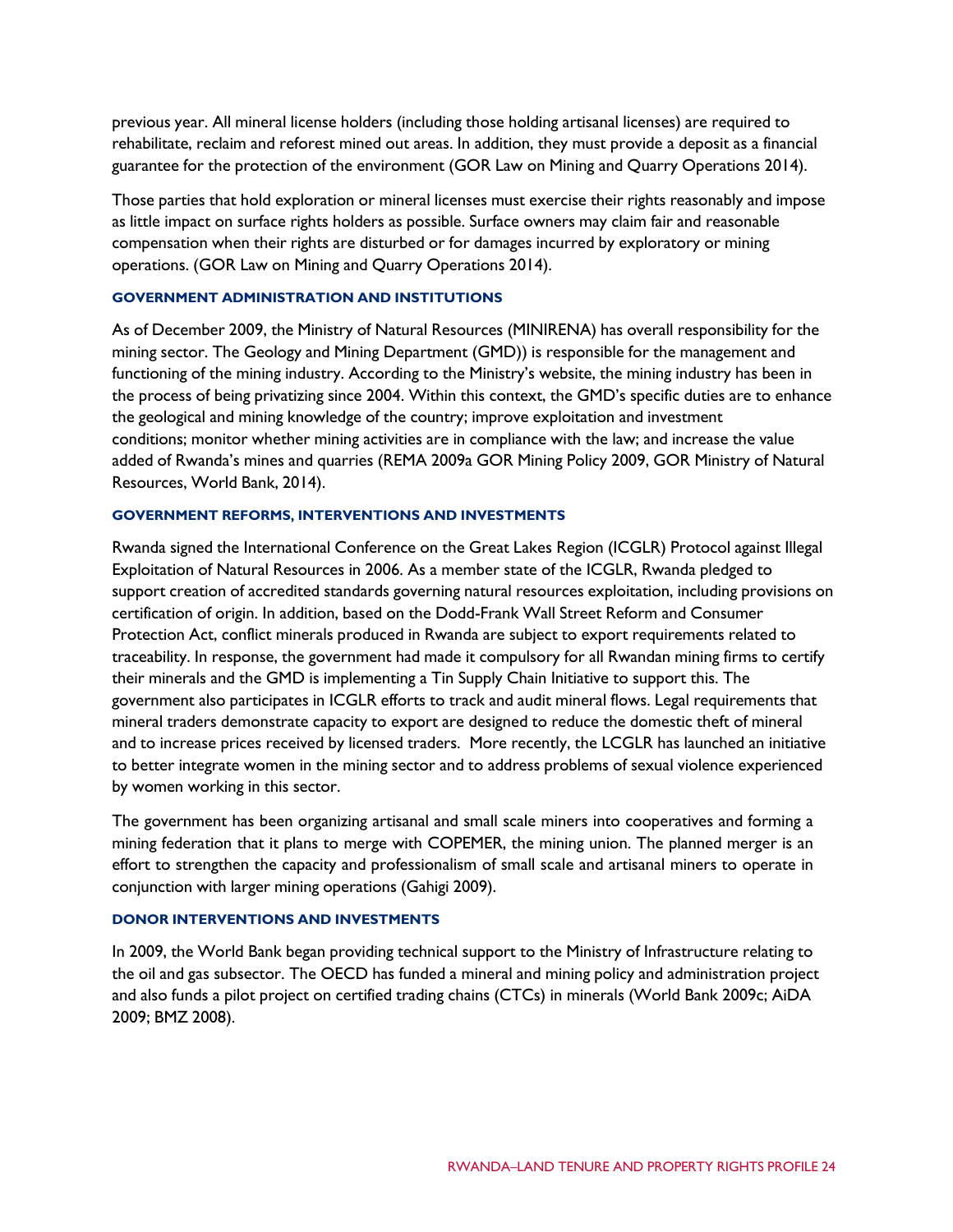## **5. DATA SOURCES (SHORT LIST)**

- ARD, Inc. 2008. Women and Vulnerable Groups in Land Dispute Management. Report prepared for USAID. Burlington VT: ARD, Inc.
- ARD, Inc. 2008. An Assessment of Local Resolution of Land Disputes in Two Pilot Areas: Kabushinge and Nyamugali Cells, Rwanda" Submitted by ARD to USAID. June 2008.
- Brown, Jennifer and Justine Uvuza. 2006. Women's Land Rights in Rwanda: How can they be protected and strengthened as the Land Law is implemented. Rural Development Institute Report No. 123.
- FAO. 2005. Aquastat Country Profile 2005: Rwanda. Translated from French.
- FAO. 2006. FAO Forestry Country Profiles: Rwanda. Information is spread over several web pages. [http://www.fao.org/forestry/23809/en/rwa/;](http://www.fao.org/forestry/23809/en/rwa/) [http://www.fao.org/forestry/23887/en/rwa/;](http://www.fao.org/forestry/23887/en/rwa/) [http://www.fao.org/forestry/32185/en/rwa/,](http://www.fao.org/forestry/32185/en/rwa/) accessed May 2009.
- Government of Rwanda. 2007. Ministry of Lands, Environment, Forestry, Water and Mines (MINITARE). Results of Preparatory Field Consultations in Four Trial Districts; March – October 2006. Kigali: DFID and Herts, UK: HTSPE publication.
- Government of Rwanda 2005. Organic Law Establishing the Land Tenure System in Rwanda. <http://www.lexadin.nl/wlg/legis/nofr/oeur/lxwerwa.htm> (accessed 13 October 2010).
- Government of Rwanda. 2004. Water and Sanitation Policy. http://www.minirena.gov.rw/IMG/pdf/Water\_and\_Sanitation\_Policy.pdf (accessed 16 October 2010).
- Government of Rwanda. 1988. Loi No. 47/1988 Organisation de Regime Forestier. http://www.amategeko.net/display\_rubrique.php?ActDo=ShowArt&Information\_ID=499&Parent\_I [D=307135&type=public&Langue\\_ID=Fr&rubID=307139#307139](http://www.amategeko.net/display_rubrique.php?ActDo=ShowArt&Information_ID=499&Parent_ID=307135&type=public&Langue_ID=Fr&rubID=307139&307139) (accessed 15 October 2010).
- Musahara, Herman. 2006. Improving Tenure Security for the Rural Poor, Rwanda: Country Case Study. FAO*,* LEP Working Paper #7.
- Rwanda Environment Management Authority (REMA). 2009a. State of the Environment and Outlook Report. <http://www.rema.gov.rw/soe/> (accessed 12 October 2010).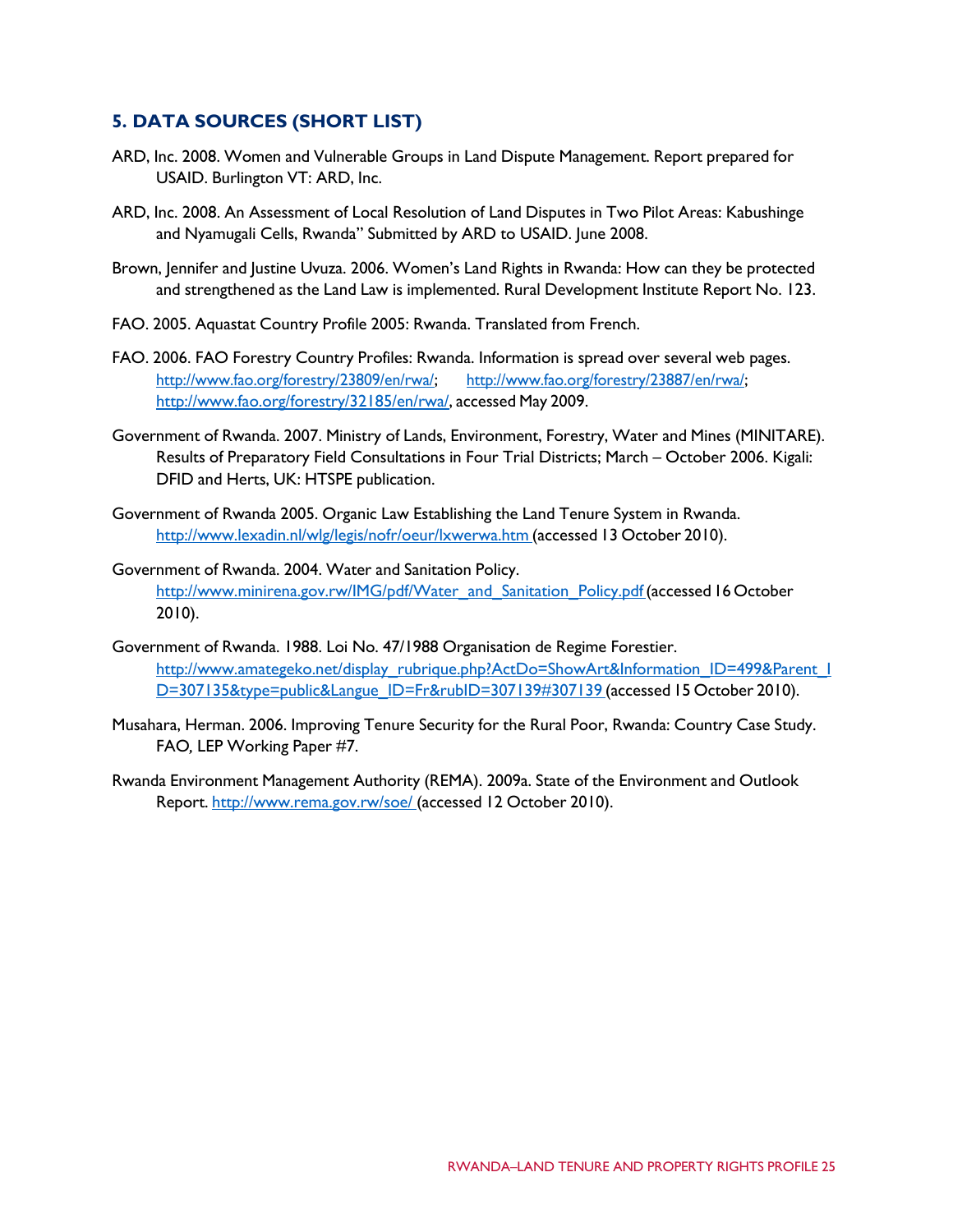# **6. DATA SOURCES (COMPLETE LIST)**

- African Development Bank. 2009. Rwanda: National Rural Drinking Water Supply and Sanitation Programme (2009-2012): Appraisal Report. [http://www.afdb.org/fileadmin/uploads/afdb/Documents/Project-and-](http://www.afdb.org/fileadmin/uploads/afdb/Documents/Project-and-Operations/AR%20Rwanda02En.pdf)[Operations/AR%20Rwanda02En.pdf](http://www.afdb.org/fileadmin/uploads/afdb/Documents/Project-and-Operations/AR%20Rwanda02En.pdf) (accessed 15 October 2010).
- African Development Bank. 2013. Activities in Rwanda. [http://www.afdb.org/en/topics-and](http://www.afdb.org/en/topics-and-sectors/sectors/water-supply-sanitation/projects-activities/activities-in-rwanda/)[sectors/sectors/water-supply-sanitation/projects-activities/activities-in-rwanda/\(](http://www.afdb.org/en/topics-and-sectors/sectors/water-supply-sanitation/projects-activities/activities-in-rwanda/)accessed22 August 2016).

AiDA. 2009.

[http://aida.developmentgateway.org/aida/ActivityView.do~sourcePage=countrySector~iso3=RWA](http://aida.developmentgateway.org/aida/ActivityView.do%7EsourcePage%3DcountrySector%7Eiso3%3DRWA%7Earchive%3D0%7Esector%3D7000%7EscoId%3D12472246) [~archive=0~sector=7000~scoId=12472246,](http://aida.developmentgateway.org/aida/ActivityView.do%7EsourcePage%3DcountrySector%7Eiso3%3DRWA%7Earchive%3D0%7Esector%3D7000%7EscoId%3D12472246) accessed June 2009.

- AllAfrica.com. 2010. Local Mining Firms to Get International Certification. From The New Times. [http://allafrica.com/stories/201008120296.html,](http://allafrica.com/stories/201008120296.html) accessed 3 September 2010.
- AllAfrica.com. 2012. Rwanda: Minirena Suspends Mining over Pollution. <http://allafrica.com/stories/201210080916.html> (accessed 22 August 2016).
- AllAfrica.com. 2014. Rwanda: New Mining Law will Enhance Efficiency. <http://allafrica.com/stories/201407140059.html> (accessed 22 August 2016).
- André, Catherine and Jean-Phillipe Platteau. 1995. Land Relations Under Unbearable Stress: Rwanda Caught in the Malthusian Trap. Centre de Recherche en Economie du Développement (CRED) Faculty of Economics, University of Namur, Belgium.
- Ansoms, An. 2009. Re-Engineering Society: The Visions and Revisions of Rwandan Elite. *African Affairs*, 108/431, 289–309, 3 February, 2009.
- Ansoms, An, Ann Verdoodt, and Eric Van Ranst. 2010. A Green Revolution for Rural Rwanda: Reconciling Production Growth with Small-Scale Risk Management. A paper prepared for the Ten Years of War Against Poverty conference, 8-10 September 2010, Manchester, UK. [http://www.chronicpoverty.org/uploads/publication\\_files/ansoms\\_et\\_al\\_rwanda.pdf \(](http://www.chronicpoverty.org/uploads/publication_files/ansoms_et_al_rwanda.pdf)accessed 6 December 2010).
- ARD, Inc. 2008. Women and Vulnerable Groups in Land Dispute Management. Report prepared for USAID. Burlington VT: ARD, Inc.
- ARD, Inc. 2008. An Assessment of Local Resolution of Land Disputes in Two Pilot Areas: Kabushinge and Nyamugali Cells, Rwanda" Submitted by ARD to USAID. June 2008.
- Biryabarema, Michael. And Gudren Franken. 2009. Pilot Project on Mineral Certification in Rwanda. [http://www.artisanalmining.org/userfiles/file/9th%20ACC/6th%20Session/CASMSept10AM\\_Session](http://www.artisanalmining.org/userfiles/file/9th%20ACC/6th%20Session/CASMSept10AM_Session6_CASMAfrica_CapacityBuilding_BGRRwanda.pdf) [6\\_CASMAfrica\\_CapacityBuilding\\_BGRRwanda.pdf](http://www.artisanalmining.org/userfiles/file/9th%20ACC/6th%20Session/CASMSept10AM_Session6_CASMAfrica_CapacityBuilding_BGRRwanda.pdf) (accessed 16 October 2010).
- BMZ (German Federal Ministry of Economic Cooperation and Development). 2008. Towards One World: Development Policy White Paper. 2008. [http://www.bmz.de/en/service/infothek/buerger/Weissbuch\\_en.pdf\(](http://www.bmz.de/en/service/infothek/buerger/Weissbuch_en.pdf)accessedMay 2009).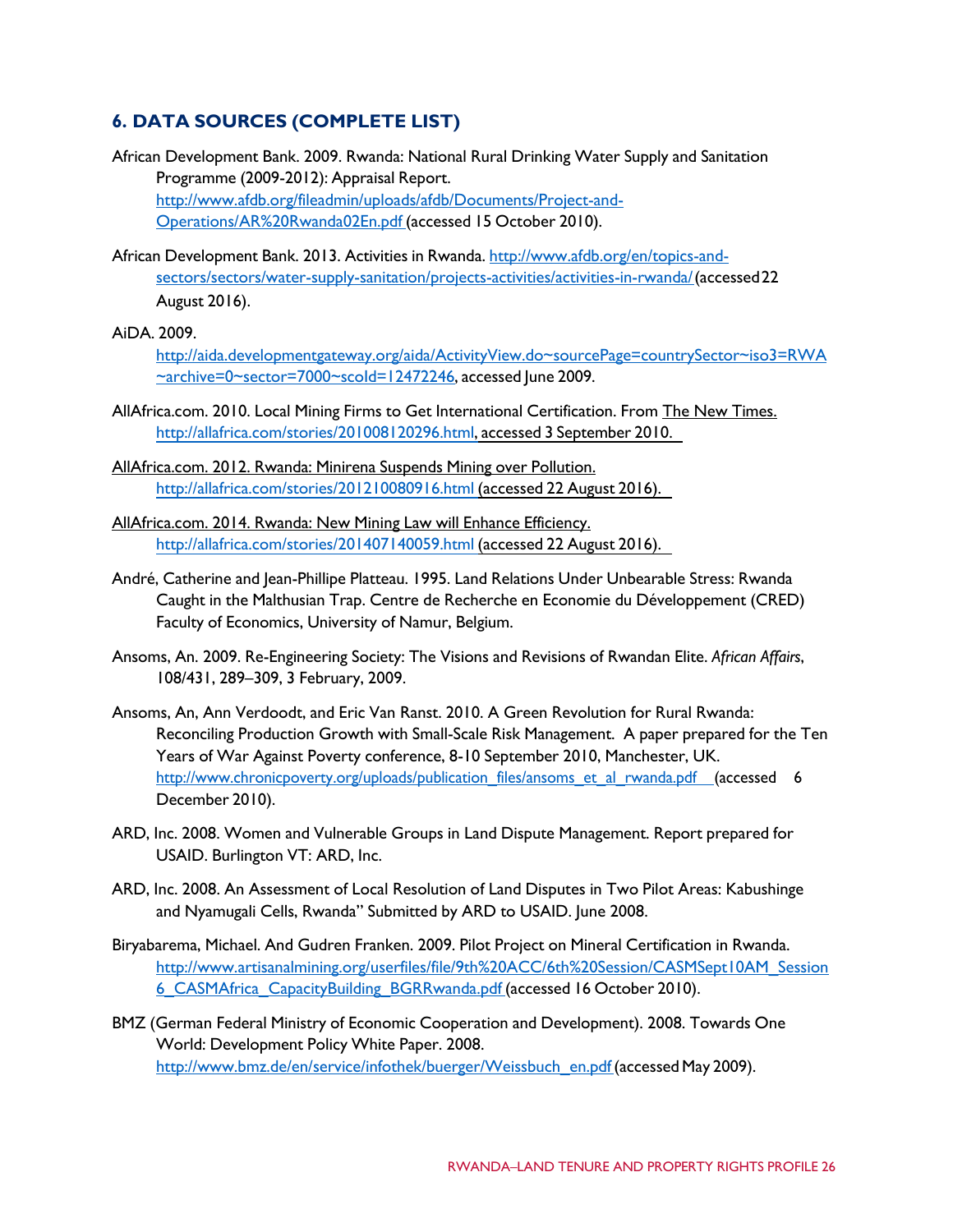- British High Commission, UK Foreign and Commonwealth Office in Rwanda. 2009. UK approves RwF 18billion (£20 million) for the Land Tenure Reform programme. 06/08/2009. [http://ukinrwanda.fco.gov.uk/en/newsroom/?view=PressR&id=20670633.](http://ukinrwanda.fco.gov.uk/en/newsroom/?view=PressR&id=20670633)
- Brown, Jennifer and Justine Uvuza. 2006. Women's Land Rights in Rwanda: How can they be protected and strengthened as the Land Law is implemented. Rural Development Institute Report No. 123.
- Bruce, John. 2007. Drawing a line under the crisis**:** Reconciling returnee land access and security in postconflict Rwanda. Humanitarian Policy Group (HPG) Background Briefing, Overseas Development Institute (ODI). London: ODI.
- Central African Regional Program for the Environment (CARPE). 2010.Central African Forests Commission. <http://carpe.umd.edu/Plone/how-carpe-works/comifac/>
- Central African Regional Program for the Environment (CARPE). 2006. Virunga Landscape Democratic Republic of Congo & Rwanda Final Report: 2003-2006. [http://pdf.usaid.gov/pdf\\_docs/PDACI285.pdf](http://pdf.usaid.gov/pdf_docs/PDACI285.pdf) (accessed 15 October 2010).
- CNW. 2007. 27 Nov. 2007. President of Rwanda Announces Historic Forest Preservation Project in Partnership with Earthpark and Great Apes Trust [ahttp://www.cnw.ca/fr/releases/archive/September2007/27/c5897.html\(](http://www.cnw.ca/fr/releases/archive/September2007/27/c5897.html)accessed 15 October 2010).
- DevTracker. Rwanda Land Tenure Regularisation Programme. DFID. [https://devtracker.dfid.gov.uk/projects/GB-1-200284/documents\(](https://devtracker.dfid.gov.uk/projects/GB-1-200284/documents)accessed 22 August 2016).
- Ecosystem Restoration Associates (ERA). 2009. Rwanda Gishwati Forest Reserve Afforestation/ReforestationProject[.http://www.eraecosystems.com/projects/africa/rwanda/](http://www.eraecosystems.com/projects/africa/rwanda/) (accessed 15 October 2010).
- European Union. 2014. European Union Republic of Rwanda National Indicative Programme for the period 2014-2020. https://ec.europa.eu/europeaid/sites/devco/files/pin-rwanda-fed11-2014 en.pdf (accessed 22 August 2016).
- FAO. 2005. Aquastat Country Profile 2005: Rwanda. Translated from French.
- FAO. 2006. FAO Forestry Country Profiles: Rwanda. Information is spread over several web pages. [http://www.fao.org/forestry/23809/en/rwa/;](http://www.fao.org/forestry/23809/en/rwa/) [http://www.fao.org/forestry/23887/en/rwa/;](http://www.fao.org/forestry/23887/en/rwa/) [http://www.fao.org/forestry/32185/en/rwa/,](http://www.fao.org/forestry/32185/en/rwa/) accessed May 2009.
- FAO. 2009. Aquastat Summary Fact Sheet: Rwanda. Rome: FAO.
- Gahigi, Moses. 2009. Rwanda: Government Eyes Artisanal Mining. The New Times, 2 August 2009. <http://allafrica.com/stories/200908030601.html> (accessed 16 October 2010).
- Gillingham, Polly and Felicity Buckle. 2014. Rwanda Land Tenure Regularisation Case Study. Evidence on Demand. <http://www.focusonland.com/download/532c71e2872c0/> (accessed June 2016).
- Global Donor Platform for Rural Development. 2014. Land Governance Program Map. <https://www.donorplatform.org/land-governance/programme-map> (accessed June 2016).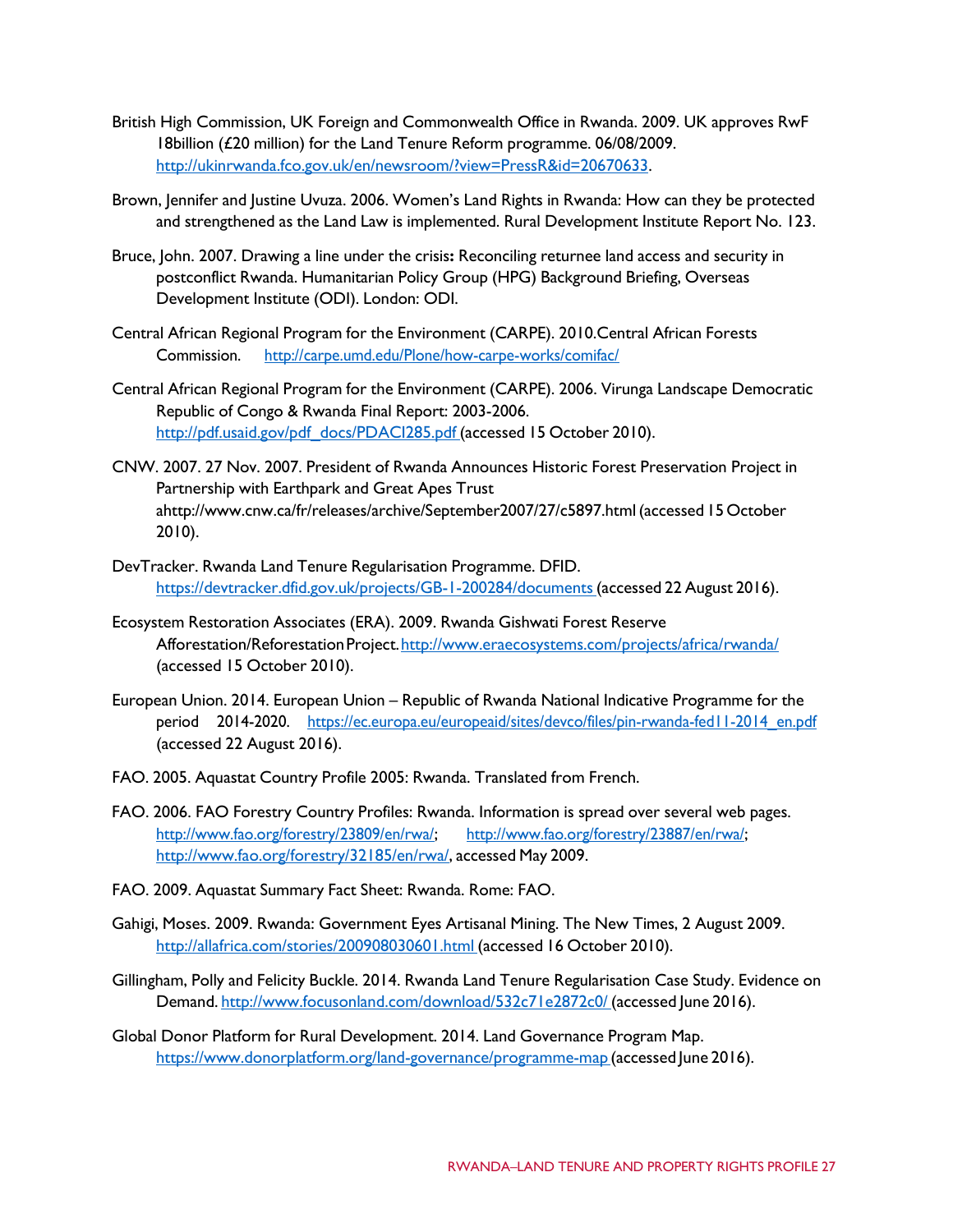- Government of Rwanda. 2014. Law No 13/2014 of 20/05/2014 on Mining and Quarry Operations. [http://www.minirena.gov.rw/fileadmin/Mining\\_Subsector/Laws](http://www.minirena.gov.rw/fileadmin/Mining_Subsector/Laws__Policies_and_Programmes/Laws/1.Law_on_Mining_and_Quarry_Operations.pdf) [Policies\\_and\\_Programmes/Laws/1](http://www.minirena.gov.rw/fileadmin/Mining_Subsector/Laws__Policies_and_Programmes/Laws/1.Law_on_Mining_and_Quarry_Operations.pdf) [.Law\\_on\\_Mining\\_and\\_Quarry\\_Operations.pdf](http://www.minirena.gov.rw/fileadmin/Mining_Subsector/Laws__Policies_and_Programmes/Laws/1.Law_on_Mining_and_Quarry_Operations.pdf) (accessed 22 August 2016).
- Government of Rwanda. 2013a. Law No. 47/2013 of 28/06/2013 Determining the Management and Utilisation of Forests in Rwanda. [http://www.rema.gov.rw/fileadmin/templates/Documents/rema\\_doc/Laws%20and%20Regulations\\_](http://www.rema.gov.rw/fileadmin/templates/Documents/rema_doc/Laws%20and%20Regulations_Updated/Laws/Law_utilization%20of%20forests%20in%20Rwanda.pdf) [Updated/Laws/Law\\_utilization%20of%20forests%20in%20Rwanda.pdf](http://www.rema.gov.rw/fileadmin/templates/Documents/rema_doc/Laws%20and%20Regulations_Updated/Laws/Law_utilization%20of%20forests%20in%20Rwanda.pdf) (accessed 10 January 2017).
- Government of Rwanda. 2013b. Law No 43/2013 of 16/06/2013 Governing Land in Rwanda. <http://www.rwandaland.org/images/Law%20%20Governing%20Land%20in%20Rwanda.pdf> (accessed June 2016).
- Government of Rwanda. 2011. Ministry of Natural Resources. National Policy for Water Resources Management. http://www.minirena.gov.rw/fileadmin/Land Subsector/Water/IWRM Policy-final-December 2011.pdf (accessed 16 January 2017).
- Government of Rwanda. 2010a. Ministry of Environment and Lands (MINELA) Website: About the Ministry. <http://www.minela.gov.rw/spip.php?rubrique2> (accessed 11 October 2010).
- Government of Rwanda. 2010b National Land Centre Profile. [http://www.minela.gov.rw/IMG/pdf/NLC\\_profile.pdf](http://www.minela.gov.rw/IMG/pdf/NLC_profile.pdf) (accessed 11 October 2010).
- Government of Rwanda. 2010c. Ministry of Environment and Lands Annual Report July 2009 June 2010.
- Government of Rwanda. 2010d. Ministry of Agriculture and Animal Resources (MINAGRI) Website: About the Ministry.

[http://www.minagri.gov.rw/index.php?option=com\\_content&view=article&id=49&Itemid=27&lang](http://www.minagri.gov.rw/index.php?option=com_content&view=article&id=49&Itemid=27&lang=en) [=en](http://www.minagri.gov.rw/index.php?option=com_content&view=article&id=49&Itemid=27&lang=en) (accessed 12 October 2010).

- Government of Rwanda. 2010e. Ministry of Forestry and Mines. Mining Policy Update. [http://www.minirena.gov.rw/fileadmin/Mining\\_Subsector/Laws](http://www.minirena.gov.rw/fileadmin/Mining_Subsector/Laws__Policies_and_Programmes/Policies/Mining_policy_Update.pdf) [Policies\\_and\\_Programmes/Policie](http://www.minirena.gov.rw/fileadmin/Mining_Subsector/Laws__Policies_and_Programmes/Policies/Mining_policy_Update.pdf) [s/Mining\\_policy\\_Update.pdf](http://www.minirena.gov.rw/fileadmin/Mining_Subsector/Laws__Policies_and_Programmes/Policies/Mining_policy_Update.pdf) (accessed 22 August 2016).
- Government of Rwanda. 2010f. Ministry of Forestry and Mines. National Forestry Policy. [http://www.minirena.gov.rw/fileadmin/Forestry\\_Subsector/Laws\\_\\_Policies\\_and\\_Programmes/Polic](http://www.minirena.gov.rw/fileadmin/Forestry_Subsector/Laws__Policies_and_Programmes/Policies/Final_National_Forestry_Policy_2011.pdf) [ies/Final\\_National\\_Forestry\\_Policy\\_2011.pdf](http://www.minirena.gov.rw/fileadmin/Forestry_Subsector/Laws__Policies_and_Programmes/Policies/Final_National_Forestry_Policy_2011.pdf) (accessed 10 January 2017).
- Government of Rwanda, Ministry of Natural Resources. 2009. Mining Policy. <http://www.ogmr.minirena.gov.rw/mining%20policy.pdf> (accessed 16 October 2010).
- Government of Rwanda. 2008. Law No 59/2008 of 10/09/2008 on Prevention and Punishment of Gender-Based Violence.
- Government of Rwanda. 2008. Ministerial Order No. 001/2008 of 01/4/2008 Determining the requirements and procedures for land.
- Government of Rwanda. 2008. Order No. 002/2008 of 1/4/08 Defining Modalities of Land Registration.
- Government of Rwanda. 2008. Putting in Place the Use, Management and Protection of Water Resources Regulations.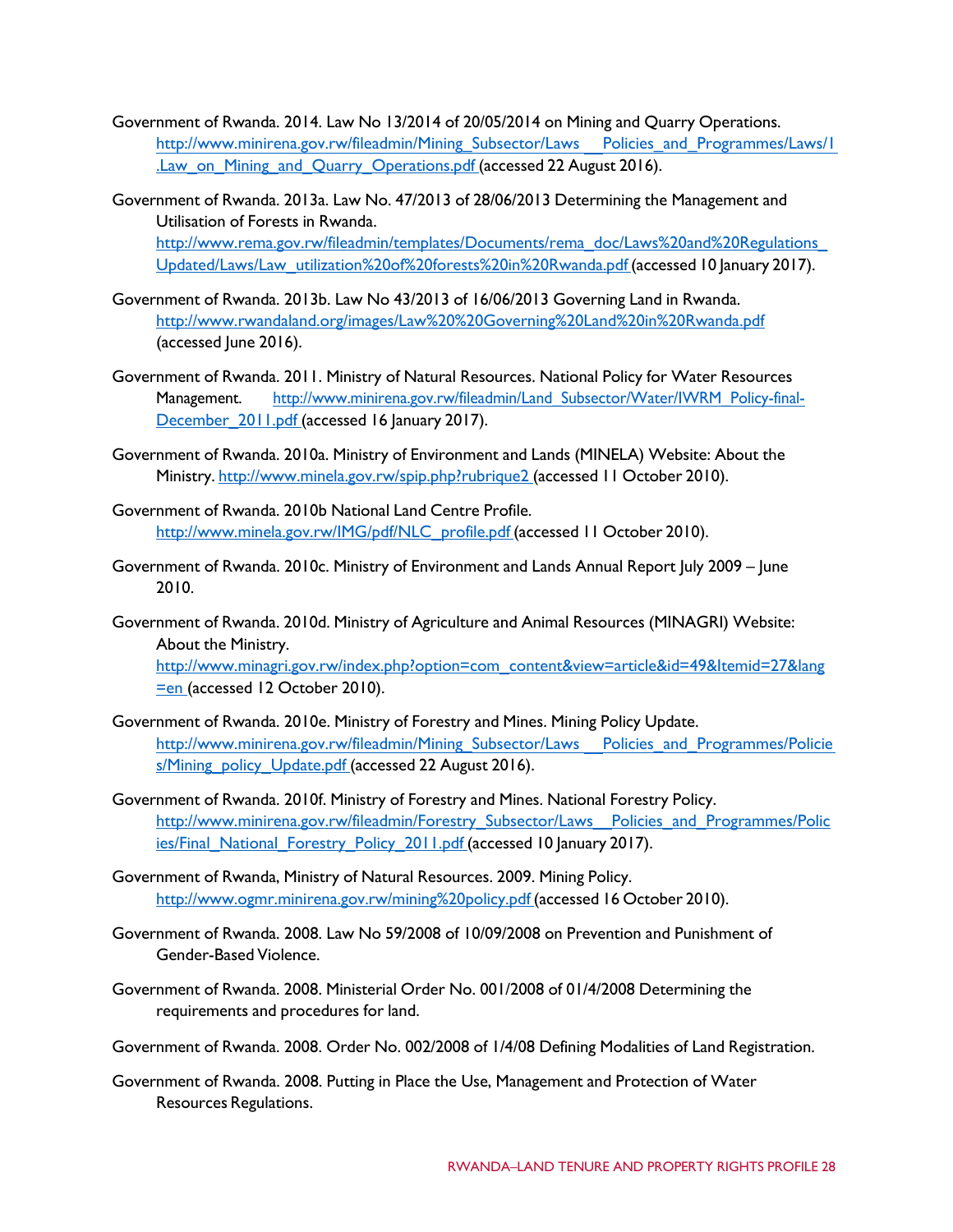http://www.minela.gov.rw/IMG/pdf/Loi fixant les r gles d utilisation de conservation de prot ection et de gestion des ressources en eau.pdf (accessed 15 October 2010).

- Government of Rwanda. 2008. Law No 37/2008 of 11/08/2008 on Mining and Quarry Exploitation. <http://www.ogmr.minirena.gov.rw/Law%20on%20mining%20and%20quarry%20exploitation.pdf> (accessed 16 October 2010).
- Government of Rwanda, Ministry of Infrastructure. 2008. National Urban Housing Policy for Rwanda. [http://mininfra.gov.rw/index2.php?option=com\\_docman&task=doc\\_view&gid=67&Itemid=319](http://mininfra.gov.rw/index2.php?option=com_docman&task=doc_view&gid=67&Itemid=319) (accessed 16 October 2010).
- Government of Rwanda. 2007. Ministry of Lands, Environment, Forestry, Water and Mines (MINITARE). Results of Preparatory Field Consultations in Four Trial Districts; March – October 2006. Kigali: DFID and Herts, UK: HTSPE.
- Government of Rwanda 2007. Law Relating to Expropriation in the Public Interest. Law N° 18/2007 OF 19/04/2007. <http://www.lexadin.nl/wlg/legis/nofr/oeur/lxwerwa.htm> (accessed 16 October 2010).
- Government of Rwanda. 2007. Law Establishing Rwanda Geology and Mines Authority (OGMR) and Determining its Responsibilities, Organization and Functioning.
- Government of Rwanda. 2007. Presidential Order N° 30/01 OF 29/06/2007 Determining the Exact Number of Years of Land Lease.
- Government of Rwanda. 2006. Law Determining the Organisation, Functioning and Responsibilities of National Forests Authority (NAFA). [http://www.rema.gov.rw/index.php?option=com\\_docman&task=cat\\_view&gid=144&Itemid=77&la](http://www.rema.gov.rw/index.php?option=com_docman&task=cat_view&gid=144&Itemid=77&lang=en) [ng=en](http://www.rema.gov.rw/index.php?option=com_docman&task=cat_view&gid=144&Itemid=77&lang=en) (accessed 12 October 2010).
- Government of Rwanda. 2006. Presidential Order Determining the Structure, the Powers and the Functioning of the Office of the Registrar of Land Titles.
- Government of Rwanda, National Institute of Statistics. 2005. [http://statistics.gov.rw/publications/article/access-potable-water-increased-over-last-five-years](http://statistics.gov.rw/publications/article/access-potable-water-increased-over-last-five-years-rwanda)[rwanda](http://statistics.gov.rw/publications/article/access-potable-water-increased-over-last-five-years-rwanda) (accessed June 2016).
- Government of Rwanda 2005. Organic Law Establishing the Land Tenure System in Rwanda. <http://www.lexadin.nl/wlg/legis/nofr/oeur/lxwerwa.htm> (accessed 13 October 2010).
- Government of Rwanda. 2004. National Land Policy. [http://www.minirena.gov.rw/IMG/pdf/National\\_Land\\_Policy.pdf](http://www.minirena.gov.rw/IMG/pdf/National_Land_Policy.pdf) (accessed 13 October 2010).
- Government of Rwanda. 2004. Water and Sanitation Policy. http://www.minirena.gov.rw/IMG/pdf/Water\_and\_Sanitation\_Policy.pdf (accessed 16 October 2010).
- Government of Rwanda. 2003. Constitution of the Republic of Rwanda. <http://www.lexadin.nl/wlg/legis/nofr/oeur/lxwerwa.htm> (accessed 13 October 2010).
- Government of Rwanda. 1999. Law No. 22/99 of 12/11/99 to Supplement Book One of the Civil Code and to Institute Part 5 Regarding Matrimonial Regimes, Liberalities, and Successions. <http://www.lexadin.nl/wlg/legis/nofr/oeur/lxwerwa.htm> (accessed 13 October 2010).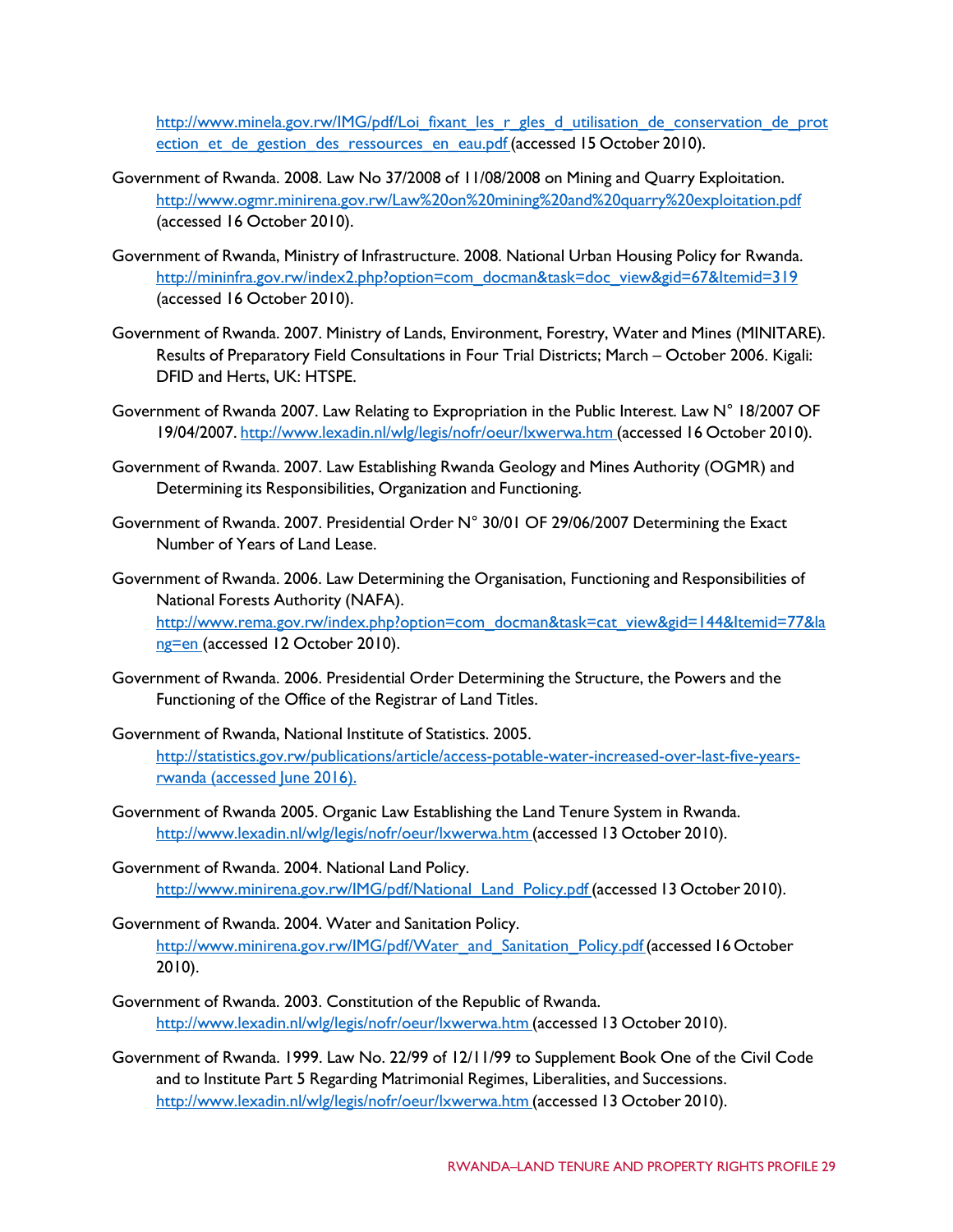Government of Rwanda. 1988. Loi No. 47/1988 Organisation de Regime Forestier. http://www.amategeko.net/display\_rubrique.php?ActDo=ShowArt&Information\_ID=499&Parent\_I [D=307135&type=public&Langue\\_ID=Fr&rubID=307139#307139](http://www.amategeko.net/display_rubrique.php?ActDo=ShowArt&Information_ID=499&Parent_ID=307135&type=public&Langue_ID=Fr&rubID=307139&307139) (accessed 15 October 2010).

- Government of Rwanda. Designated National Authority. Website: [http://rema.gov.rw/dna/rwanda](http://rema.gov.rw/dna/rwanda-dna/rwanda-dna-history/)[dna/rwanda-dna-history/](http://rema.gov.rw/dna/rwanda-dna/rwanda-dna-history/) (accessed June 2016).
- Government of Rwanda. Ministry of Natural Resources. Website: <http://minirena.gov.rw/index.php?id=5> (accessed June 2016).
- Government of Rwanda. Ministry of Natural Resources. Integrated Water Management. <http://www.minirena.gov.rw/index.php?id=7> (accessed June 2016).
- Government of Rwanda. Rwanda Natural Resources Authority. Lands and Mapping Website: <http://rnra.rw/index.php?id=13> (accessed June 2016).
- Government of Rwanda. Rwanda Natural Resources Authority. MINIRENA to hold a first meeting of the national water consultive commission. [http://rnra.rw/index.php?id=51&tx\\_ttnews%5Btt\\_news%5D=235&cHash=206fd7b789395419b174](http://rnra.rw/index.php?id=51&tx_ttnews%5Btt_news%5D=235&cHash=206fd7b789395419b17439b368cea5c5) [39b368cea5c5](http://rnra.rw/index.php?id=51&tx_ttnews%5Btt_news%5D=235&cHash=206fd7b789395419b17439b368cea5c5) (accessed June 2016).
- Government of Rwanda. Ministry of Natural Resources (MINIRENA). Website: <http://www.minirena.gov.rw/index.php?id=209> (accessed June 2016).
- Government of Rwanda (Ministry of Natural Resources), Department of International Development, HTSPE, and Matrix. 2008. Establishing a Land Administration System for Rwanda: Technical and Economic Analysis. http://siteresources.worldbank.org/INTIE/Resources/Sagashya English Present.pdf (accessed 11

October 2010).

- Government of Rwanda (Ministry of Natural Resources). The Rwandan mining industry is currently in a state of transition. <http://www.minirena.gov.rw/index.php?id=177> (accessed 22 August 2016).
- Huggins, Chris. 2012. Curbs on Land Rights in Rwanda: The 'Bundle of Rights' in Context. Focus on Land in Africa.
- IFAD. 2014. Investing in rural people in Rwanda. [https://www.ifad.org/documents/10180/a3b3b36c-6985-](https://www.ifad.org/documents/10180/a3b3b36c-6985-4a06-8fc0-c5dc84408a04) [4a06-8fc0-c5dc84408a04](https://www.ifad.org/documents/10180/a3b3b36c-6985-4a06-8fc0-c5dc84408a04) (accessed 22 August 2016)
- IFDC. 2010. Catalyze Accelerated Agricultural Intensification for Social and Environmental Stability (CATALIST) Project in Central Africa's Great Lakes Region Crop Intensification Program (2008 2009) Evaluation Report. [http://www.amis.minagri.gov.rw/sites/default/files/user/CIP\\_2008-](http://www.amis.minagri.gov.rw/sites/default/files/user/CIP_2008-2009_Evaluation_report.doc.pdf) 2009 Evaluation report.doc.pdf (accessed 16 October 2010).
- International Finance Corporation. 2006. Rwanda: Sector Study of the Effective Tax Burden. http://www.ifc.org/ifcext/fias.nsf/AttachmentsByTitle/FIAS\_Resources\_Countryreports\_Rwandatax [2006/\\$FILE/Rwanda+METR+Tax+Study+April+21st+2006finalversion.pdf\(](http://www.ifc.org/ifcext/fias.nsf/AttachmentsByTitle/FIAS_Resources_Countryreports_Rwandatax2006/%24FILE/Rwanda%2BMETR%2BTax%2BStudy%2BApril%2B21st%2B2006finalversion.pdf)\*accessed 16 October 2010).

International Monetary Fund. 2013. Rwanda : Poverty Reduction Strategy Paper.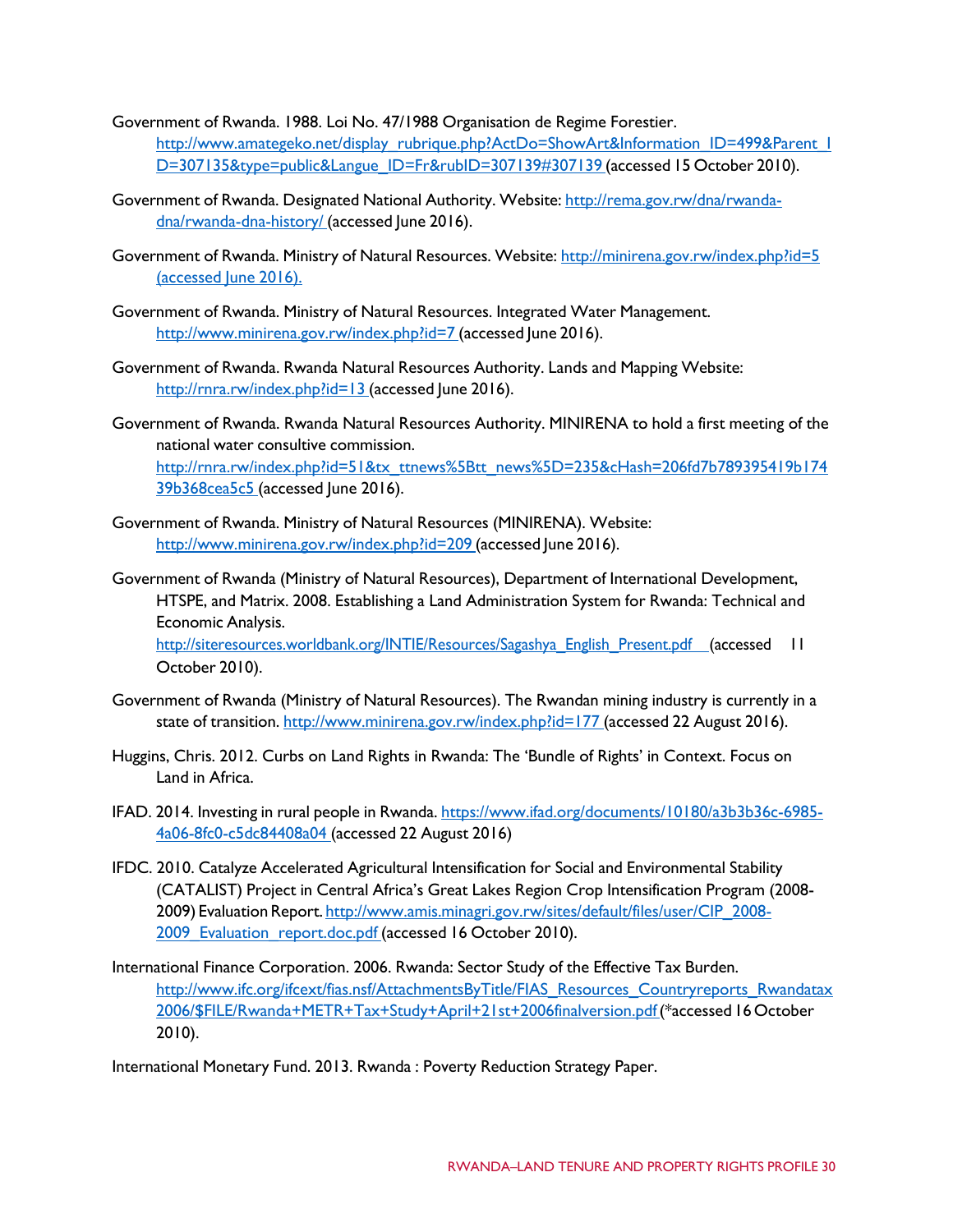- IUCN. 2011. Rwanda Restoring nature for future prosperity. [https://www.iucn.org/content/rwanda-](https://www.iucn.org/content/rwanda-%E2%80%93-restoring-nature-future-prosperity) [%E2%80%93-restoring-nature-future-prosperity](https://www.iucn.org/content/rwanda-%E2%80%93-restoring-nature-future-prosperity) (accessed June 2016)
- Ishingiro, Radio. 2015. Baseline Survey Report : Communications Campaign on Gendered Land Rights. <http://www.rwandaland.org/en/landresearchanddata/gender-and-land> (accessed 22 August 2016)
- Jones-Casey, Kelsey, Laura Dick and Alfred Bizoza. 2014. The Gendered Nature of Land and Property Rights in Post-Reform Rwanda. USAID. http://www.usaidlandtenure.net/sites/default/files/USAID\_Land\_Tenure\_Rwanda\_LAND\_Report Gendered Nature Land Rights.pdf (accessed 22 August 2016).
- Kalinba, Innocent and Maurice de Langen. 2007. Infrastructure Provision as Part of Slum Upgrading: the Case of Kigali, Rwanda. A paper presented at the ENHR 2007 International Conference on Sustainable Urban Areas, 25-28 June, 2007, Rotterdam, the Netherlands. [http://www.enhr2007rotterdam.nl/documents/W17\\_paper\\_Innocent\\_DeLangen.pdf \(](http://www.enhr2007rotterdam.nl/documents/W17_paper_Innocent_DeLangen.pdf)accessed 16 October 2010).
- Millennium Challenge Corporation (MCC). 2009. Threshold Quarterly Status Report.
- Mongabay.com. 2010. Rwanda Forest Information and Data. <http://rainforests.mongabay.com/deforestation/2000/Rwanda.htm> (accessed 13 October 2010).
- Mukaaya, Eddie. 2009. Rwanda: Cassiterite Still Dominates Mining Exports. The New Times (2 January 2009). <http://allafrica.com/stories/200901020315.html> (accessed 16 October 2010).
- Musahara, Herman. 2006. Improving Tenure Security for the Rural Poor, Rwanda: Country Case Study. FAO*,* LEP Working Paper #7.
- Musahara et al. 2013. Land Use Consolidation and Poverty Reduction in Rwanda. World Bank Conference on Land and Poverty.
	- [https://www.conftool.com/landandpoverty2014/index.php/Musahara-](https://www.conftool.com/landandpoverty2014/index.php/Musahara-163_paper.pdf?page=downloadPaper&filename=Musahara-163_paper.pdf&form_id=163&form_version=final)
	- [163\\_paper.pdf?page=downloadPaper&filename=Musahara-](https://www.conftool.com/landandpoverty2014/index.php/Musahara-163_paper.pdf?page=downloadPaper&filename=Musahara-163_paper.pdf&form_id=163&form_version=final)
	- 163 paper.pdf&form\_id=163&form\_version=final (accessed June 2016).
- Musiime, Eunice. 2007. Rwanda's Legal System and Legal Materials. Hauser Global Law and Justice publication. <http://www.nyulawglobal.org/globalex/Rwanda.htm> (accessed 12 October 2010).
- Niyonsenga, David, Antje Ilberg, and David Nkurunziza. 2015. The Impact of Land Reform on Land Market Activity in Rwanda and Suggestions in Support of Sustainable Urban Development. [https://www.geotechrwanda2015.com/wp-content/uploads/2015/12/112\\_David-Niyonsenga.pdf](https://www.geotechrwanda2015.com/wp-content/uploads/2015/12/112_David-Niyonsenga.pdf) (accessed June 2016).
- Ntambara, Paul. 2010. Rwanda: Poor Settlements Hamper Land Consolidation. 31 May 2010[>](http://allafrica.com/stories/201005310168.html) <http://allafrica.com/stories/201005310168.html> (accessed 16 October 2010).
- Rwanda Development Board. Website: <http://www.rdb.rw/rdb/mining.html> (accessed June 2016)
- Rwanda Environment Management Authority (REMA). 2009a. State of the Environment and Outlook Report. <http://www.rema.gov.rw/soe/> (accessed 12 October 2010).
- Rwanda Environment Management Authority (REMA). 2009b. Integrated Management of Critical Ecosystems Project.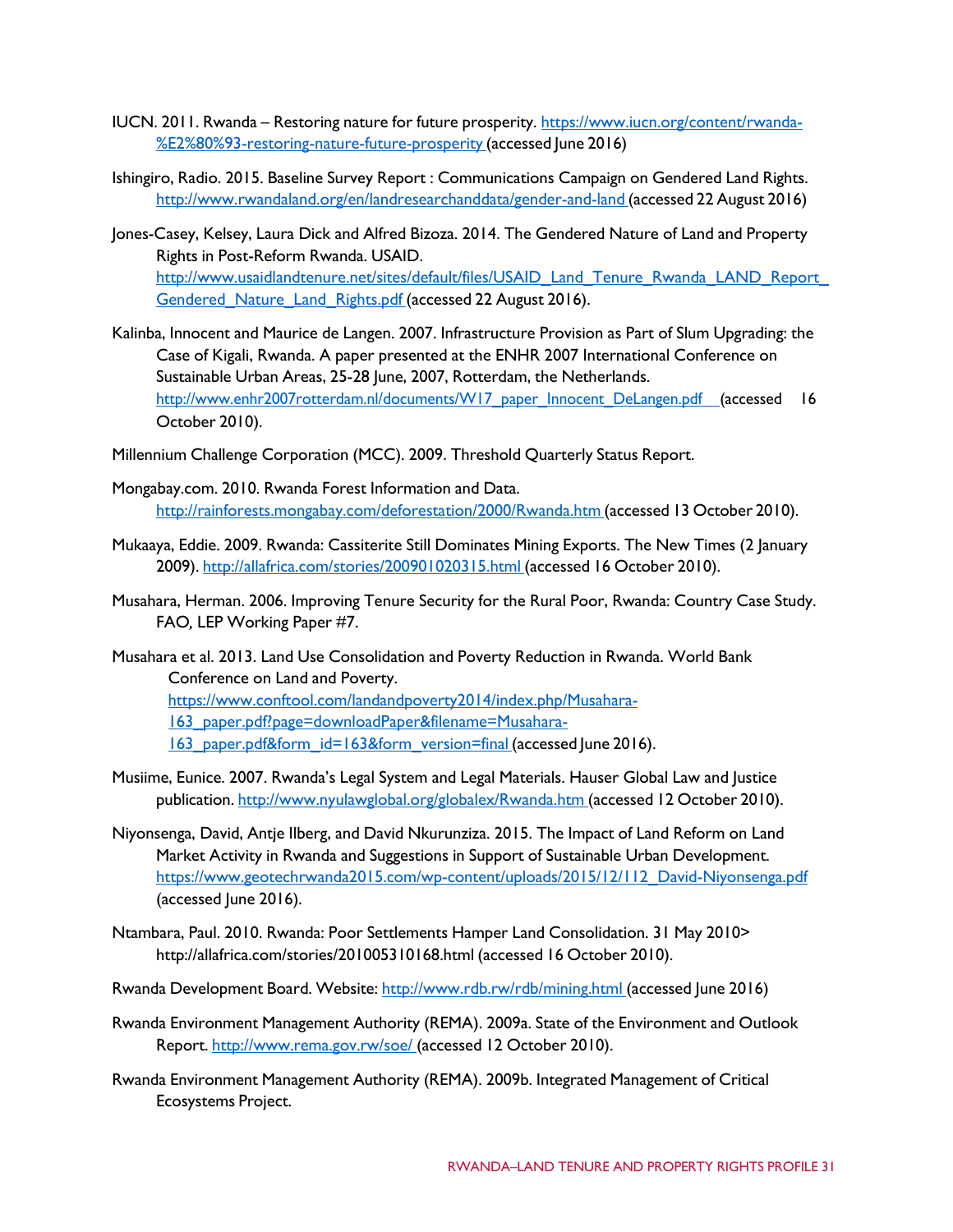[http://www.rema.gov.rw/index.php?option=com\\_content&view=article&id=26&Itemid=38&lang=e](http://www.rema.gov.rw/index.php?option=com_content&view=article&id=26&Itemid=38&lang=en) [n](http://www.rema.gov.rw/index.php?option=com_content&view=article&id=26&Itemid=38&lang=en) (accessed 15 October 2010).

Rwanda Environment Management Authority (REMA). 2009c. Decentralisation and Environmental Management Project.

[http://www.rema.gov.rw/index.php?option=com\\_content&view=article&id=145&Itemid=40&lang=](http://www.rema.gov.rw/index.php?option=com_content&view=article&id=145&Itemid=40&lang=en) [en](http://www.rema.gov.rw/index.php?option=com_content&view=article&id=145&Itemid=40&lang=en) (accessed 15 October 2010).

- Rwanda Environment Management Authority (REMA). 2009d.Designated National Authority Website. [http://www.rema.gov.rw/dna/index.php?option=com\\_content&view=frontpage&Itemid=79](http://www.rema.gov.rw/dna/index.php?option=com_content&view=frontpage&Itemid=79) (accessed 15 October 2010).
- Rwanda Environment Management Authority (REMA). 2009e. National Environmental Youth Project. [http://www.rema.gov.rw/index.php?option=com\\_content&view=article&id=139&Itemid=114&lang](http://www.rema.gov.rw/index.php?option=com_content&view=article&id=139&Itemid=114&lang=en) [=en](http://www.rema.gov.rw/index.php?option=com_content&view=article&id=139&Itemid=114&lang=en) (accessed 14 October 2010).
- Rwanda Geology and Mines Authority (OPGMR). 2009. Website. [http://www.ogmr.minirena.gov.rw/Responsability%20of%20OGMR.html\(](http://www.ogmr.minirena.gov.rw/Responsability%20of%20OGMR.html)accessed 16 October 2010).
- Rwanda Water and Sanitation Corporation (RWASCO). 2010. RWASCO Projects. <http://www.electrogaz.co.rw/projectsrwasco.html> (accessed 13 October 2010).
- Scalise, Elisa and Renee Giovarelli. 2010. Making Equal Rights Real: Land Rights, Vulnerability, and Legal Empowerment. Rural Development Institute. Pending Publication.
- Terra Daily. 2008. Rwanda Gishwati Forest is Selected as Site for Historic Conservation. 16 January 2008. http://www.terradaily.com/reports/Rwanda\_Gishwati\_Forest\_Selected\_As\_Site\_For\_Historic\_Co

nservation Project 999.html (accessed 15 October 2010).

- The New Times. 2014. Government to streamline water resources management. <http://allafrica.com/stories/201411031221.html> (accessed June 2016).
- The New Times. 2015a. Miners cautioned on river pollution. <http://www.newtimes.co.rw/section/article/2015-09-14/192518/> (accessed 22 August 2016).
- The New Times. 2015b. Kirehe gets new Rwf18 billion irrigation project. [http://www.newtimes.co.rw/section/article/2015-07-27/191004/\(](http://www.newtimes.co.rw/section/article/2015-07-27/191004/)accessed June 2016).
- Takeuchi, Shinichi and Jean Marara. 2011. Features of Land Conflicts in Post Civil War Rwanda. African Study Monograph. [http://jambo.africa.kyoto](http://jambo.africa.kyoto-u.ac.jp/kiroku/asm_suppl/abstracts/pdf/ASM_s42/Takeuchi%26Marara.pdf)u.ac.jp/kiroku/asm\_suppl/abstracts/pdf/ASM\_s42/Takeuchi&Marara.pdf (accessed June 2016).
- Tsinda, Aime, Pamela Abbott, Steve Pedley, Katrina Charles, Jane Adogo, Kenan Okurut, Jonathan Chenoweth. 2013. Challenges to Achieving Sustainable Sanitation in Informal Settlements of Kigali, Rwanda. International Journal of Environmental Research and Public Health. <http://www.ncbi.nlm.nih.gov/pmc/articles/PMC3881150/> (accessed June 2016).
- Twizeyimana, Albert-Baudoin. 2010. Rwanda: Cultivators May be Producing More But Eating Less. Afroline. 12 May 2010. <http://www.afronline.org/?p=5177> (accessed 16 October 2010.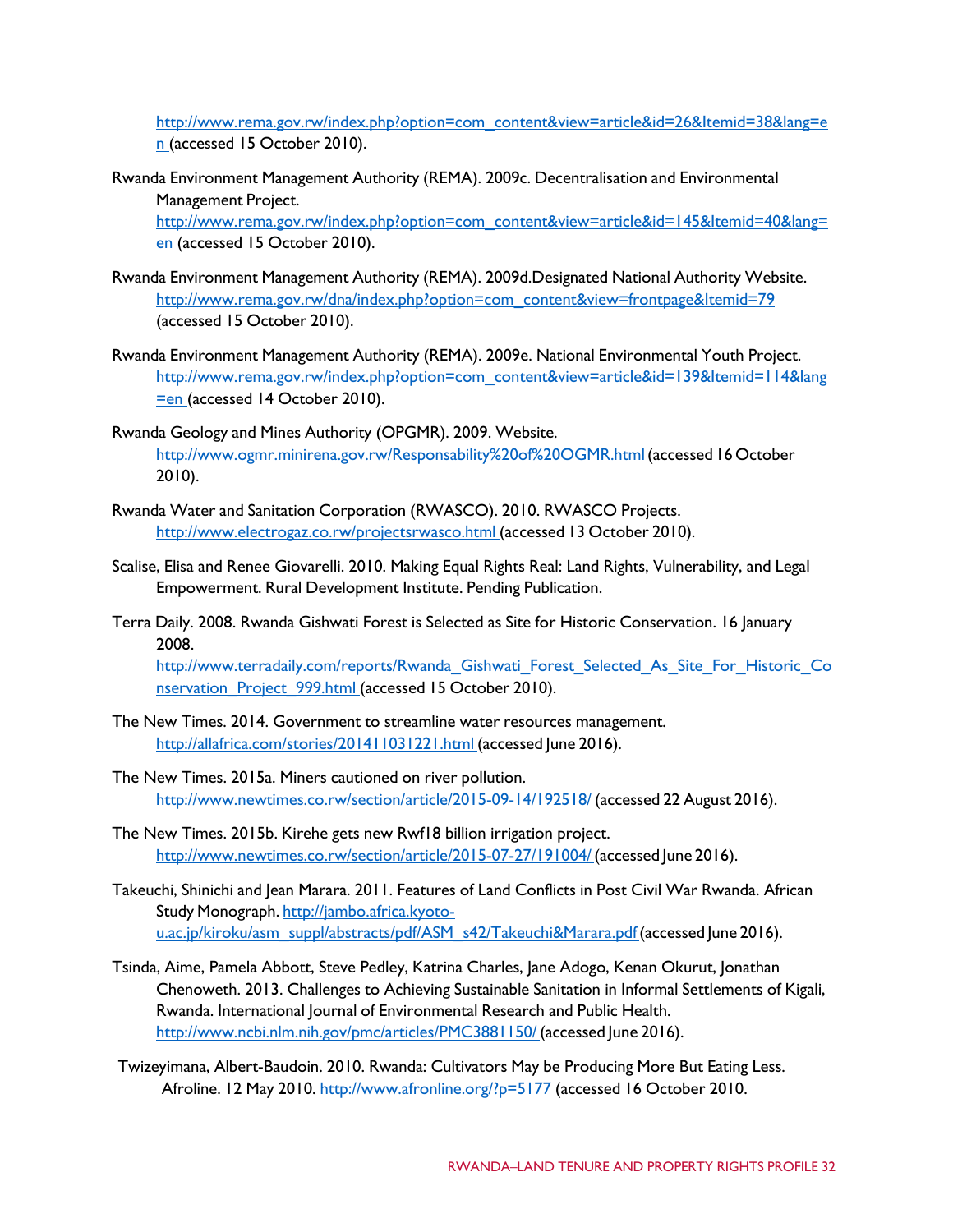- UNDP. 2013. Income Gini coefficient data. <http://hdr.undp.org/en/content/income-gini-coefficient> (accessed June 2016).
- UNDP. About Rwanda. <http://www.rw.undp.org/content/rwanda/en/home/countryinfo.html> (accessed 22 August 2016).
- UNDP. 2010. Strengthening Biodiversity Conservation Capacity in the Forest Protected Area System of Rwanda. [http://www.undp.org.rw/Environment\\_Project50174.html](http://www.undp.org.rw/Environment_Project50174.html) (accessed 15 October 2010).
- UNDP. 2007. Rwanda. [http://www.unicef.org/about/execboard/files/Rwanda\\_CPD\\_June\\_07\\_draft\\_-](http://www.unicef.org/about/execboard/files/Rwanda_CPD_June_07_draft_-_l3_June_version_-_UNDAF_RM.pdf) 13 June\_version - UNDAF\_RM.pdf.
- UN-Habitat. 2010. State of the World's Cities. [http://www.unhabitat.org/pmss/listItemDetails.aspx?publicationID=2917,](http://www.unhabitat.org/pmss/listItemDetails.aspx?publicationID=2917) accessed 3 September 2010,
- UN-Habitat. 2009. Rwanda. <http://www.unhabitat.org/categories.asp?catid=227> (accessed 15 October 2010).
- US Department of State. 2010. Background Note: Rwanda. <http://www.state.gov/r/pa/ei/bgn/2861.htm> (accessed 13 October 2010).
- US Department of State. 2009. Investment Climate Statement Rwanda, February 2009. <http://www.state.gov/e/eeb/rls/othr/ics/2009/117161.htm> (accessed 12 October 2010).
- USAID. 2010. Rwanda Overview. [http://www.usaid.gov/locations/sub-saharan\\_africa/countries/rwanda/](http://www.usaid.gov/locations/sub-saharan_africa/countries/rwanda/) (accessed 13 October 2010).
- USAID. 2013. Rwanda Integrated Water Security Program (RIWSP). [http://pdf.usaid.gov/pdf\\_docs/PA00JN62.pdf](http://pdf.usaid.gov/pdf_docs/PA00JN62.pdf) (accessed 15 January 2017).
- USAID. 2014a. Assessment of the Economic, Social and Environmental Impacts of the Land Use Consolidation Component of the Crop Intensification Program in Rwanda. [http://www.rwandaland.org/en/partner-products/item/62-ur-land-use-consolidation-and-crop](http://www.rwandaland.org/en/partner-products/item/62-ur-land-use-consolidation-and-crop-intensification-in-rwanda)[intensification-in-rwanda](http://www.rwandaland.org/en/partner-products/item/62-ur-land-use-consolidation-and-crop-intensification-in-rwanda) (accessed 22 August 2016).
- USAID. 2014b. Land Market Values, Urban Land Policies, and their Impacts in Urban Centers of Rwanda. [https://ines.ac.rw/images/Presentation%20National%20Stakeholder%20Forum%2027%20June%202](https://ines.ac.rw/images/Presentation%20National%20Stakeholder%20Forum%2027%20June%202014.pdf) [014.pdf](https://ines.ac.rw/images/Presentation%20National%20Stakeholder%20Forum%2027%20June%202014.pdf) (accessed 22 August 2016).
- USAID. 2014c. Implementation of Expropriation Law in Rwanda: Challenges and Ways Forward. [https://www.land-links.org/wp](https://www.land-links.org/wp-content/uploads/2016/09/USAID_Land_Tenure_Rwanda_Policy_Research_Brief_No-2.pdf)[content/uploads/2016/09/USAID\\_Land\\_Tenure\\_Rwanda\\_Policy\\_Research\\_Brief\\_No-2.pdf.](https://www.land-links.org/wp-content/uploads/2016/09/USAID_Land_Tenure_Rwanda_Policy_Research_Brief_No-2.pdf)
- USAID. 2015a. An Assessment and Plan for a Comprehensive Review of Rwanda's 2004 National Land Policy. [http://pdf.usaid.gov/pdf\\_docs/PA00M1FM.pdf](http://pdf.usaid.gov/pdf_docs/PA00M1FM.pdf) (accessed 15 January 2017).
- USAID. 2015b. The implementation of Rwanda's expropriation law and outcomes on the population.
- USAID. 2015c. Land Project, Rwanda: The Impact of Gendered Legal Rights to Land on the Prevalence and Nature of Intra- and Inter-Household Disputes. [http://pdf.usaid.gov/pdf\\_docs/PA00M4V3.pdf](http://pdf.usaid.gov/pdf_docs/PA00M4V3.pdf) (accessed 16 January 2017).